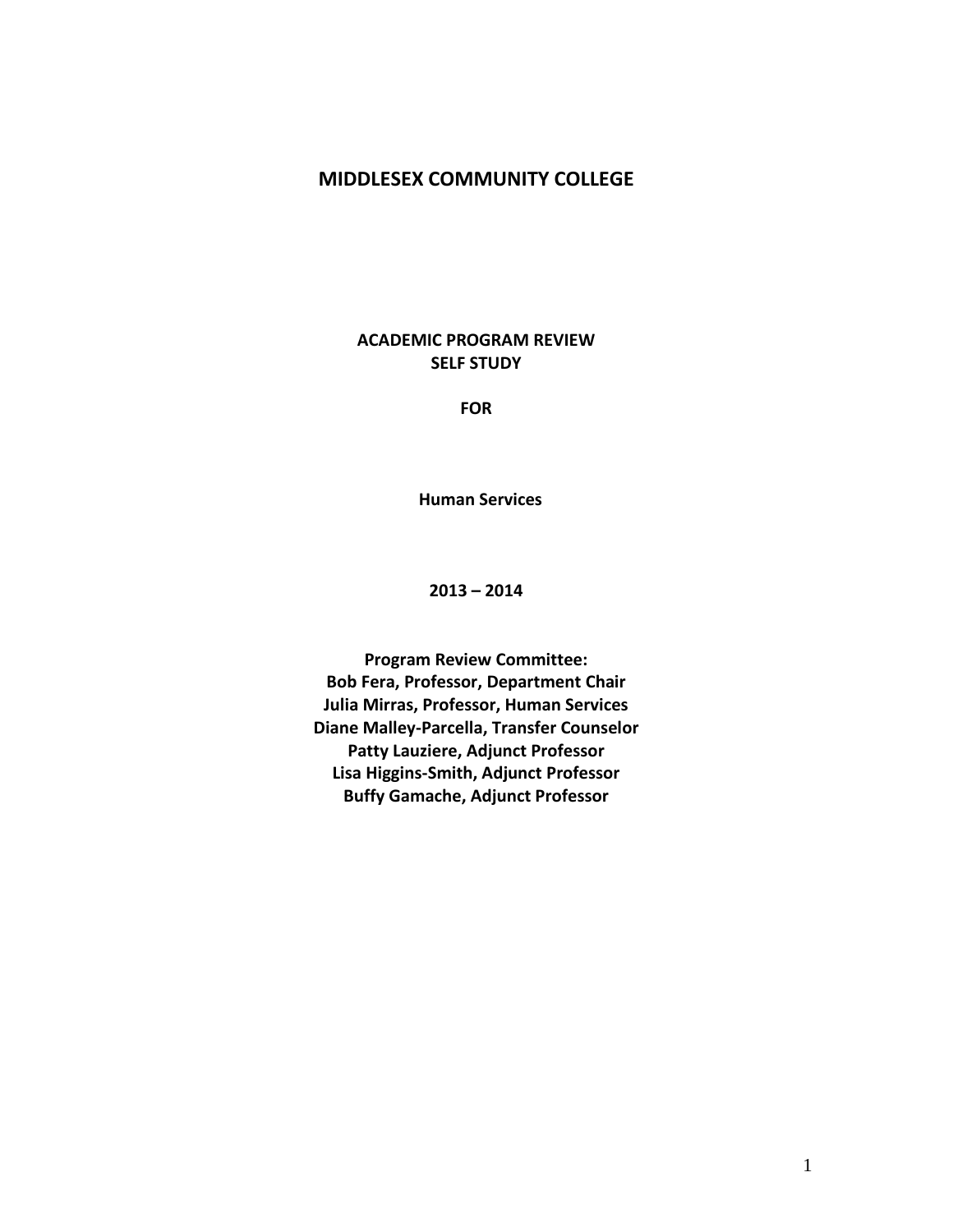### **MIDDLESEX COMMUNITY COLLEGE**

# **Academic Program Review**

### **Table of Contents**

- **SECTION I EXECUTIVE SUMMARY**
- **SECTION II MISSION AND STRATEGIC PLAN SUPPORT**
- **SECTION III STUDENT LEARNING OUTCOMES AND ASSESSMENT**
- **SECTION IV PROGRAM SUPPORT FOR STUDENT SUCCESS**
- **SECTION V INSTITUTIONAL DATA**
- **SECTION VI EXTERNAL PERSPECTIVES**
- **SECTION VII PROGRAM EVALUATION SUMMARY & ACTION PLAN**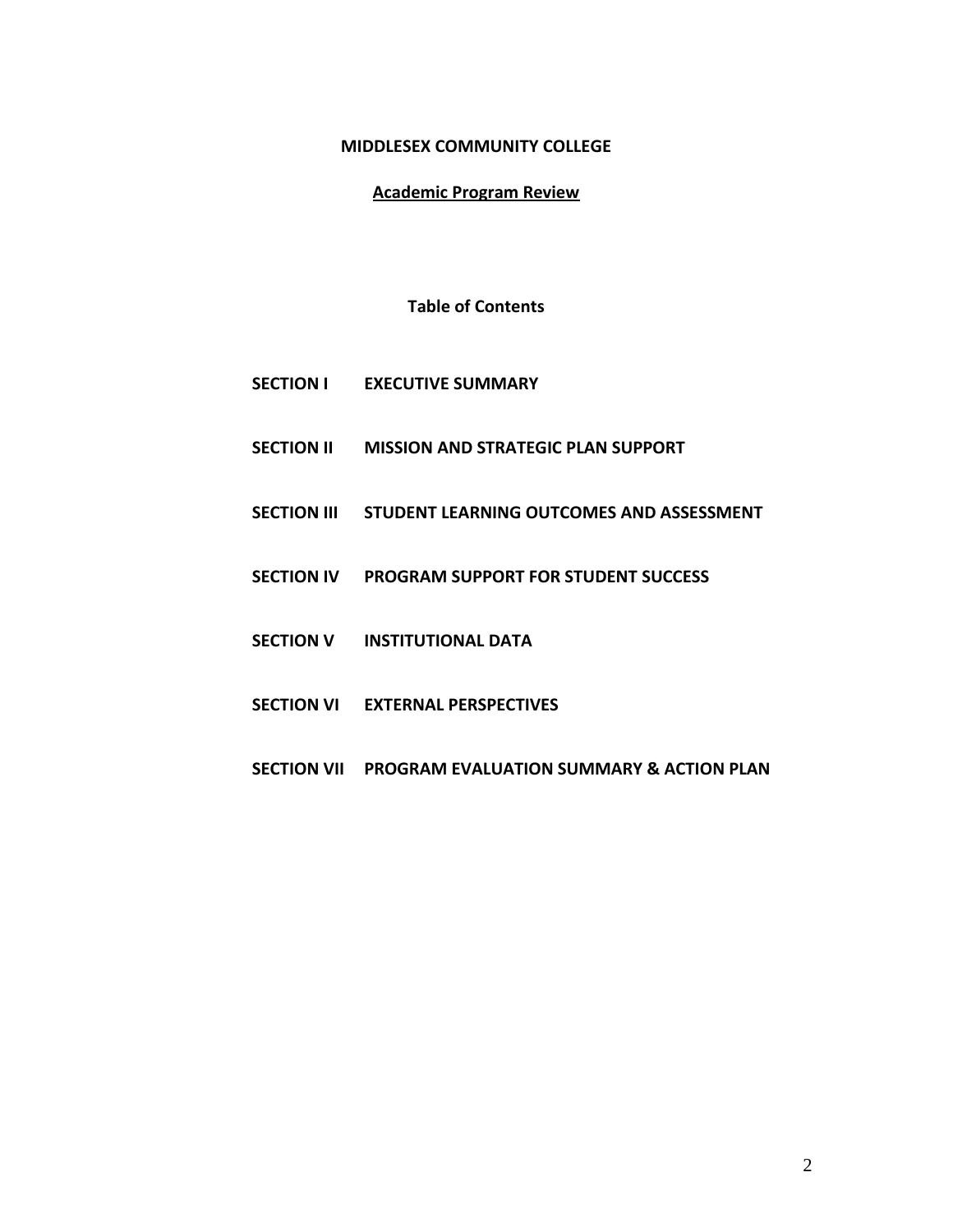#### **Middlesex Community College**

#### **Academic Program Review**

#### **SECTION I: EXECUTIVE SUMMARY**

 The Human Services Associate Degree Program at MCC began almost 40 years ago in response to the community mental health movement. Mental health practitioner training grants were regularly awarded and one was successfully written by the then Department Chair of Social Sciences. This movement began in the 1960s aiming at releasing hundreds of thousands of previously institutionalized patients in psychiatric hospitals and facilities for those with developmental disabilities. Community mental health centers, residential treatment centers, psychosocial clubs, sheltered workshops, and other programs and services grew tremendously during this period of time, particularly through the late 1960s and 70s. New paraprofessionals were now needed for these programs and services, positions such as residential counselors, outreach counselors, mental health workers, and case managers, to name but a few. The community mental health movement marked a tremendous departure from past mental health treatment, which had long relied on chronic and long-standing hospitalizations of individuals diagnosed with serious mental illness and or developmental disabilities. This was an exciting time whereby those in the mental health community were confident that these individuals with long hospitalizations ('institutionalized') could thrive in their own communities, especially with the help of these newly trained professionals and paraprofessionals.

 At Middlesex, as well as many other institutions of higher learning, new programs sprung up to deliver courses and training experiences which would allow them to help patients in the community. The Human Services Associate Degree program was very successful for many years in attracting new students, especially returning adult students. At that time, the Associate Degree in Human Services allowed the graduate an easy entry into this new field. The mental health practitioner or human service worker was seen in the community with its various roles and titles usually required this type of training and degree. At this time an Associate Degree was still relatively new and valued, especially compared to today's standards. Many students were hired after their required field placement experience/course by the agency they had just served as the training and degree was seen as a requirement given the nature of this newly-developed mental health delivery system. Finally, although not extravagant by any means, salaries for paraprofessionals provided livable wages.

 Towards the end of the 20th century, cutbacks in mental health and human services spending and stagnating salaries in the field became more apparent and problematic. At the same time, more and more high school graduates were expected to go to college. What we began to see happening was a growth of students declaring a Human Services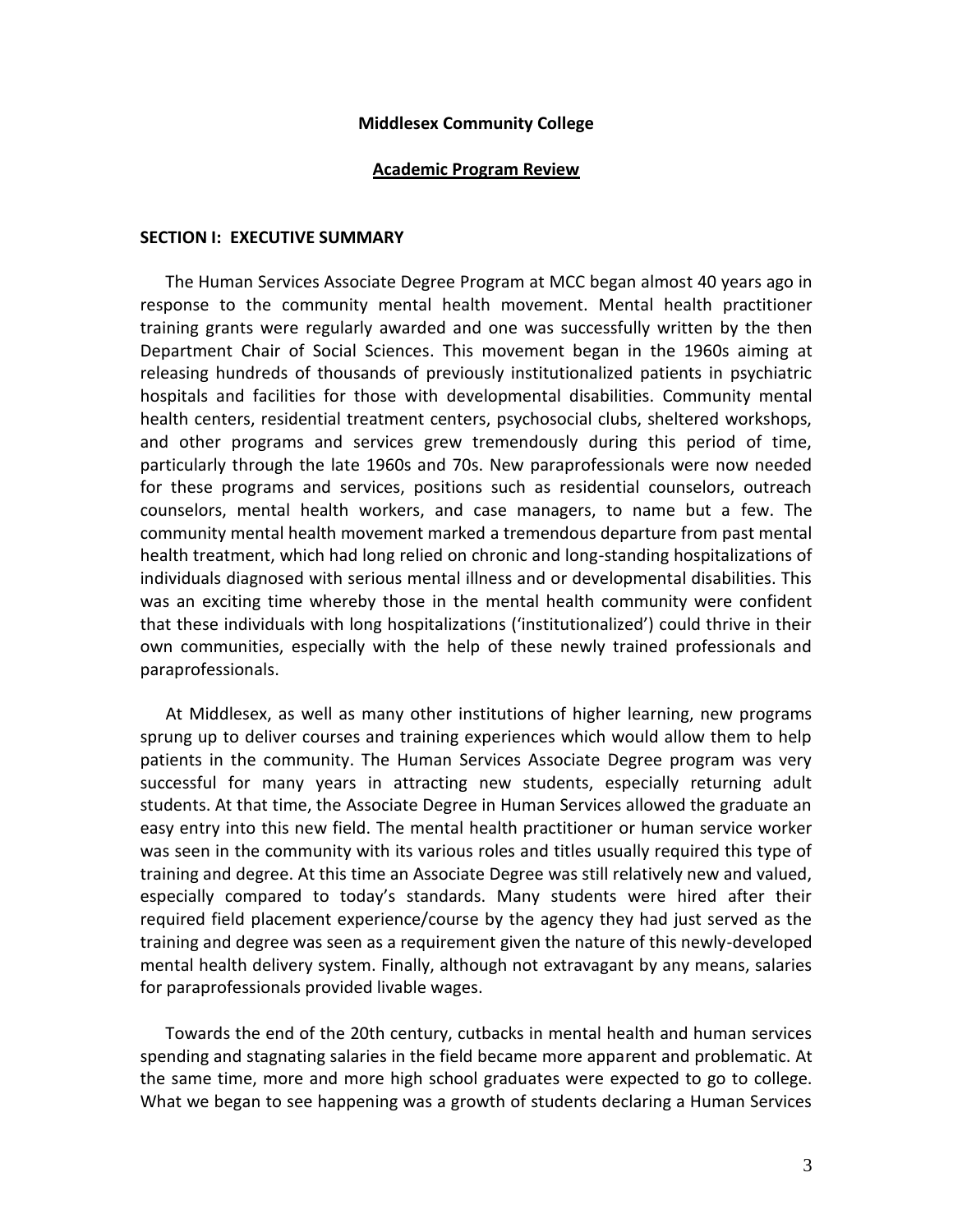major along with less funding/stagnant salaries for positions still available. For some time, especially in the 1990's, we saw an explosion of students in the program but many of them leaving prematurely, either entering the field before the completion of their degree or dissuaded by the growing knowledge that salaries had not kept pace with the times.

 When looking at the inner workings of the program, especially the learning outcomes, curriculum, and retention of students a number of variables and recommendations need to be noted. The learning outcomes are both reasonable and attainable, and faculty members are in agreement that these outcomes be maintained. It is important to note that these learning outcomes also are in keeping with the Human Services Skill Standards which are infused into the core human services courses, and validated in our capstone course, the Supervised Field Placement and Seminar. The curriculum which has undergone some changes in the last several years is both relevant and timely given the needs of human service workers, as well as serving transfer students

 One can see from the last Program Review that a significant drop in enrollment took place throughout the first decade of the 21st century The Associate Degree in Human Services became devalued as salaries slid and more and more students looked to transfer into bachelor degree programs in Human Services and Social Work, or leave the field altogether. To partially meet this new demand, Middlesex, as well as many other colleges, developed transfer options as well as highly specified certificate programs. The narratives of our students (summarized in a later section) reinforce the reality that most students desire a bachelor's degree or more to find a suitable position in the field. Otherwise, either a high school diploma or a specialized certificate will suffice to gain entry as a paraprofessional in today's market. There are no national accrediting bodies or agreed-upon requirements to enter the human services field as much as employers continually tell us they would love to have better trained staff.

 As the reader will see in the section on Institutional Data, the number of Human Service majors has risen dramatically since the last program review (from 75 majors to over 175 combined HUS majors (194 total majors from most recent Fall 2013 data), including Career, Transfer and Certificate). Part of this may be attributed to the recession and some to individuals shifting careers away from those which simply and primarily focus on material rewards. This has created a 'good problem' as classes are filled, sections added and a more dynamic and diverse group overall. More and more of these students have indicated to us their desire to get a bachelor's degree, primarily in social work. Part of our attrition can be seen in students transferring before they complete their degree and those who realize that the more they learn about the field, the more they see salaries which are not sustainable.

 Academically, the program made a number of changes to the curriculum as a result of the last program review. A number of required courses were changed and several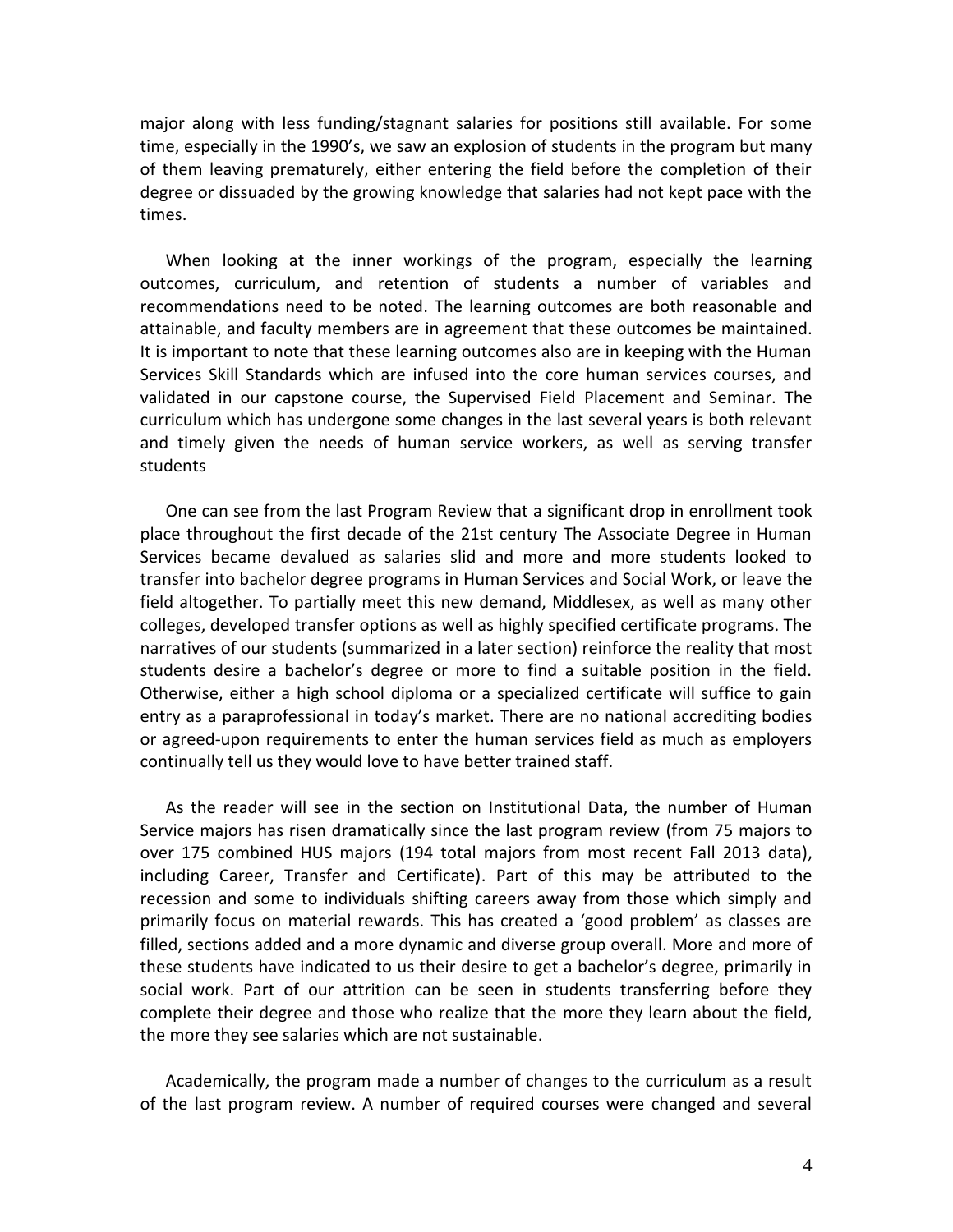courses were added to the Concentration List of Social/Behavioral Science Electives (submitted and approved Spring, 2005). Two Human Service courses were eliminated as requirements to better serve the transfer student/articulation process, namely Counseling Theory and Process and Supervised Field Placement and Seminar II. It was found that these courses were not being accepted by many receiving baccalaureate institutions.

 Many considerations need to be taken into account in thinking about the Human Services program going forward. If we remember that the program began decades ago in response to new workforce needs generated by the community mental health movement, and that since then support and funding for programs and services has stagnated, the human service degree has shifted in terms of its importance. At the same time, the program which has grown to become a department has spawned a number of relevant and successful certificate programs in addressing specific needs with particular populations. The direct care certificate program in developmental disabilities and the alcohol and substance abuse counseling certificate program were generated by the Human Services Department when it was clearly seen that such shorter term and more specialized education and training was needed. The success of these programs can be seen both by their continued support and even growth, especially in the substance abuse area. One area going forward will be canvassing human services agencies for new short-term certificate programs which address their needs. An added benefit is that these certificate programs have been feeders into the Associate Degree.

 Before considering the program itself, it is very important to reflect on the recent past, present, and potential future of the human services field. The trend has been very clear – funding for programs has dropped, agencies have closed or been merged with others, salaries for direct care human service workers has stagnated (actually dropped in real dollars when accounting for inflation), and the criteria/job requirements for such workers is both inconsistent and difficult to project into the future. At the present time, entry level human service workers may be hired with a high school diploma, with a certificate or Associates degree, and receive similar wages. These wages generally are very low and require such workers to put in extra hours and/or work a second job. One of the reasons for the attrition in our Associate Degree may be linked to the knowledge our students gain over time in the program of such conditions and potential challenges in the workforce. Much of this information has been gleaned through interviews with advisees. Also, this correlates highly with the large attrition rates found in human services agencies as described by our Advisory Board and other sources. When the Associate's Degree was first instituted, that degree meant a great deal more than it does today, and combined with the declining support in the human services field, this degrees been compromised. Unless or until the field, and society in general, realizes the importance of this work and compensates these workers in a more equitable way, the draw and retention of such students will be difficult.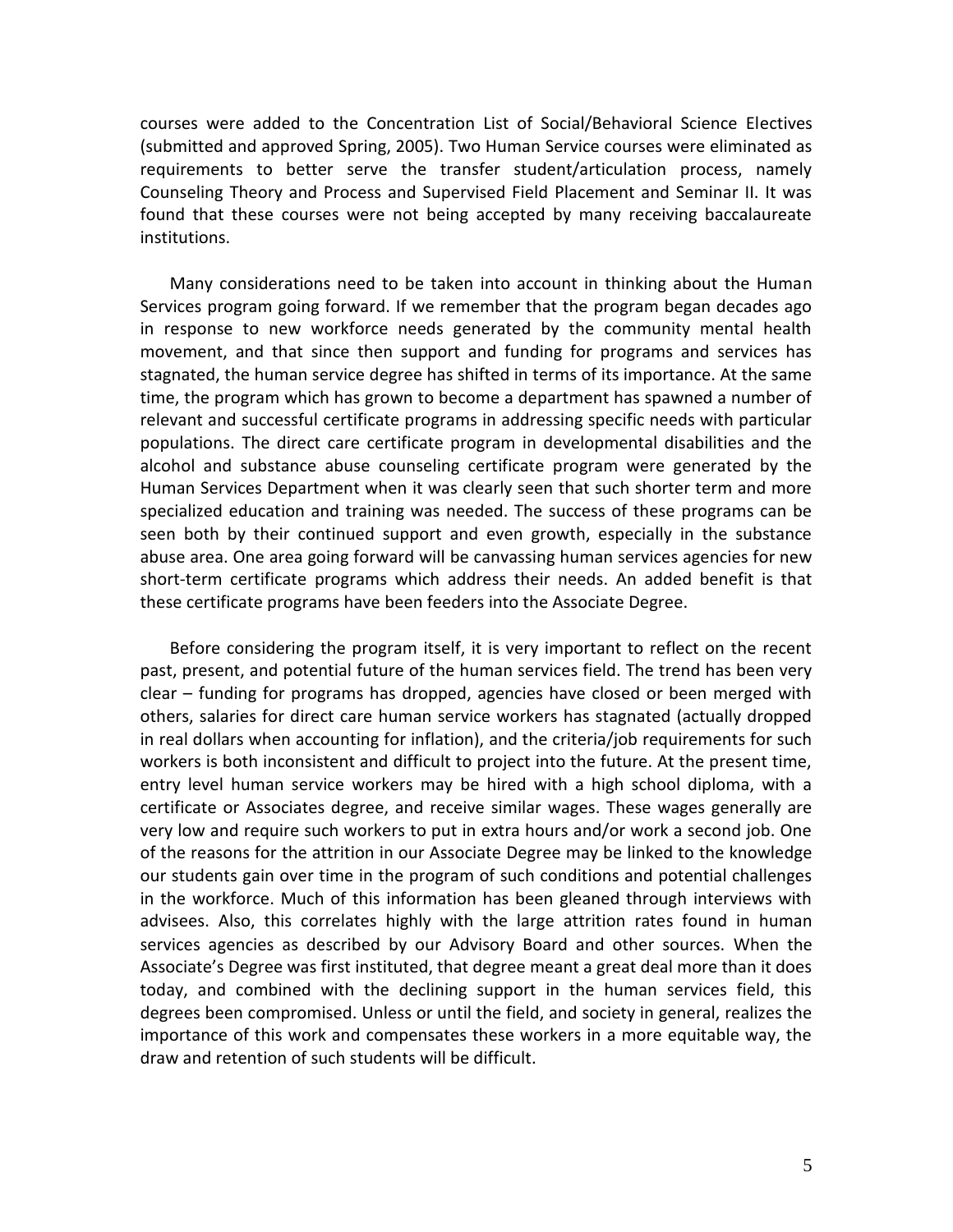When we look at the numbers of students entering the Human Services Career (our original program) and Transfer program, we see a fairly equal distribution of students, although the Career program has more students. Part of this choice may be attributed to the less stringent requirements in the career program (i.e. less math and lab science courses). However, the transfer program must be considered to be more important in today's job market, when we realize that many of the students will need to transfer, and in fact do transfer, especially to social work programs. A BSW and MSW have now become the degrees of greater desire, both as seen in student narratives and as they exit the program. Over the years, we have made a number of changes in terms of the curriculum to accommodate students' desire to transfer and that the program be transferable. While maintaining a core essential set of skill related courses and those related directly to the field, we have also maximized the number of liberal arts courses as well. So, going forward, it is imperative that the Human Services Transfer program be maintained and that vigorous efforts continue in terms of articulation agreements with local baccalaureate programs. It is premature, given the numbers and interest in the career program, to make any changes at this point.

 Looking beyond the Associate's Degree, the recent past and present demands in the workforce have prompted us to step up our efforts to partner with local human service agencies. Building on the success of our certificate programs, and noticing the issues many agencies are facing, we have had a number of discussions with agencies in the area around providing courses and/or certificate programs either in their facilities or on campus. Many agencies are interested in such partnerships, especially given the needs they have with their new workforce demographics. One of the challenges of course, is finding, and we hope either through grants or the collaboration of several agencies pooling their funds together, we might be able to offer such courses and programs in the near future. We are already planning this venture with one local agency with the help of the business and industry department, and have for the past year had discussions with the second agency which is attempting to get a grant to help fund their program. We are hopeful that such programs will be developed as there is both a need and desire within our department and from local agencies.

#### **SECTION II: PROGRAM MISSION AND SUPPORT OF COLLEGE'S STRATEGIC PLAN**

**1.** State the mission of the program.

 The mission of the Human Services Program is to provide a dynamic educational environment in which students can gain the knowledge and skills required by paraprofessionals or entry-level human service workers and/or prepare for transfer to a baccalaureate program. The program offers students a strong academic curriculum coupled with an emphasis on ethics and community service. It is dedicated to raising the overall quality of human services work in the community by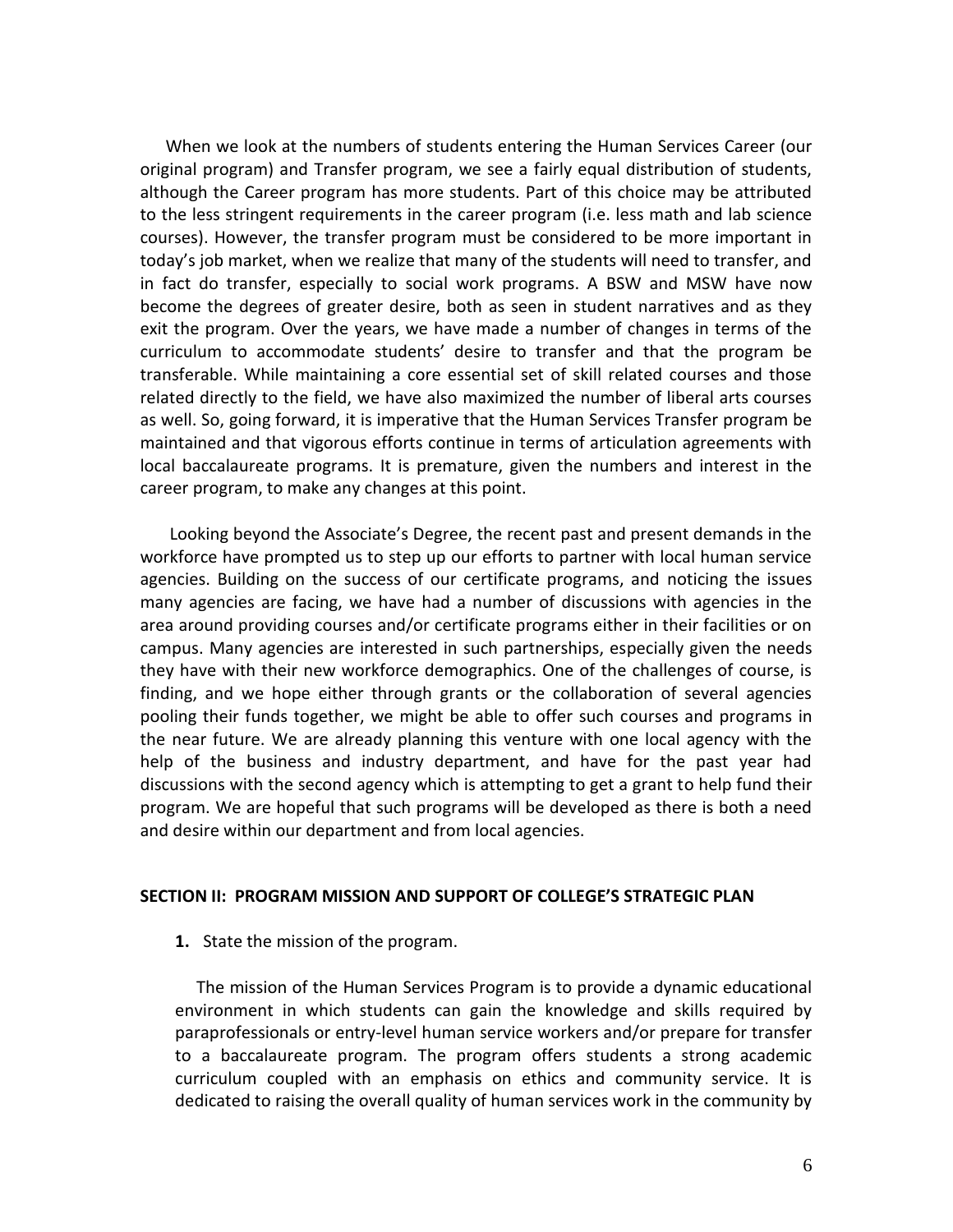upgrading the skills of those currently in the field as well as those who have no experience but a strong desire to enter human services or social work. A strong focus can be detected in the implementation of skills found in the human services national skills standards and offering a combination of academic and practicum experiences to students.

**2.** Middlesex Community College's Strategic Directions are in italics below. Provide examples of how your program's mission and the work that is done within your program support these directions as appropriate.

| Improve            | Foster greater   | <b>Drive</b>      | Empower    | <b>Transform learning</b> | <b>Build</b>      |
|--------------------|------------------|-------------------|------------|---------------------------|-------------------|
| access and         | college          | innovation,       | all        | by integrating            | partnerships      |
| advance            | engagement       | enrich            | members    | academic,                 | that stimulate    |
| student            | through          | community         | of the     | workplace and             | innovation and    |
| success by         | improved         | and broaden       | college    | global experiences        | address the       |
| strengthening      | communication,   | the learning      | community  | to meet personal,         | educational,      |
| evidence-          | personal         | experience for    | to be      | professional and          | social,           |
| based              | connections      | all by fulfilling | educators, | community needs.          | economic and      |
| practices and      | and              | our shared        | mentors,   |                           | workforce         |
| resource           | collaborative    | responsibility    | advocates  |                           | development       |
| allocation.        | partnerships.    | for diversity.    | and life-  |                           | needs of our      |
|                    |                  |                   | long       |                           | communities.      |
|                    |                  |                   | learners.  |                           |                   |
| Title III          | All HUS          | The HUS           |            | <b>National Skill</b>     | Students begin    |
| Course Guide       | students are     | program has       |            | Standards                 | with              |
| for the            | now advised by   | evolved to        |            | incorporated into         | introductory      |
| Introduction       | the two full-    | become one        |            | capstone course.          | skills in         |
| to Human           | time HUS         | of the most       |            | <b>Supervised Field</b>   | communication     |
| <b>Services</b>    | faculty          | diverse majors    |            | Placement is              | and counseling    |
| course             | Two new          | on campus         |            | capstone course           | and learn to      |
| implemented        | partnerships     | (see              |            | which incorporates        | master            |
| both online        | have been        | Institutional     |            | knowledge and             | necessary         |
| and in class.      | initiated with   | Research          |            | skills learned            | human service     |
| Strategies for     | local human      | data). New        |            | previously and            | skills to be able |
| <b>Success New</b> | services         | initiatives       |            | practiced/mastered        | to work in a      |
| Student            | agencies for the | focusing on       |            | in community              | human service     |
| Advising           | purposes of      | strengths-        |            | settings.                 | agency upon       |
| Guide              | offering courses | based testing     |            | Program balances          | completion of     |
| developed          | and certificates | and advising      |            | theoretical               | program.          |
| and                | to agency staff. | will be           |            | knowledge, skill          | Partnerships      |
| disseminated.      | Outdated         | recommended       |            | building and              | with human        |
|                    | information has  | and tested        |            | experiential              | service           |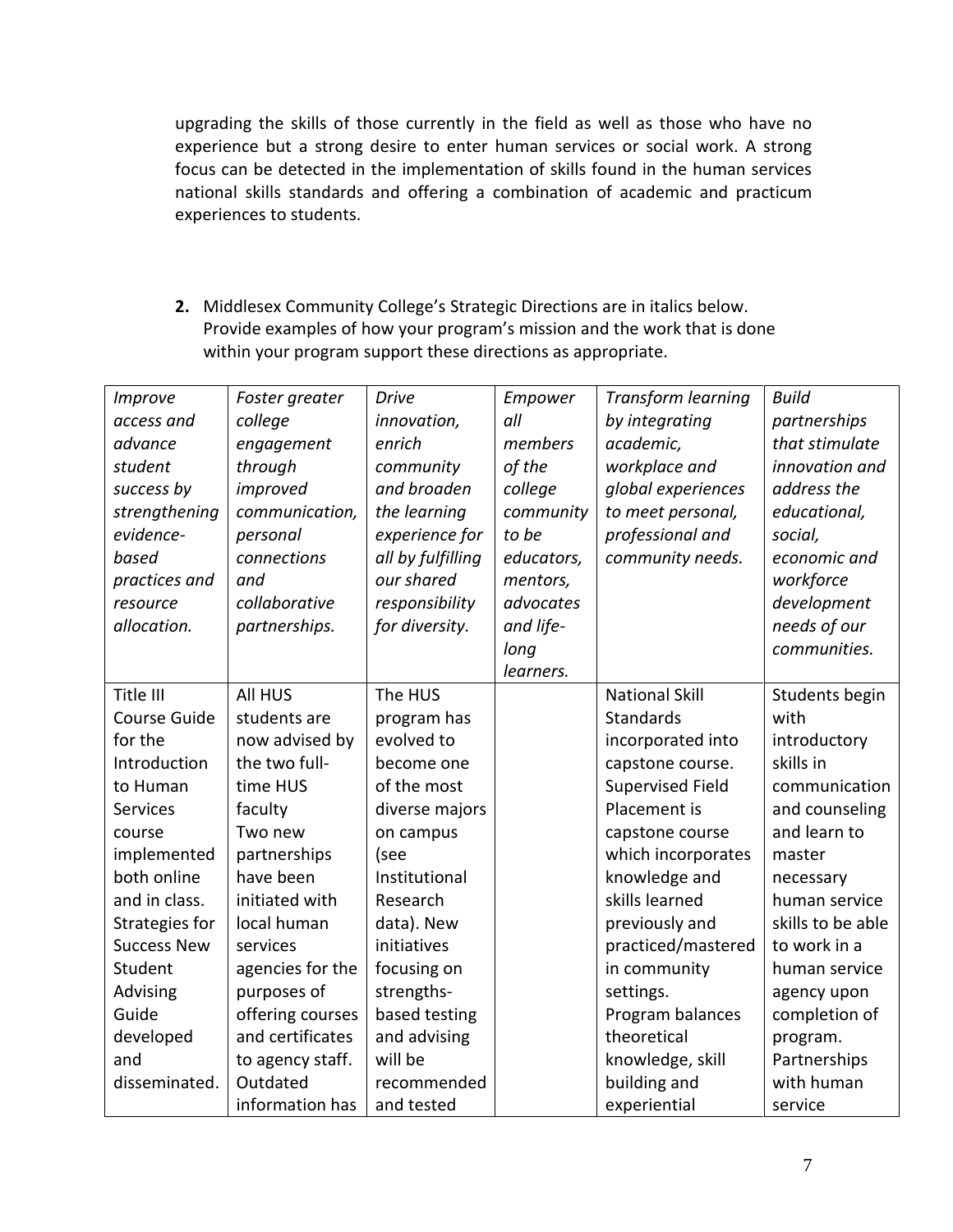| been revised  | upon            | learning. | agencies allow  |
|---------------|-----------------|-----------|-----------------|
| and corrected | completion of   |           | opportunities   |
| with several  | this review.    |           | for students to |
|               |                 |           |                 |
| MCC offices,  | National skills |           | master          |
| including     | standards       |           | counseling and  |
| Registrar,    | have been       |           | case            |
| Enrollment,   | incorporated    |           | management      |
| Publications  | into capstone   |           | skills in the   |
| and Advising  | course,         |           | field           |
|               | Supervised      |           | placement.      |
|               | Field           |           | Advisory        |
|               | Placement.      |           | Boards from     |
|               |                 |           | the area give   |
|               |                 |           | guidance as to  |
|               |                 |           | present         |
|               |                 |           | workforce       |
|               |                 |           | needs which     |
|               |                 |           | are             |
|               |                 |           | incorporated    |
|               |                 |           | into required   |
|               |                 |           | courses.        |
|               |                 |           |                 |
|               |                 |           |                 |
|               |                 |           |                 |
|               |                 |           |                 |
|               |                 |           |                 |
|               |                 |           |                 |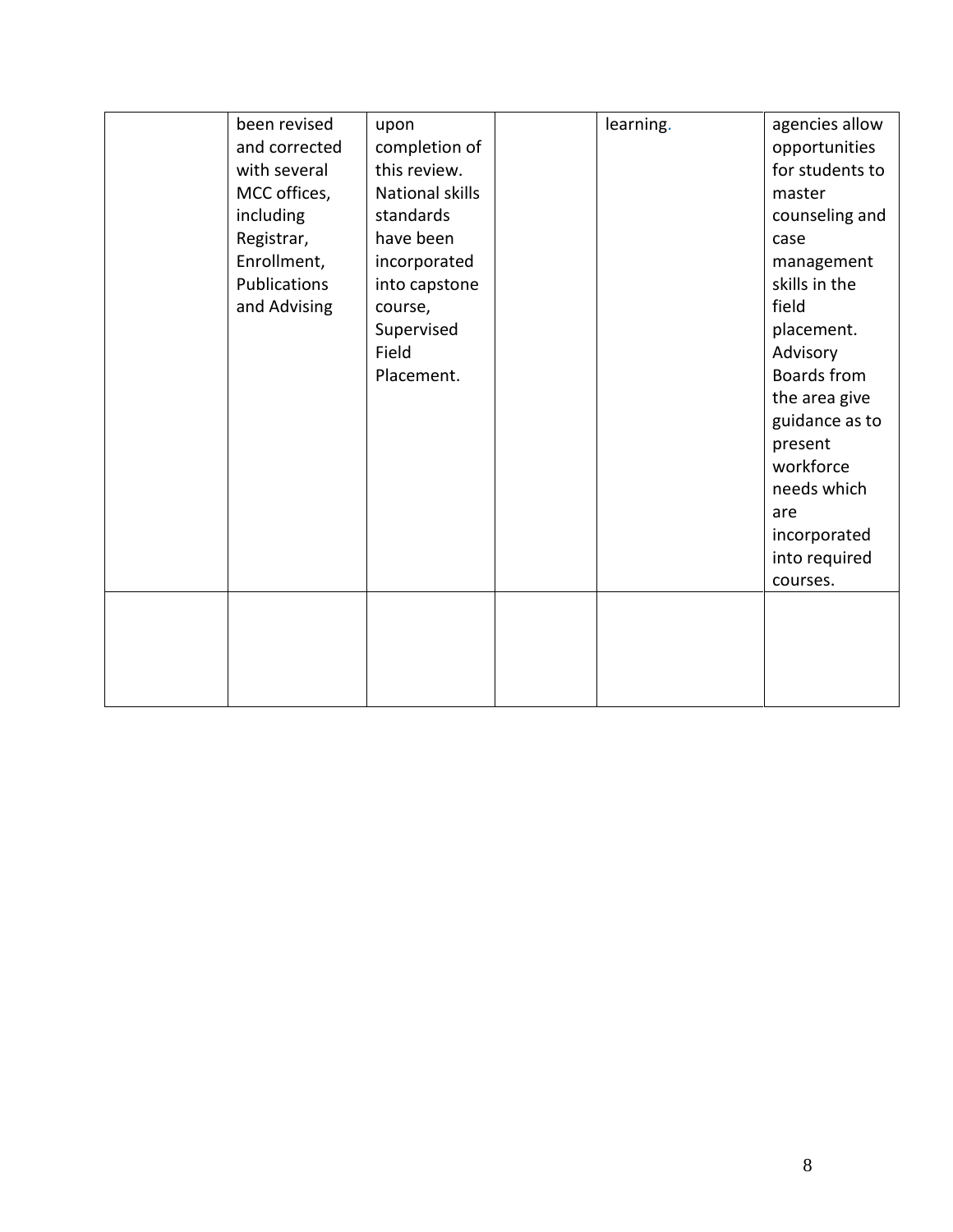# **SECTION III: STUDENT LEARNING OUTCOMES AND ASSESSMENT**

### **Program Student Learning Outcomes (PSLOs)**

- **3.** Identify your Program Student Learning Outcomes what should graduates of your program be able to do with the cumulative knowledge, skills, abilities and ways of thinking they have developed as a student in your program? As appropriate, consult professional standards and articulation agreements/vertical alignment with transfer institutions as you develop your PSLOs.
- Demonstrate basic counseling skills, including active listening, paraphrasing, confronting and engaging clients
- Discuss the theory of human services, the current operation of the service system, and major issues facing human services in the United States
- Define career options in human services and demonstrate the significant differences in prevention and treatment programs serving various populations;
- Demonstrate ability to work with diverse populations
- Explain and discuss fundamental psychological concepts
- Examine the principles and concepts of society's social problems and develop and analyze strategies for change
- Discuss and demonstrate group process and inter-personal relations as it applies in the work place and for clinical use in the field
- Apply the Direct Support Skill Standards in their coursework and field work
- Develop research and writing skills, particularly those needed for accurate record keeping
- Apply knowledge acquired in the program as a foundation for continued study
- **4.** Provide the PSLO you will assess this year, as part of this program review, and the one you are likely to assess in the next few years, prior to your next program review

| 2013-14 | Apply the Direct Support Skill Standards in their coursework<br>and field work |
|---------|--------------------------------------------------------------------------------|
| 2016-17 | Demonstrate ability to work with diverse populations                           |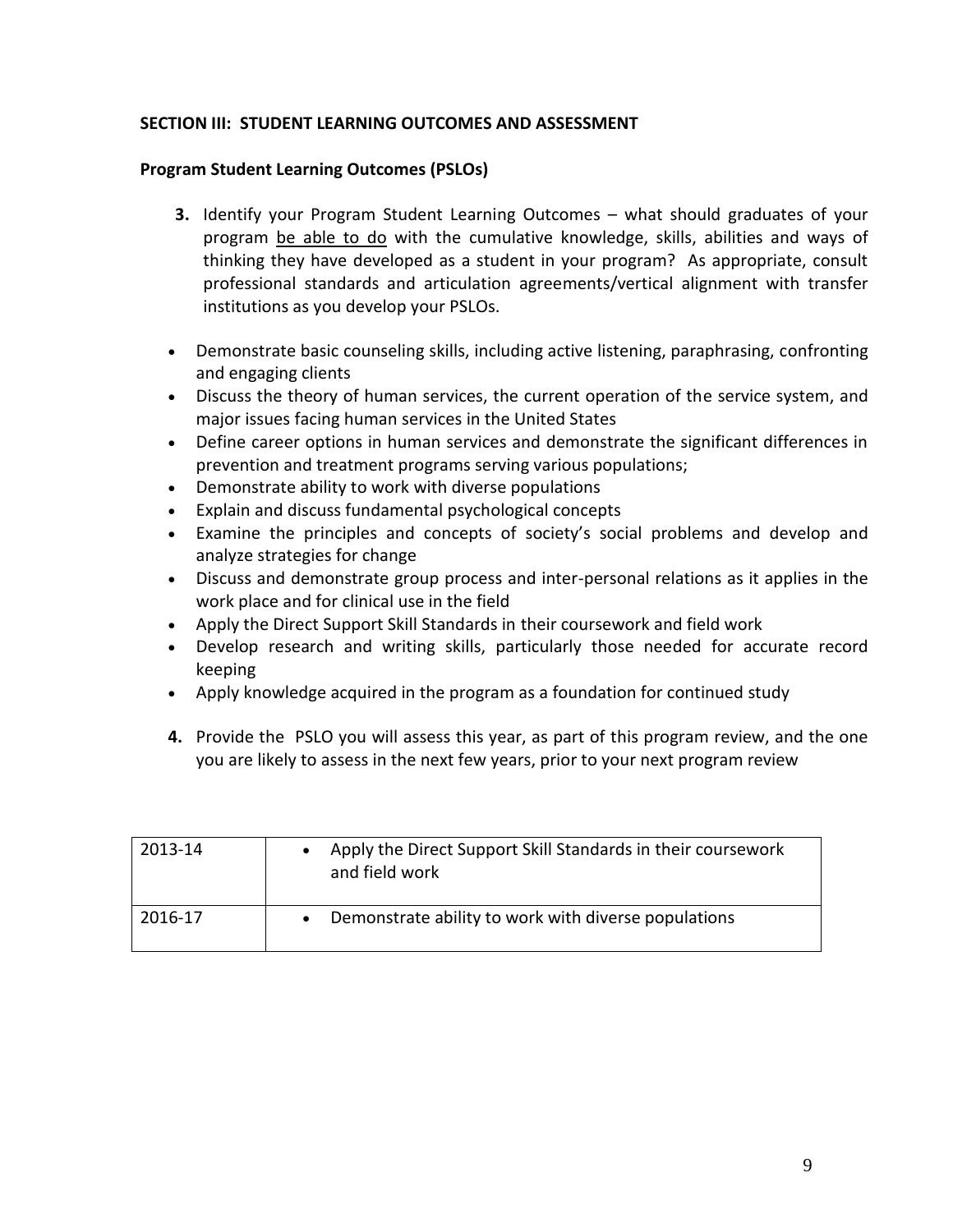**5.** If applicable, discuss any changes you have made to your PSLOs since your last program review.

 No changes have been made to PSLO's since last program review. Intensive values were used during this period of time since the last review and all Human Services students have been able to satisfy all intensive values with core HUS courses. It should be noted here that for a majority of the time since the last review, no coordinator or chair was in place leading the program. Administrative duties were taken up by the Deans of that time. A coordinator was put into place two years ago and since that time no changes in regards to the PSLO's have been made.

**6.** Map the way in which your program currently provides opportunities for students to progress towards achievement of each Program Student Learning Outcome, by noting in which courses the outcomes are Introduced (I), Developed (D), and where students are expected to demonstrate Competency (C).

Note:

- **This is an exercise to create a map of what "is", not what "should be". It is an opportunity for faculty teaching in your program to think about and come to consensus on which program learning outcomes their course(s) currently support, and to what degree. Once this map of "what is" has been created, as a group you can identify gaps that you want to address to better enable student achievement of your goals for their learning**.
- **At the Competency level, PSLOs and ISLOs should be reflected within the course outcomes on all syllabi for that course.**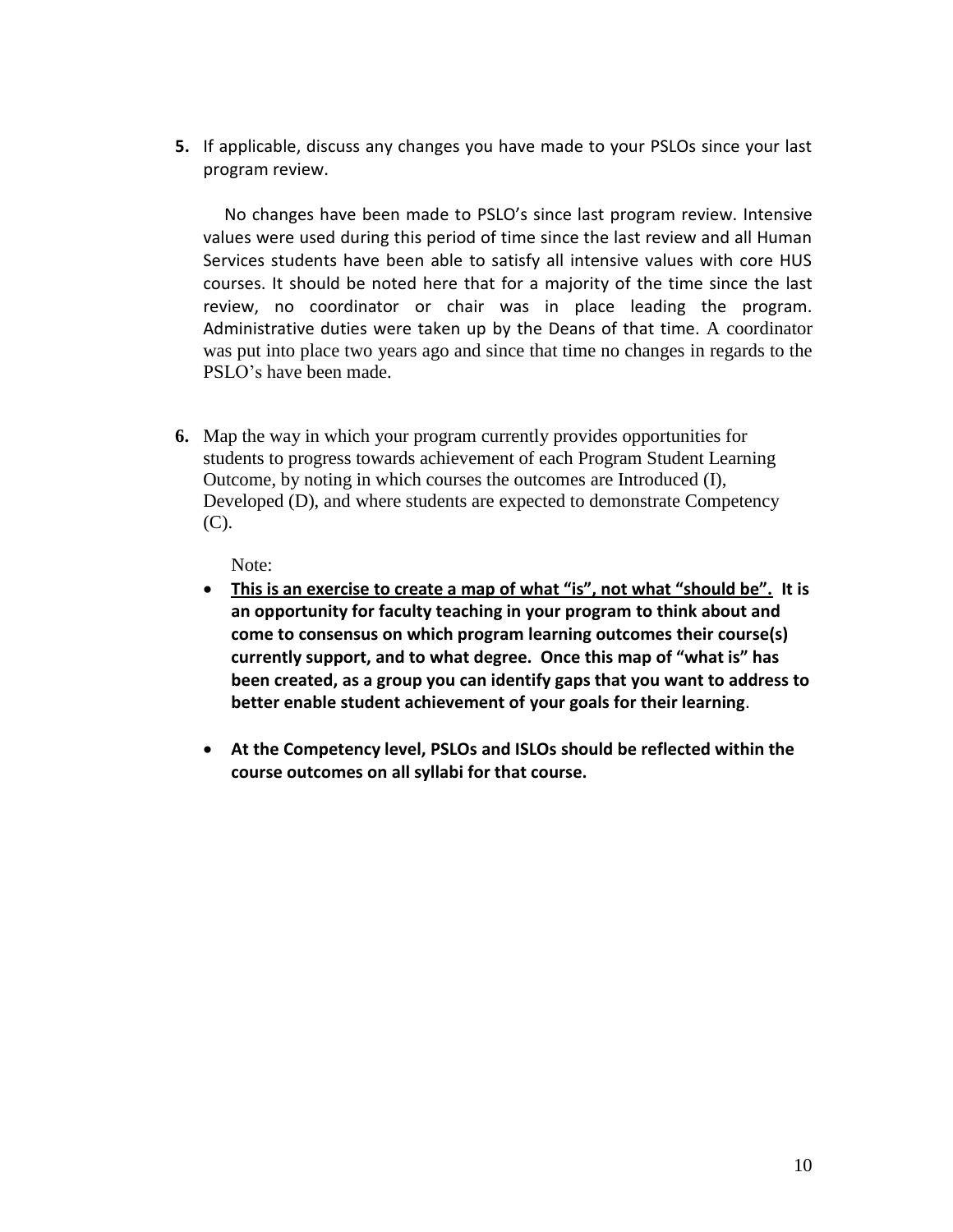| <b>Curriculum Map:</b>                                    |                                                        |                                                        |                                          |                                                                  |                                                                                  |                                                                  |                                                            |                                                                                     |
|-----------------------------------------------------------|--------------------------------------------------------|--------------------------------------------------------|------------------------------------------|------------------------------------------------------------------|----------------------------------------------------------------------------------|------------------------------------------------------------------|------------------------------------------------------------|-------------------------------------------------------------------------------------|
| <b>PSLO</b>                                               | <b>ISLO</b><br>supported<br>by PSLO                    | <b>HUS 101</b><br>Intro to<br>Human<br><b>Services</b> | <b>PSY 101</b><br>Intro to<br>Psychology | <b>HUS 200</b><br>Intro to<br><b>Counseling</b><br><b>Skills</b> | <b>HUS 152</b><br><b>Current</b><br><b>Issues in</b><br>Human<br><b>Services</b> | <b>HUS 153</b><br><b>Supervised</b><br><b>Field</b><br>Placement | Course<br><b>PSY 153</b><br>Community<br><b>Psychology</b> | Course<br><b>PSY 160</b><br><b>Dynamics of</b><br>Interpersonal<br><b>Relations</b> |
| Use basic<br>counsel skills                               | Oral Comm.                                             | Introduced                                             |                                          | Developed                                                        |                                                                                  | Competency                                                       |                                                            | Developed                                                                           |
| <b>Discuss</b><br>knowledge of<br>human<br>services field | Oral<br>Communica<br>tion<br>Social Resp.<br><b>CT</b> | Introduced                                             |                                          |                                                                  | Competency                                                                       | Competency                                                       | Developed                                                  | Developed                                                                           |
| Describe &<br>differentiate<br>b/t career<br>options      | CT, PPD<br><b>PPD</b>                                  | Introduced                                             | Developed                                |                                                                  | Competency                                                                       | Competency                                                       | Developed                                                  |                                                                                     |
| Work w<br>diverse<br>populations                          | Multicult.,<br>Global,<br>Soc. Resp.                   | Introduced                                             | Introduced                               | Developed                                                        | Developed                                                                        | Competency                                                       | Developed                                                  | Developed                                                                           |
| Explain psych<br>concepts                                 | <b>CT</b>                                              |                                                        | Introduced                               | Developed                                                        | Competency                                                                       |                                                                  |                                                            | Developed                                                                           |
| Develop $&$<br>analyze<br>strategies for                  | Soc.<br>Respon, CT                                     | Introduced                                             |                                          |                                                                  |                                                                                  |                                                                  |                                                            |                                                                                     |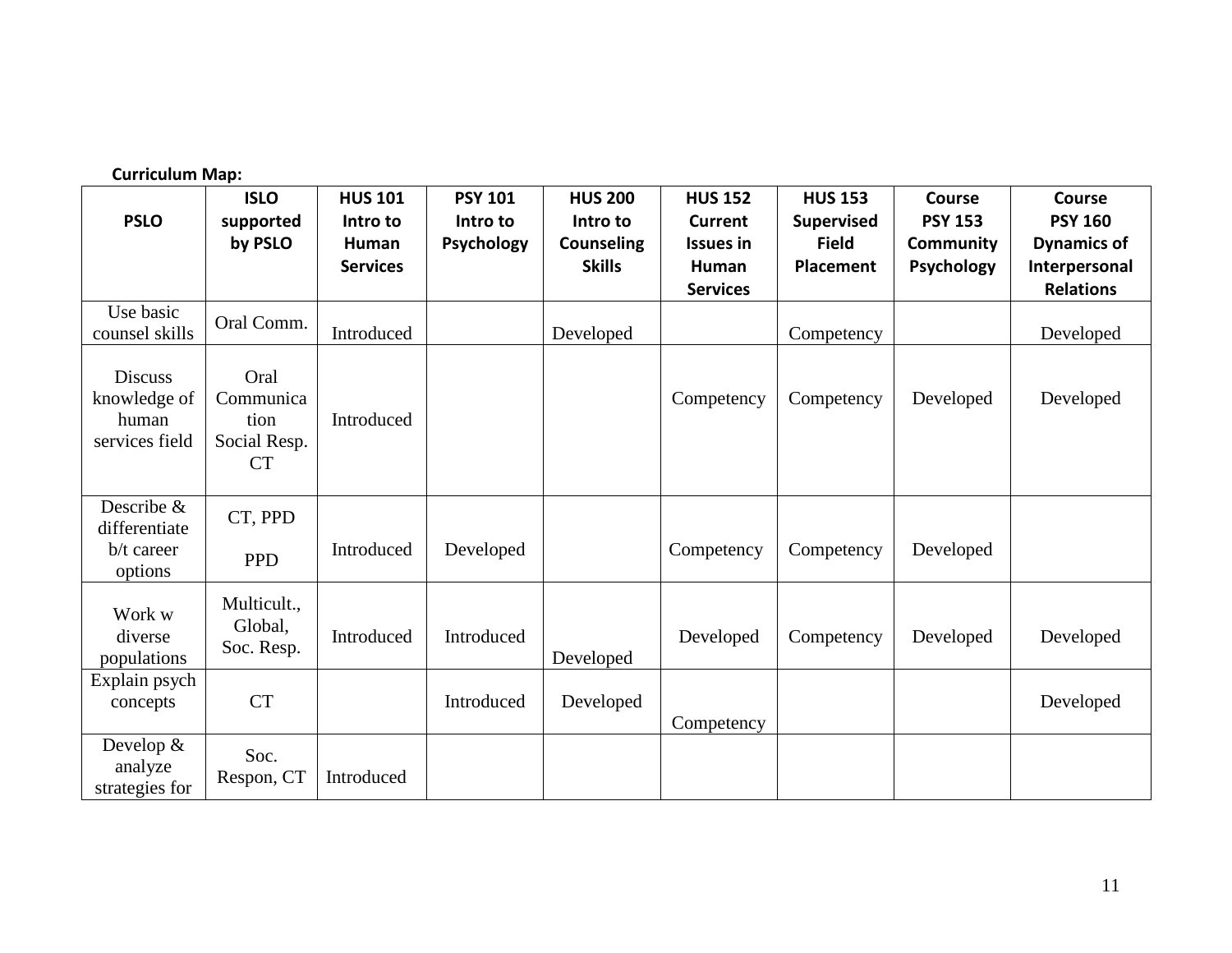| <b>PSLO</b>                                                       | <b>ISLO</b><br>supported<br>by PSLO | <b>HUS 101</b><br>Intro to<br>Human<br><b>Services</b> | <b>PSY 101</b><br>Intro to<br><b>Psychology</b> | <b>HUS 200</b><br>Intro to<br><b>Counseling</b><br><b>Skills</b> | <b>HUS 152</b><br>Current<br><b>Issues in</b><br>Human | <b>HUS 153</b><br><b>Supervised</b><br><b>Field</b><br>Placement | <b>Course</b><br><b>PSY 153</b><br>Community<br><b>Psychology</b> | <b>Course</b><br><b>PSY 160</b><br><b>Dynamics of</b><br>Interpersonal<br><b>Relations</b> |
|-------------------------------------------------------------------|-------------------------------------|--------------------------------------------------------|-------------------------------------------------|------------------------------------------------------------------|--------------------------------------------------------|------------------------------------------------------------------|-------------------------------------------------------------------|--------------------------------------------------------------------------------------------|
| change                                                            |                                     |                                                        |                                                 |                                                                  | <b>Services</b><br>Developed                           |                                                                  | Competency                                                        |                                                                                            |
| Use group<br>process<br>professionally                            | <b>PPD</b>                          | Introduced                                             |                                                 |                                                                  |                                                        | Competency                                                       |                                                                   | Developed                                                                                  |
| Use skill<br>standards                                            | <b>PPD</b><br><b>CT</b>             | Introduced                                             |                                                 |                                                                  | Developed                                              | Competency                                                       |                                                                   |                                                                                            |
| Apply<br>research $\&$<br>writing skills<br>for record<br>keeping | Written<br>Comm.<br>CT, PPD         | Introduced                                             |                                                 | Developed                                                        |                                                        | Competency                                                       |                                                                   | Developed                                                                                  |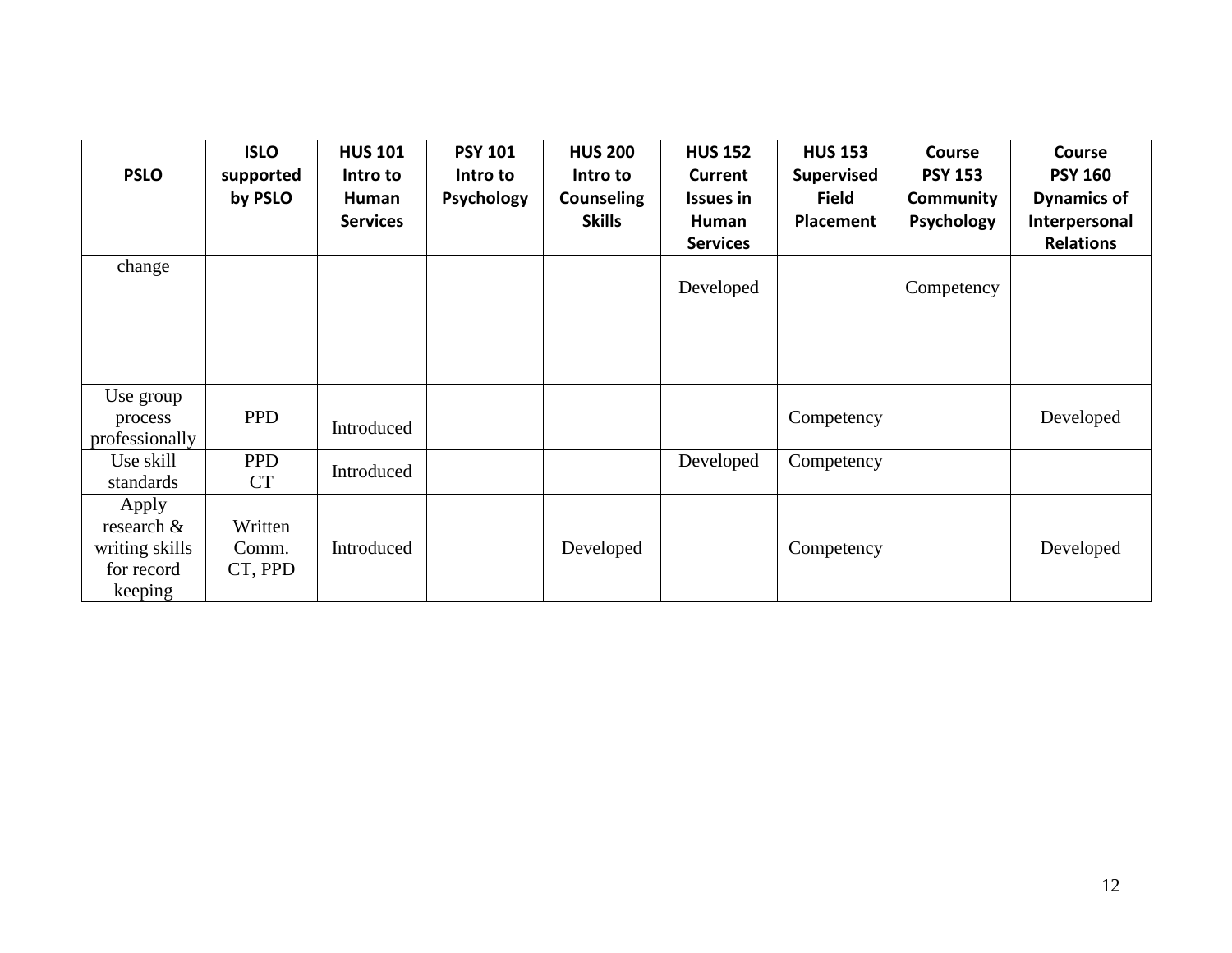**7.** Does your Curriculum Map suggest a need to make changes to the **availability**  and/or **sequencing of** opportunities for students to develop and achieve any PSLO within the program? If so, please explain.

 The availability and sequencing of courses has been an outstanding issue for some time now. A major issue lies within the highly-fluctuating enrollments noted in the summary. Upper level, HUS-designated courses (i.e. Counseling Skills, Current Issues and Supervised Field Placement) are offered once per year and only in Lowell. This has created some issues for students in scheduling their courses given their timelines (i.e. work schedules, ability and motivation to come to Lowell, taking courses on a part-time basis, receiving timely and effective advising and registering for classes early). Some consideration has been made to increase offerings (at night or multiple semesters, etc.) but this scheduling can be challenging with inconsistent enrolments, high numbers of part-time students and some Bedford-based students who will not shift to the Lowell campus to take the core HUS courses.

 There is one area we hope to strengthen since the loss of a second field placement course and the experience most of our students have had with service learning. Arguably, it is impossible to get too much practical experience in a field as broad as human services. To further develop several PSLO's, the program has decided to require one service learning experience for every student. Most students already have at least one service learning experience by the time they graduate, especially in the Community Psychology course. Invariably, this has been a very positive experience for our students and helps prepare them for their field placement. We are confident this requirement will strengthen the curriculum, allow students an additional opportunity to work in the community and experience a new population to serve. In the process several PSLO's will be developed and career options may be clarified.

**8.** Referring back to your Curriculum Map for each PSLO, please provide at least one course-level student learning outcome (SLO) from syllabi from a wide range of sections for every course that supports that PSLO at a Competency level. If no such course-level SLOs are available, discuss how this will be addressed within the program. Also discuss how your program can or does ensure consistent opportunities among all sections of each Competency-level course for students to demonstrate their achievement of your program goals for student learning.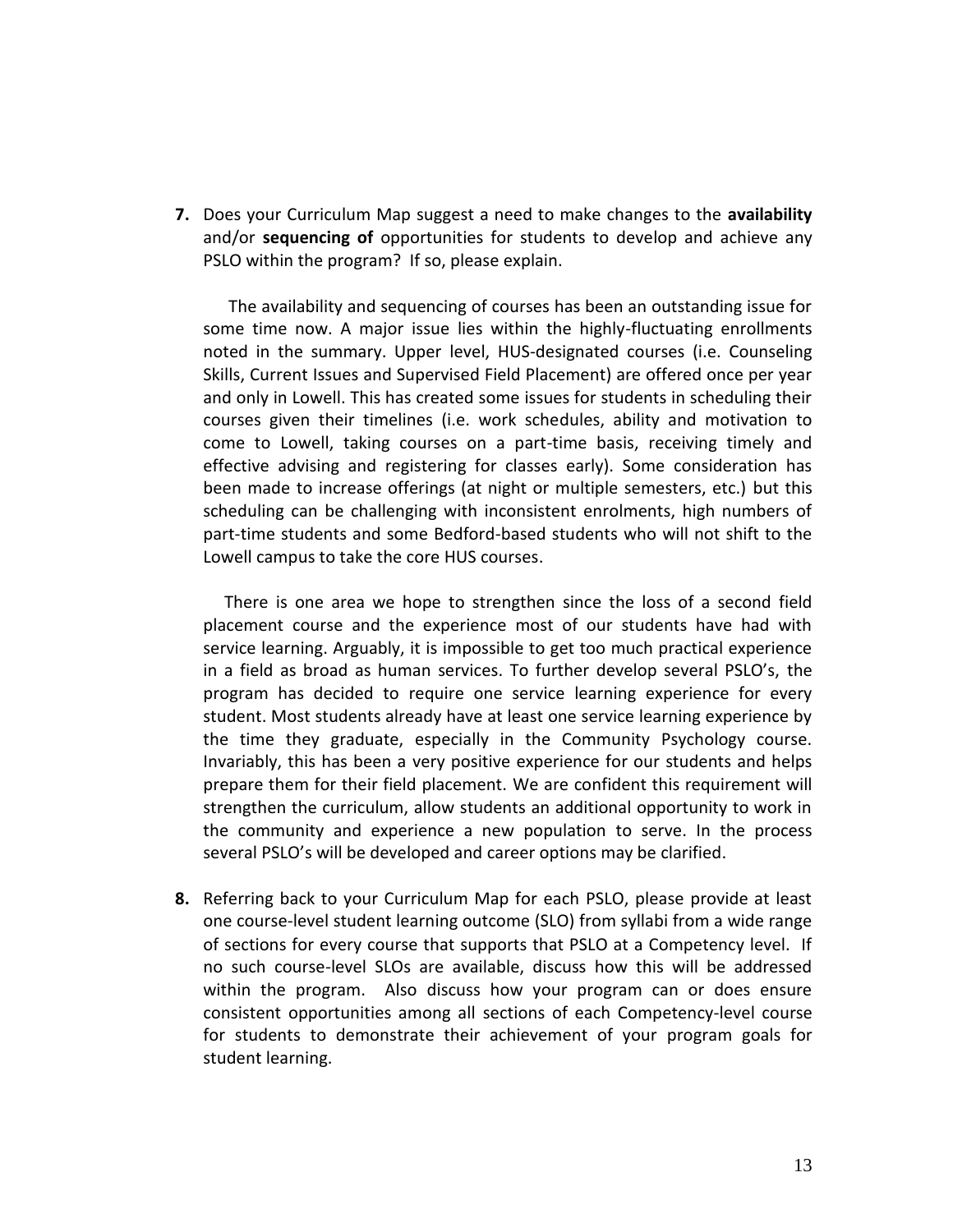| <b>PSLO</b>               | <b>Course Supporting at</b><br><b>Competency Level</b> | <b>Course SLO</b>                                                                                                                                         | What evidence of<br>student<br>achievement of this<br>course SLO is used<br>to determine that<br>students have<br>achieved this SLO?<br>How is that<br>evidence obtained?<br><b>Please describe and</b><br>include in Appendix<br>examples of the<br>prompts that<br>generate this<br>evidence<br>(assignment/project<br>descriptions, exam<br>questions, etc.). |
|---------------------------|--------------------------------------------------------|-----------------------------------------------------------------------------------------------------------------------------------------------------------|------------------------------------------------------------------------------------------------------------------------------------------------------------------------------------------------------------------------------------------------------------------------------------------------------------------------------------------------------------------|
| <b>Basic Counseling</b>   | <b>HUS 153</b><br>Competency                           | Develop and practice<br>individual and group<br>counseling skills                                                                                         | Journal writing                                                                                                                                                                                                                                                                                                                                                  |
| Knowledge of the HS field | <b>PSY 153</b><br>Competency                           | Develop Professional<br>Competencies based<br>upon the Community<br><b>Support Skill Standards</b>                                                        | Selection of<br>Internship site<br>Journal writing<br>Site supervisor<br>assessment                                                                                                                                                                                                                                                                              |
| Career                    | <b>HUS 152</b><br>Competency                           | Students will meet with<br>professionals in the<br>mental health field and<br>explore career options<br>and issues directly with<br>primary practitioners | Weekly response<br>paper                                                                                                                                                                                                                                                                                                                                         |
| Diversity                 | <b>HUS 152</b><br>Competency                           | Students will identify<br>the basic social and<br>political factors<br>impacting human<br>services                                                        | Weekly response<br>papers                                                                                                                                                                                                                                                                                                                                        |
| Diversity                 | <b>HUS 153</b>                                         | Develop cultural                                                                                                                                          | Journals, portfolio                                                                                                                                                                                                                                                                                                                                              |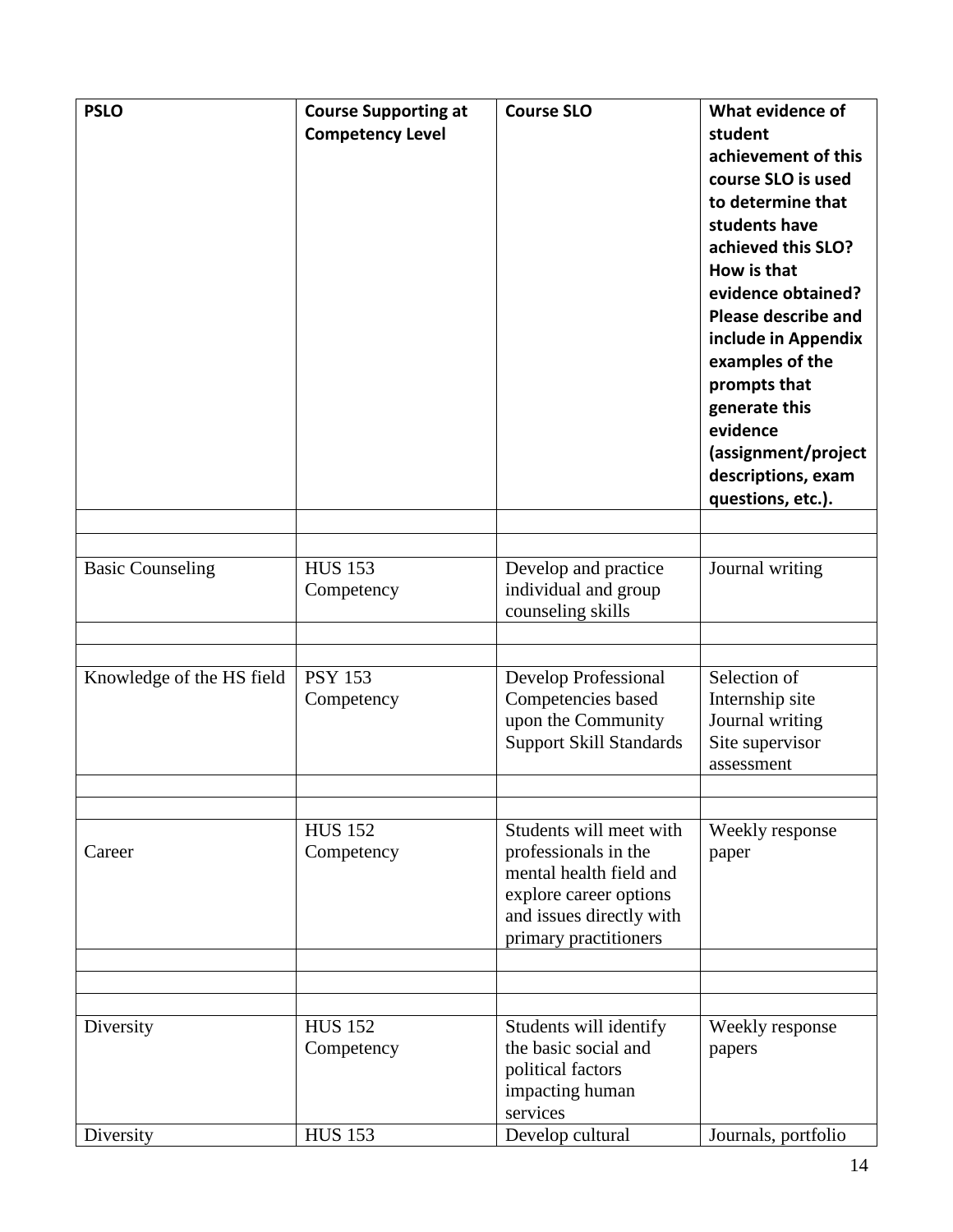|                                                    | Competency                   | competence in order to<br>work with a diverse<br>population                                                                                                                                                                                                                                                                                                                                                               |                                      |
|----------------------------------------------------|------------------------------|---------------------------------------------------------------------------------------------------------------------------------------------------------------------------------------------------------------------------------------------------------------------------------------------------------------------------------------------------------------------------------------------------------------------------|--------------------------------------|
| Explain psych concepts                             | <b>HUS 152</b><br>Competency | Students will identify<br>the psychological factors<br>that impact human<br>services in the<br>community                                                                                                                                                                                                                                                                                                                  | Weekly<br>response/research<br>paper |
| Use group process                                  | <b>HUS 153</b><br>Competency | Develop and practice<br>individual and group<br>counseling skills<br>Develop the skills<br>needed to work with a<br>team                                                                                                                                                                                                                                                                                                  | Journal<br>portfolio                 |
| Skill standards                                    | <b>HUS 153</b><br>Competency | Develop professional<br>competencies based<br>upon the Community<br><b>Support Skill Standards</b>                                                                                                                                                                                                                                                                                                                        | Journal<br>portfolio                 |
| <b>Research and Writing</b><br>skill/documentation | <b>HUS 152</b><br>Competency | Students will<br>demonstrate their use of<br>basic computer research<br>skills<br>Students will distinguish<br>academic sources of<br>information from<br>general newspaper,<br>magazine and website<br>information<br>Students will<br>demonstrate critical<br>thinking in analyzing the<br>information presented in<br>class<br>Students will write<br>clearly about the human<br>service issues presented<br>each week | Weekly response<br>paper             |
| Research and<br>Writing/Documentation              | <b>HUS 153</b><br>Competency | Develop and practice the<br>writing skills required<br>for human service<br>record and chart<br>maintenance                                                                                                                                                                                                                                                                                                               | Journals,<br>portfolio               |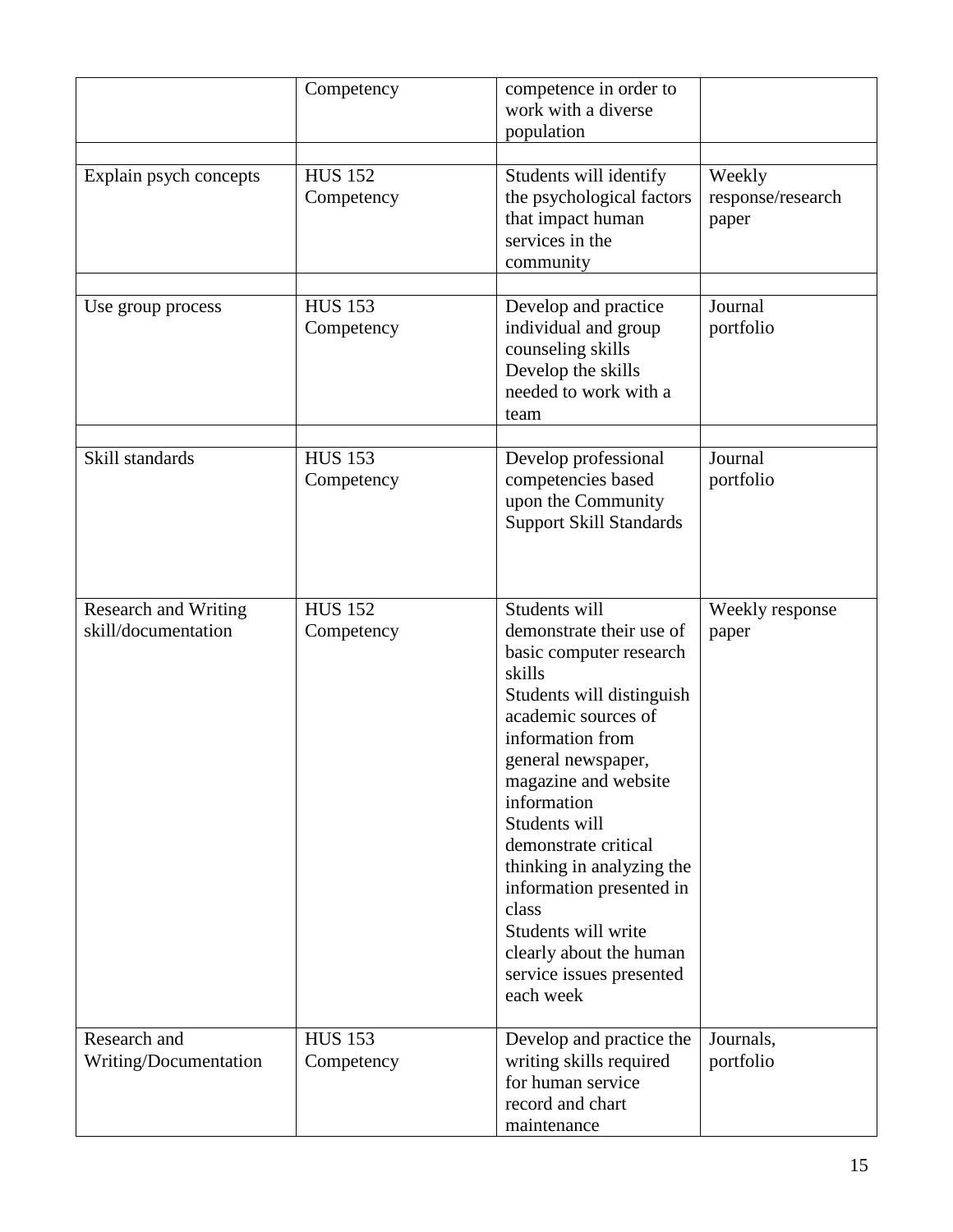Given the relatively small number of students taking courses listed at the competency level for the PSLO's, there is virtually no issue around consistency between sections as all upper-level courses have only one section offered. There is only one section Supervised Field Placement and Seminar, one section of Introduction to Counseling Skills and Current Issues in Human Services each year. The only course which may be involved would be Dynamics of Interpersonal Relations where two sections of the course are offered each semester by two different instructors.

**9.** Referring back to your Curriculum Map, are there any ISLOs not supported to Competency levels within the program? If so, please describe how students in your program experience adequate opportunities to develop and achieve Competency with this (these) outcome(s), or please provide a plan for how this will be addressed.

| <b>Written and Oral Communication</b>                    | <b>Critical Thinking</b>                                  |
|----------------------------------------------------------|-----------------------------------------------------------|
| For example                                              | For example                                               |
| Written assignments<br>٠                                 | Analysis<br>٠                                             |
| Oral presentations<br>٠                                  | Synthesis<br>٠                                            |
| Use of relevant information literacy skills<br>$\bullet$ | Evaluation                                                |
| Effective use of technology<br>٠                         | Creative thinking<br>٠                                    |
|                                                          | Development of logical conclusions                        |
| <b>Quantitative Literacy</b>                             | <b>Multicultural and Global Literacy</b>                  |
| For example                                              | For example                                               |
| Interpretation                                           | Intercultural knowledge                                   |
| Representation                                           | Global issues<br>$\bullet$                                |
| Calculation                                              | Interactions that build diversity awareness<br>٠          |
| Application/Analysis                                     | Diverse forms of creative expression<br>٠                 |
| Communication of quantitative                            | <b>Aesthetic Appreciation</b><br>٠                        |
| information                                              | Historical, political, and economic perspective           |
| <b>Social Responsibility</b>                             | <b>Personal and Professional Development</b>              |
| For example                                              | For example                                               |
| Sustainability                                           | Achievement of academic goals                             |
| Civic engagement                                         | <b>Career Readiness</b><br>$\bullet$                      |
| Social justice                                           | Self Assessment<br>٠                                      |
| <b>Ethical frameworks</b>                                | Responsibility for learning and personal development<br>٠ |
| Social policy frameworks                                 | Professionalism<br>$\bullet$                              |
|                                                          | Leadership<br>٠                                           |
|                                                          | Wellness                                                  |
|                                                          | Collaboration                                             |

Quantitative literacy is the only PSLO not supported within the core HUS offerings. We expect the math requirement and revised Gen Ed curriculum to cover this PSLO.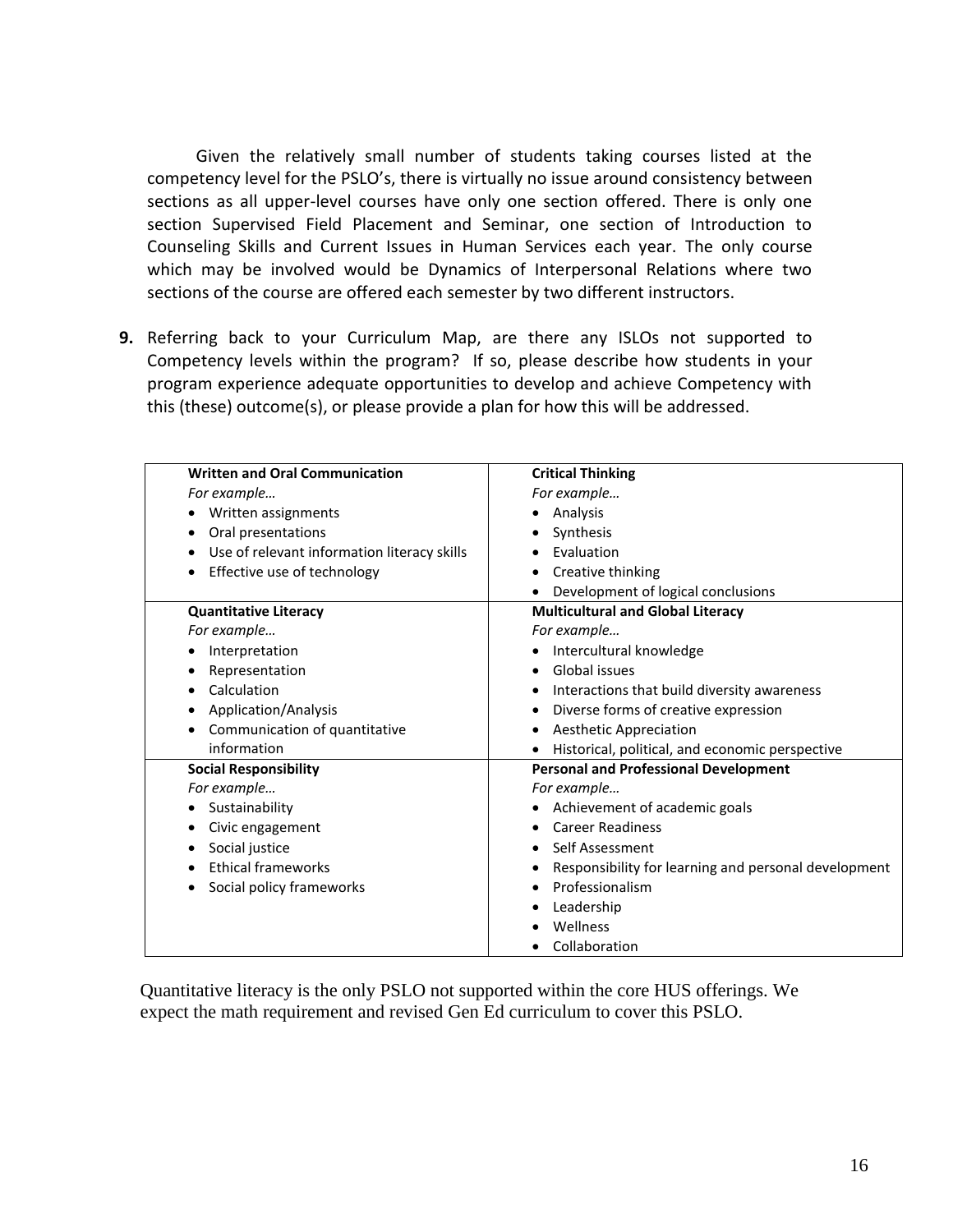# **Assessment**

- **10.** For your assessment project, you have two choices:
	- a. Identify one or more cumulative assignments or capstone projects that significant numbers of students in your program generate to demonstrate their competency with **two or more** PSLOs. Use your curriculum map to identify the courses that require students to demonstrate these PSLOs at a **Competency** level.

OR

b. Identify **two or more** PSLOs that you want to assess student competency with, using your curriculum map to identify those courses (preferably **Competency** level for the PSLOs, at a minimum **Developing** level)

*NOTE: We will ask you to undertake another programmatic assessment project in 2016-17.* 

- c. The two PSLO's below were identified in assessing students' competency level:
- Apply the Direct Support Skill Standards in their coursework and field work
- Demonstrate ability to work with diverse populations

 It is essential that students be able to leave the program not only having gained knowledge about the human services field and relevant psychological concepts, as well as being introduced to a variety of practical skills necessary in the field. In the final analysis, it is most important that students are able to demonstrate competency in key areas and the committee and Advisory Board have agreed that the Direct Support Skill Standards are invaluable in the workplace. It is also well known that human services workers will be called upon to understand and be able to work with a diverse group of individuals, be they staff or clients. At the end of our program, students take a capstone course, Supervised Field Placement and Seminar, and from it we took a sample of required journal entries throughout the semester which document these skills standards.

 **Formulate a plan to collect full sets student work (artifacts) from above assignment(s)/project(s) that are representative (e.g. students who take courses on campuses, day and evening/weekend) of your program's graduates. From these full sets of student work, you will want to select a random sample that is still representative of your graduates but can be assessed during one department meeting (or other time) by a group of your faculty. How will you evaluate the work – do you have, or will you need to create a rubric or set of criteria/checklist by which to evaluate student work?**

**Questions to consider:**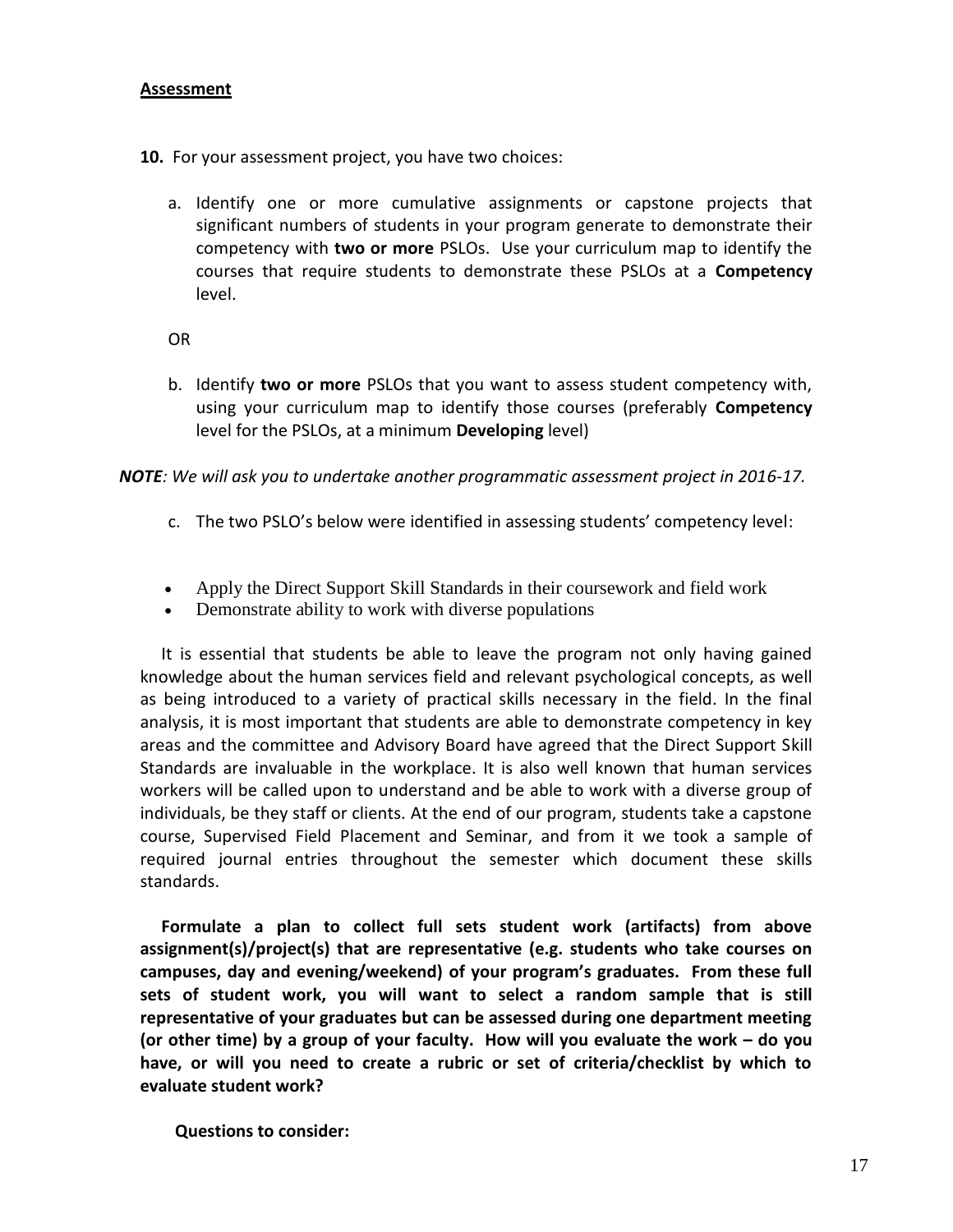- Is there a way to capture students' perceptions of their learning with these assignments/projects to complement faculty evaluations of that learning?
- How can you maximize faculty/staff involvement in this process?

**11.** Describe your process (use the following prompts as helpful):

- What did you do?
- Which courses contributed artifacts?
- How representative of your overall student population was this sample?
- What were the artifacts?
- How did you select a smaller random sample to assess?
- What criteria did you use to assess student learning and achievement?
- Were the faculty doing the assessment work representative of your program/department?
- How did you create time to do this assessment work?

 Since the decision to identify the above PSLO's fall squarely within the capstone course, Supervised Field Placement and Seminar (HUS 153), it was necessary to focus on the only two sections offered that particular semester in Lowell, the only campus the course is offered. The project does allow us to hone in on high impact practices, namely an internship (community-based learning) which is writing intensive and involves a portfolio. The fifteen required journal entries fits into the extensive portfolio project, allowing for a substantial documentation of work related to the skill standards in a workplace environment. It also happens to be a seminar with a maximum enrollment of 12 students, allowing for rich weekly discussions on practical matters related to their internship. The project also allows an examination of those who will likely become our graduates as this is one of the last courses they take before graduation.

The department decided to focus on the two PSLO's mentioned above, one of which involves several skill standards (see Appendix). It was agreed that these PSLO's were extremely important and that every student should be able to demonstrate competency in several of these areas before getting their degree. A decision was made to use the journal entry portion of the portfolio as the artifacts to be assessed, and specifically look at the sections which involve the skill standards. It should be noted here that the portfolio is a rich and dense document, one which the student builds weekly into a product which could involve almost 100 pages (see Appendix for portfolio required structure). The population sampled represents those students who have completed most of the core human services courses, so they are a highly selected group. For this assessment exercise, a sampling of journal entries were chosen at random, with every student having at least one entry included and entries taken after each student attempted at least 3 journals. Most entries were culled from the second portion of the semester. A total of 25 journal entries were examined with most attempting to identify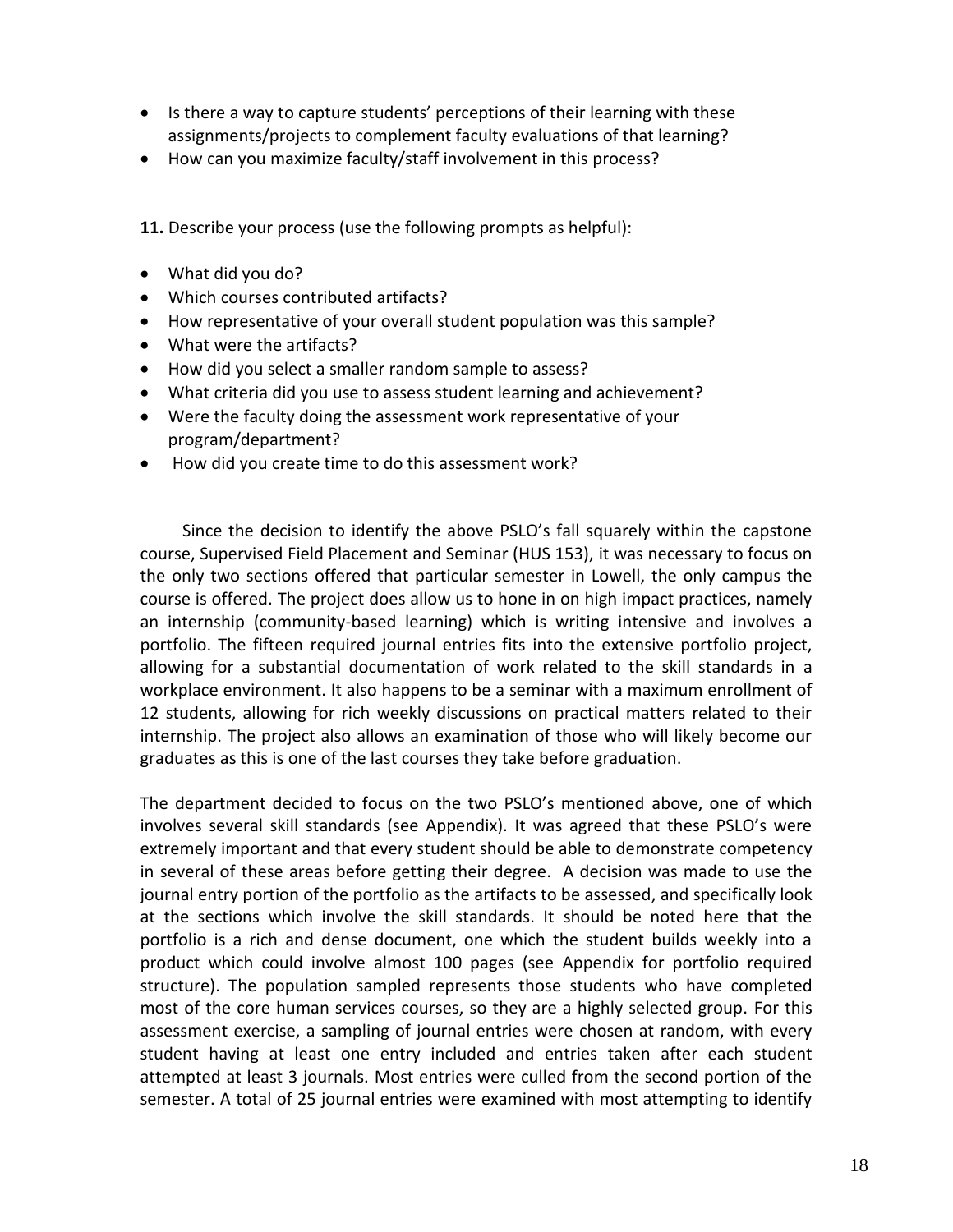more than one skill standard (over 85%). A randomized sample of completed portfolios and journals were collected and copied, removing names of students.

 The two full-time faculty in the department participated in the project. Julie Mirras teaches the course and fairly recently re-structured the dimensions of the portfolio as a requirement of the course. Professor Mirras regularly sent weeks of journal entries to the department chair and a handful of completed portfolios. (The entries were already corrected, feedback given and then copies made without student's names attached to them.) Bob Fera, Department Chair, used a fair portion of the summer, culling through the documents (it should be noted that there were over one hundred journal entries coming from every student in the seminar, and four completed portfolios). Not all standards were assessed but a sampling of those required, namely participant empowerment, documentation/communication and a burnout prevention plan.

 In order to create a legitimate assessment tool, we started with The Community Support Skills Standards document created by Human Service Research Institute (HSRI) in response to a need to develop standards for Human Services workers. We then used the Individual Learning Plan document provided to students which ranked entries from: **1.** Needs improvement, **2.** Advanced and, **3.** Proficient; collecting representative comments as well. A checklist from the HSRI synopsis of variables was used, taking into consideration the individual skill standards, how they were documented by students, language which indicated competency, and mention of contact, nature of contact and level of awareness, understanding and effectiveness in relating to diverse populations. In the future, a committee (rather than one assessor) will be formed and a rubric or more objective measure will be used to validate that the skill standards have been met.

#### **12. What Did You Learn?**

 Several lessons came from this assessment exercise. First, the level of writing was quite impressive. It was noticeable how effective the vast majority of students were in communicating their experiences. It is commonplace for journals to be looser and less proficient in terms of using language, but most of these entries were excellent in terms of using proper grammar, punctuation, sentence structure, organization of ideas. This immediately shows that students have strong communication skills as they leave the program, in this case, in written form. It also demonstrated the value of the structure required and explained in the directions for the journal assignment. Further, a distinction was noticed and needs to be emphasized in the instructions to students between demonstrating effective communication skills via the journal entries and demonstrating mastery or showing proficiency in the following skill standards: 1) communication/documentation, 2)participant empowerment, and 3)burn out prevention plan skill standards.

 The structure and expectations of the journals are clear, relevant, and effective as far as they go in terms of requiring students to document their experiences in a number of ways, further developing competencies such as communication, documentation skills, empathic understanding (which eventually supports working with diversity), reflection, critical thinking/analysis and personal growth. At the same time, we learned that the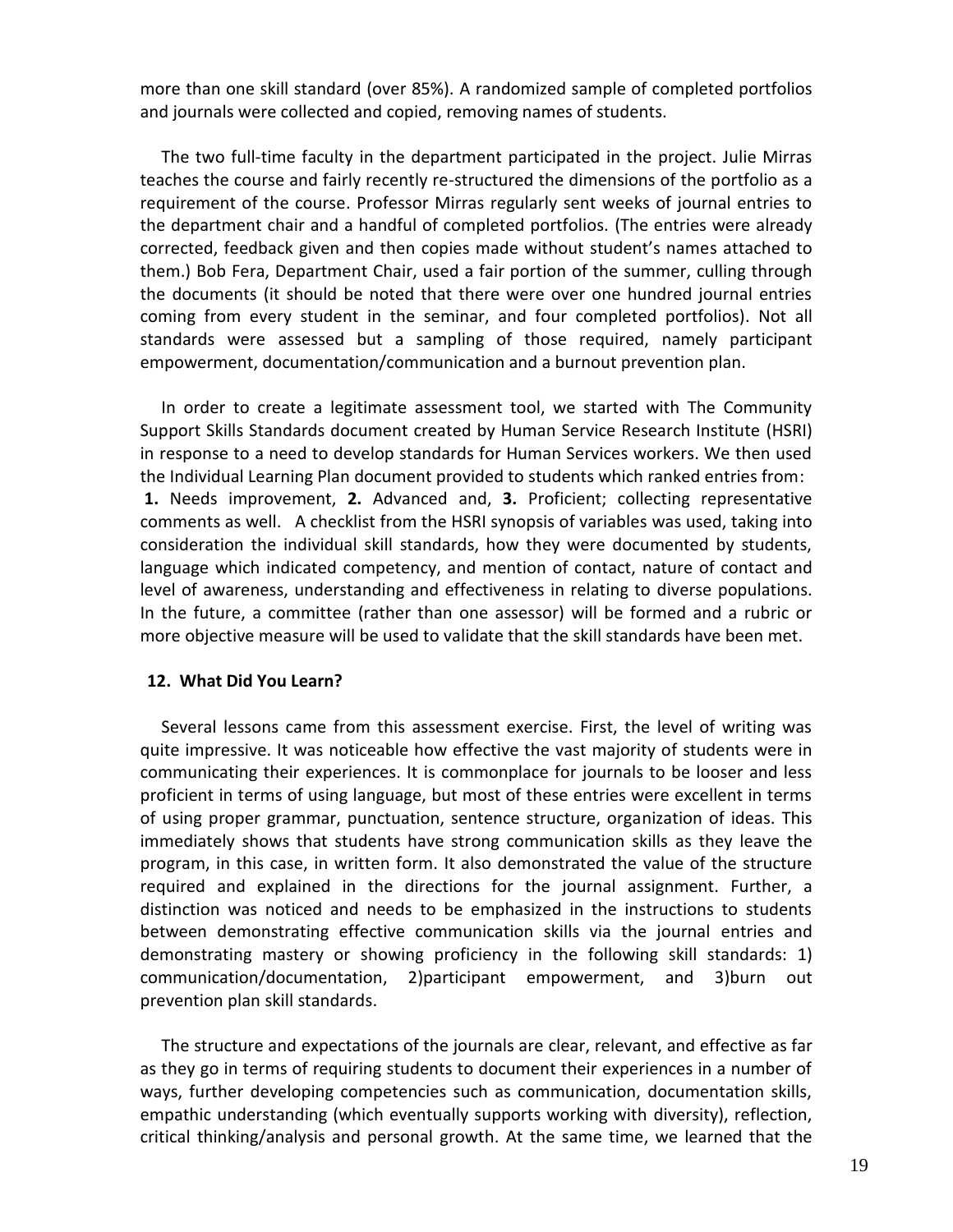identification and treatment of additional standards need to be included and made clear in the assignment instructions. The instructions for the course (see Appendix) require that each journal entry *demonstrate mastery of a skills standard*, have a section for *objective observation* (practicing documentation and objectivity), *subjective interpretation* (demanding reflection, personal awareness and analysis, critical thinking, areas around personal and professional growth), and *perspective reflection* where the student needed to put themselves in the place of the client experiencing a challenge, crisis or need. This requires the student to put themselves in the client's shoes, asking for understanding and departing from one's own experience or set of values. Clearly, it was seen over and over again that this structure was followed and proved invaluable in most cases in reaching the intended goals.

 In the field placement course, a minimum of four skill standards must be demonstrated in the journal entries, with 15 entries required throughout the semester (collected weekly). At least four skill standards are required: participant empowerment, documentation/communication, a burnout prevention plan, along with one other one chosen by the student. Students were allowed to choose others from the list of skill standards (see Appendix). Several other skill standards such as crisis management, advocacy, and community living skills were seen with great prevalence in assessing student journal entries. Much of the additional choices were based on either personal preference or the kinds of experiences available to the student intern at the placement site. Given student's placements, it is virtually impossible to write about every skill standard listed.

 Upon immediate examination and assessment of the entire batch, it became clear that the requirements for the assignment were followed consistently, the entries were substantial and the content was impressive. Clearly, students were not only having important exchanges in their placement with clients, but were very effective in recalling them and documenting them in a way which developed documentation skills, objectivity, and the ability to both detach themselves from the experience and reexperience the event from the perspective of the client. A competent human service worker needs to be detached, objective, aware of their perspective and the clients, as well as how effectively they are communicating with the client. For the most part, the journal entries demonstrated these variables very clearly.

 It should be noted here that the fifteen journal entries are a substantial portion of the portfolio which is required for the Supervised Field Placement and Seminar course. The portfolio also requires a personal introduction statement, a confidentiality disclaimer, a resume, certifications earned and one's most recent transcript. In sum, the portfolio represents a tremendous amount of work which the student has either earned in previous courses or trainings and recent lessons leading to competencies in the skill standards. (journal entries and sample portfolios will be on display for the external reviewer and others who wish to examine them). Finally it cannot be overemphasized that this portfolio, developed by Professor Mirras via a grant several years ago, represents one of the most impressive documents we have in the department and is a radical and most positive development from past practices/expectations/requirements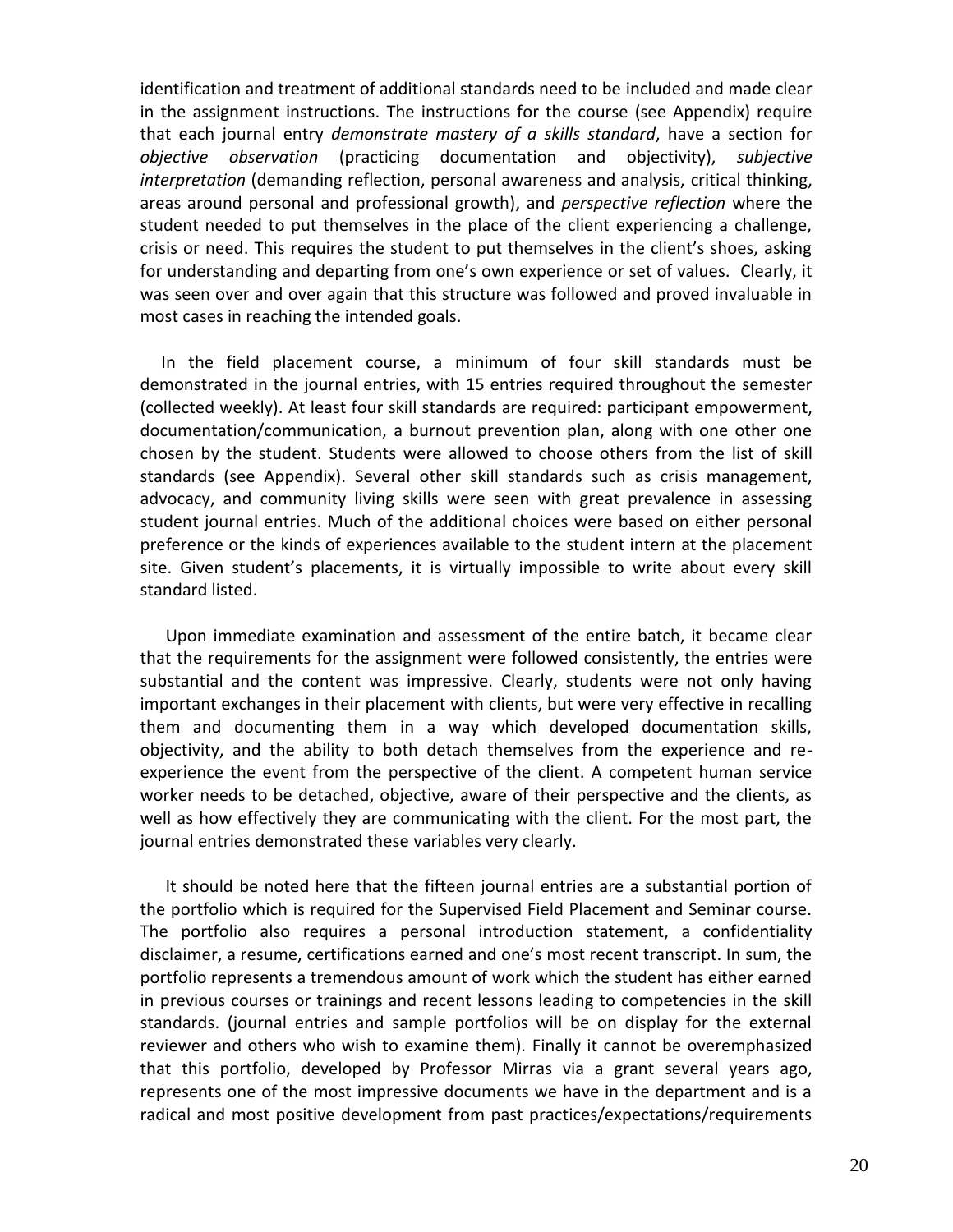in this course. So, in one sense, we decided to examine one of the strongest aspects of the program to see how it is working and if/how it could be enhanced.

 First and foremost, it was clear that every student was able to follow the instructions and meet the requirements in terms of the structure of the journal entry. Since the reader was able to sample some entries from every student (anonymously) in the seminar, it was clear that the vast majority, if not every student, was very capable of consistently producing journal entries which demonstrated proficiency in one or more areas. Overall, relatively few (approximately 25%) showed a need for some improvement in any one area, and most of these were seen in entries where students attempted to demonstrate proficiency or mastery in more than one skill standard.

 A few areas of concern were noticed at the outset of assessing the chosen batch of journal entries: an inconsistency in the number of standards identified and attempted. Although there may be some overlap with the standards and/or activities with participants wherein two standards may be met at the same time, approximately 40% of the journal entries attempted more than one standard at a time. This is not unusual in and of itself, and several students were able to manage the additional standards identified in some way. Over 25% attempted three or more standards in one entry. The majority of those entries indicated some area of needing improvement given the incompleteness of one or more standards being identified and attempted. The entire batch, however, demonstrated a level of proficiency or mastery in this challenging section, exemplifying a more than sufficient skill in being able to accurately reflect on a situation they were involved with another in attempting to help change a behavior, empower or use any one of the other skill standards.

 Of the 15 entries examined which identified participant empowerment, a third of them did so singularly while the remainder attempted that skill standard and one other. Over 66% were able to be assessed as being proficient or advanced in participant empowerment, promoting participant involvement, giving them information about selfadvocacy and human rights and/or having helped a participant develop a strategy to make informed choices. Strategies identified ranged from: 'helping a participant register to vote because it was very important to him, that he liked politics and wanted someone to represent him and those with mental disabilities' to educating a participant (who was obese and diabetic) about a health and wellness group, breaking it down into steps that were understandable and the benefits of attending the group leading her to go to a meeting, and assisting a participant in getting the assistance she needed, especially in math, on a computer program to complete her GED online. Many concrete examples could be seen here in the objective observation section which depicted participation empowerment.

 In assessing the communication/documentation skill standard, fourteen journal entries were identified. Only one entry of the fifteen identified the standard exclusively, and less than 25% used exact quotes and/or a transcript between the student and participant. Most entries vaguely referred to communication between the two individuals indicating a need for improvement simply in terms of providing more data. The entries which used direct quotes/transcripts were deemed either proficient or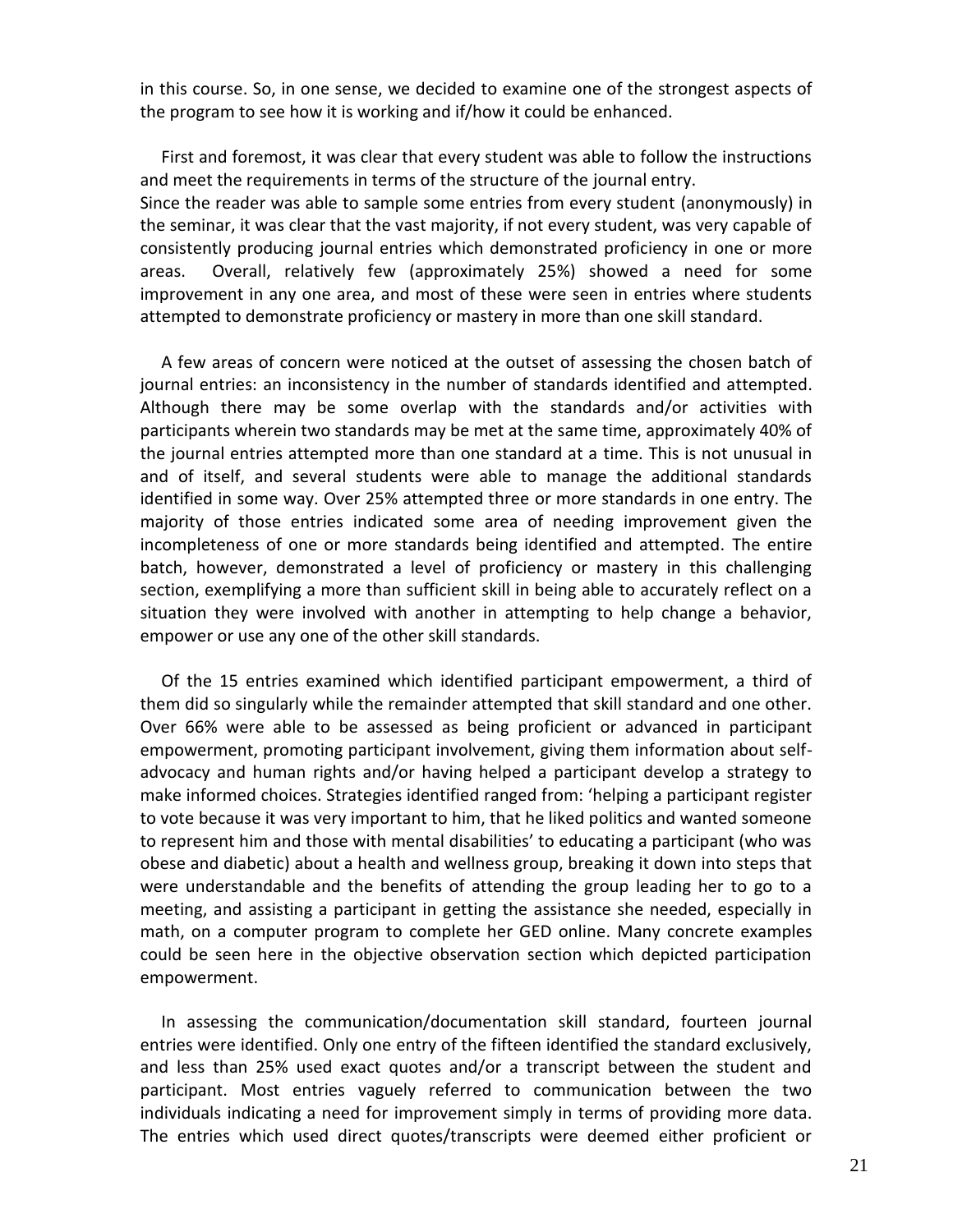advanced in terms of the effectiveness of their communication, showing a recognition and adaptation to the participant's style, an effective use of terminology and way of giving and receiving feedback. It was difficult or impossible to assess the bulk of the entries which listed communication as a standard given the lack of information provided. It appeared that these entries entered communication as an afterthought. Two important lessons which may be culled from this assessment are: it appears to be more effective to focus exclusively on this one standard (communication) in a journal entry and provide a transcript, a set of quotes or a description of the interaction, as well as a reflection of the dialogue to be able to fully demonstrate proficiency or advanced status with this standard. It would be very helpful to add a guideline which would require a specific way in which this information may be documented. Also, a new requirement which would create a limit for how many standards may be taken on in one journal entry could be created and made clear in the instructions for the journal entries.

 The requirement and execution of the burnout prevention plan was found to be exemplary. First, it is well-known in the human services field that burnout is a common problem but one that can be avoided. Too often, caretakers look to others first and take care of their needs last. Requiring students to look at this issue and prepare for it in advance is essential to their future livelihood. The structure of this assignment having three sections, namely, warning signs, how the student usually copes with stress and how the student will work on preventing burnout is simple, concrete and elegant. Every burnout prevention plan met at least the proficiency standard by including several warning signs experienced by the student (i.e. fatigue/feeling over-tired, sleep problems, irritability, headaches, specific ways they cope with stress (i.e. from negative ones like overeating, shopping too much, sleeping too much to effective ones like taking a long walk, meditating, spending time with friends, listening to music), and a variety of very healthy ways of preventing burnout (i.e. developing an exercise regime, setting realistic goals, connecting with others for support, taking breaks, not taking things personally, meditating). It was a pleasure to examine these entries knowing these students have reflected on their behaviors honestly and have arrived at very positive ways of coping to prevent burnout when they enter the field, or utilize them now if they are presently working in the field.

 The issue of diversity is demonstrated both in the journals (by way of writing about others different from them be it in regards to their mental disabilities/issues, economic status, ethnic background, age, etc.) and in the demographic make-up of the students in the seminar. The issue of diversity was first documented in the institutional data section and becomes more evident and dynamic in the courses, especially those of an experiential nature (i.e. Dynamics of Interpersonal Relations, Counseling Skills, and this seminar). As reported by the instructor, the student make-up in this seminar includes traditional age and returning students, male and female students, those of Caucasian, Cambodian, Russian, Hispanic and African-American background. Further, the clients served at the placements include individuals who were elderly, adolescents, those with mental illness, substance abuse and dependency issues, developmental disabilities, dementia, homelessness, poverty, single parents and a variety of other issues. These variables allow students to share their practicum experiences, cultural backgrounds and influences, personal reactions and most effective ways of relating as a human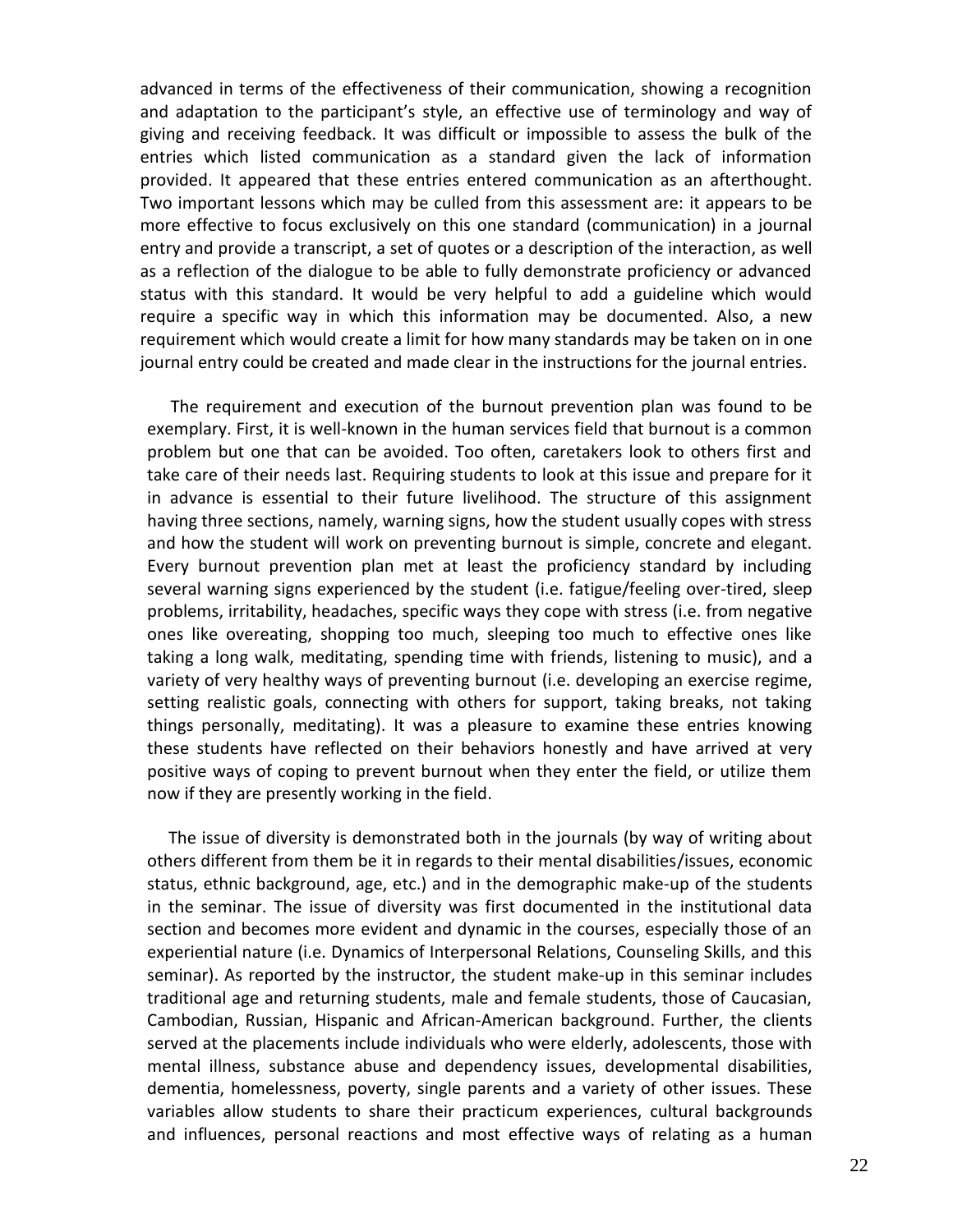service worker. So, exposure to diverse populations and conversations with many different groups is the norm in this program, as much as this may not be documented or assessed well here.

 Again, the structure of the journal entries requires students to reflect on their experience, practice empathy and master new approaches in helping. This style of learning is also reinforced in the seminar, and given its maximum size of 12 students, allows for personal and profound dialogues. It is important to state that although these features reflect more on the teaching and learning about diversity, it is clearly important (and will be the subject of further investigation) that assessing the outcomes of students via an objective measure is needed and anticipated in the near future.

### **13. How Can You Use What You Learned?**

If your results suggest that there is room for improvement, consider:

- Do students have adequate opportunities to develop **Competency** for these outcomes? Refer to the courses that support these outcomes at a **Developing** level on your curriculum map. In those courses, what are the ways in which students are working with and producing work for which they receive constructive feedback in preparation for their cumulative demonstration of **Competency** in later courses?
- What are some possible improvement strategies? Please describe, then note as part of your action plan in **SECTION VII**, the Summary section of this document.

 The assessor was pleasantly surprised by the level of writing shown in the journal entries, confirming a mastery of written communication. It is clear that required courses which students had taken previous to the seminar allowed them to become competent in expressing themselves, most evidently in the journals but also, indirectly, in reading their entries, how they communicated with their clients and staff. Since most of our core HUS courses require a substantial amount of writing and/or practice in counseling and communication skills, it is heartening to see the work pay off in the journal entries collected and reviewed from this group. Communication skills were seen to have been mastered in written form, and through their writing about their practicum experiences, one can see several skill standards mastered as well. The reporting on a diverse group of individuals in a way which exemplified respect, understanding and a desire to assist in effective ways, demonstrates a competency in working with diverse individuals. The journals clearly show a mastery of being able to be objective, document experiences accurately, be able to experience empathy of a client and be reflective and analytical about one's experience. An added highlight was the consistent and substantial feedback given by the instructor which reinforced these competencies or asked the student to reflect on areas which needed additional work.

 Parenthetically it can be inferred that given the diverse make-up of the seminar students, their weekly meetings allowed opportunities to work together in a constructive manner, furthering the outcome of working with diverse populations.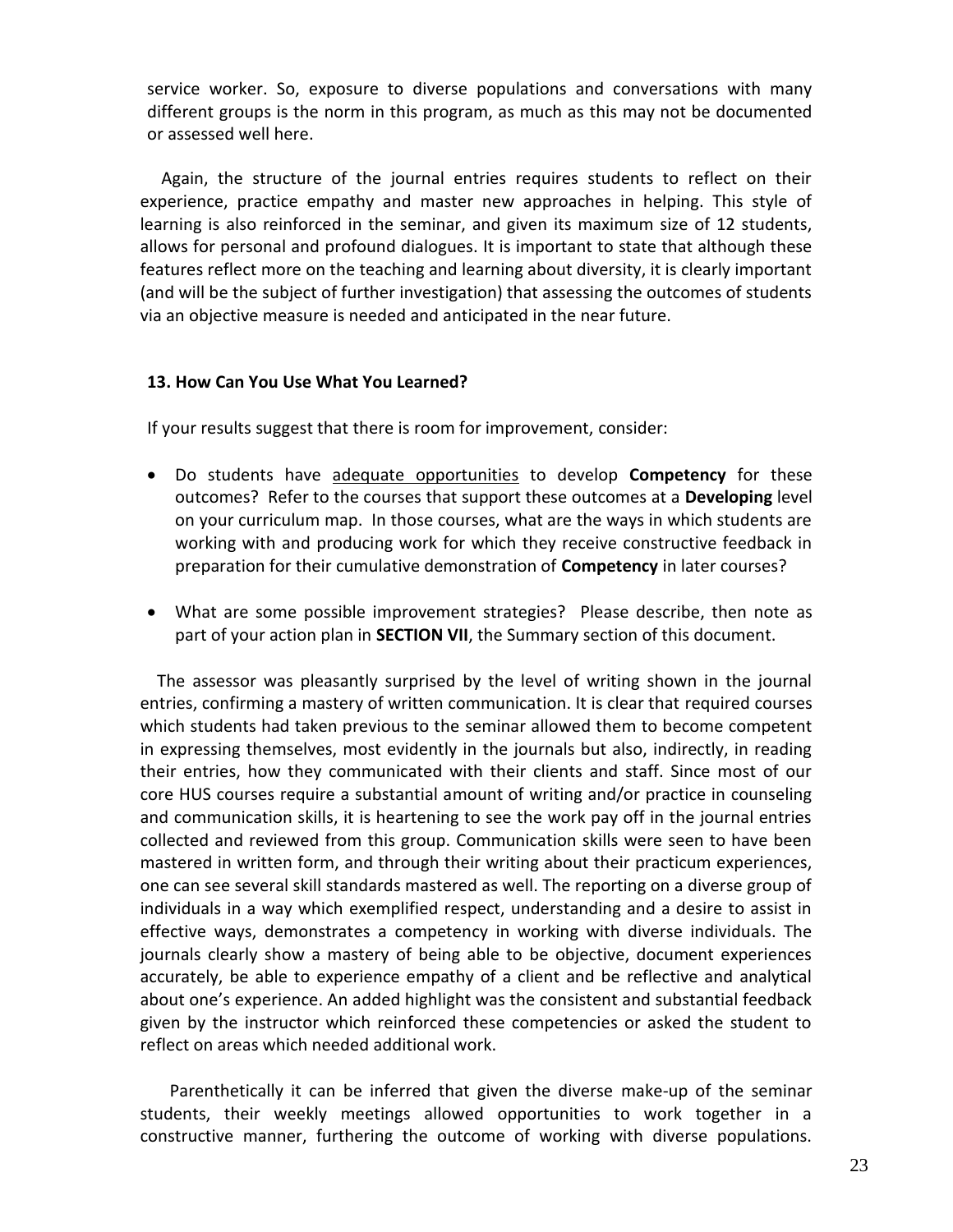Although discussions within the seminar are confidential, it was reported that students expressed mutual respect for each other and those they served in the community, representing an extremely diverse group of individuals, in terms of age, ethnic background, and issues presented. In the future, the program will assess more specifically and objectively (i.e. via rubrics or checklists) the ways students understand, appreciate and are able to work with diverse groups. More assignments and assessment measures need to be created to insure our students are proficient in the learning outcome of working effectively with diverse groups, as opposed to simply being exposed to them.

 One area which we learned in assessing the entries was the level of inconsistency on the part of students in taking on skill standards for each entry. Virtually every journal entry which focused on one skill standard, or there was a naturally overlapping additional standard which accompanied an exercise or intervention was rated as proficient or advanced where there were several entries where three or more standards were identified and attempted which needed some improvement. Some standards may need to be identified and demonstrated independently and in a more structured manner. For example, the communication standard may need to stand alone and provide a more structured set of data and reflection afterwards. Finally, a newly-formed committee will attempt to look at ways to limit entries to one or two standards per entry and have even more concrete suggestions in identifying and providing evidence to achieve proficiency in each standard attempted.

 More work can be seen going forward to improve student achievement and outcomes, especially as they pertain to the skills standards and learning outcomes. More experience and practice outside the classroom will expose students to diverse groups and require communication skills, decision-making, relationship building and a number of important competencies of human service workers. It will be recommended that all students be required to undertake a service learning experience before they take the field placement class, ideally after the Counseling Skills course. Further, although it may be challenging, it will be important to consider documenting more skill standards in the field placement journals or other assignments in that course. Finally, the use of portfolios and the products assessed are exemplary. The committee will consider taking another step in developing these documents into e-portfolios.

 One final important lesson must be addressed. The assessment process itself will be improved by developing a committee of full-time and adjunct faculty to review a subset of portfolios and journals in terms of properly covering the skill standards. An objective measure will be used with the support of the Dean of Assessment. This will aid in insuring the skill standards have been properly met by all majors.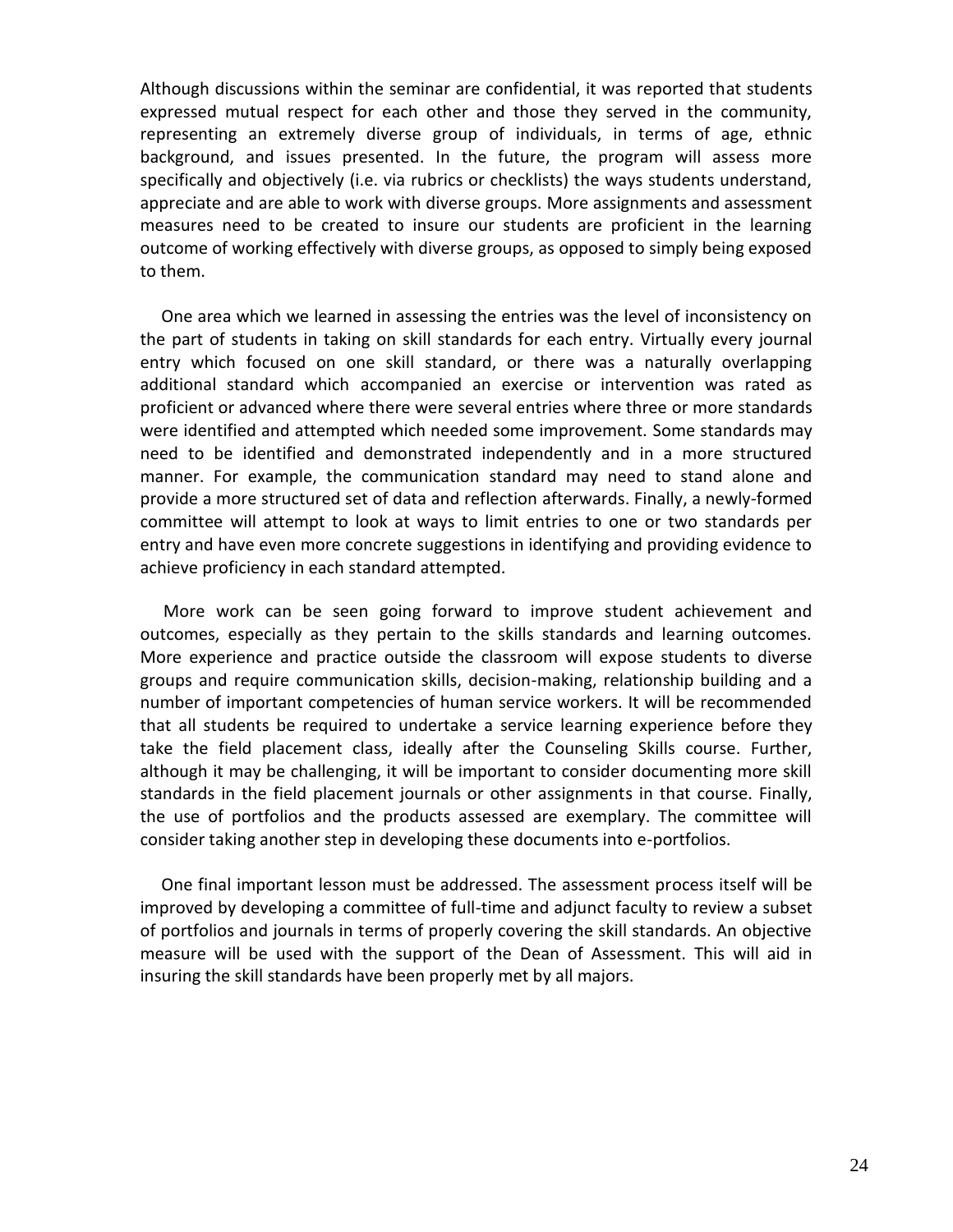### **SECTION IV: PROGRAM SUPPORT FOR STUDENT SUCCESS**

- **14.** The following instructional practices and strategies have been described as high impact educational practices. Please discuss them in the context of your own program. Feel free to discuss additional high impact practices not mentioned here. Have you done any research within your program to determine the actual impact on student success that these or other high impact practices are having? If you are finding these high impact practices to be effective strategies for engaging students and increasing student success, how will you scale such practices up and out to support more students within your program? (This information should be noted as part of your action plan in **SECTION VII**, the Summary section of this document.)
	- **FIRST**-**YEAR SEMINARS AND EXPERIENCES**
	- **COMMON INTELLECTUAL EXPERIENCES**
	- **LEARNING COMMUNITIES**
	- **WRITING**-**INTENSIVE COURSES**
	- **COLLABORATIVE ASSIGNMENTS AND PROJECTS**
	- **UNDERGRADUATE RESEARCH**
	- **DIVERSITY**/**GLOBAL LEARNING**
	- **SERVICE LEARNING, COMMUNITY**-**BASED LEARNING**
	- **INTERNSHIPS**
	- **CAPSTONE COURSES AND PROJECT**
	- **EPORTFOLIOS**

 Several high impact practices have been instituted since the last program review. It is encouraging that both full-time and part-time professors have been involved in these initiatives. Although no formal studies have been made to assess the impact of these recent practices, much anecdotal evidence from faculty and students suggest the practices have been effective. Retention rates in a number of courses are higher (i.e. Introduction to Human Services, Counseling Skills, Supervised Field Placement) as compared to the overall college retention course rates.

### *New Advising Guide for Human Services Students Developed and Disseminated*

 A new Human Services Advising Guide (please see Appendix) has been developed under the Strategies for Success initiative. This advising guide should help interested and new students become acquainted with the program its options, course requirements, potential career paths and other information to help guide the student in making decisions about this field and their fit within it. Further, students need to be informed early on about the need to take certain courses in Lowell in the day time and the best way to proceed through the program as this has been a source of concern and conflict for some students who would like to take all their courses in Bedford. Also, students need to be better prepared for their field placement experience both through the advising process and within courses which serve as prerequisites for field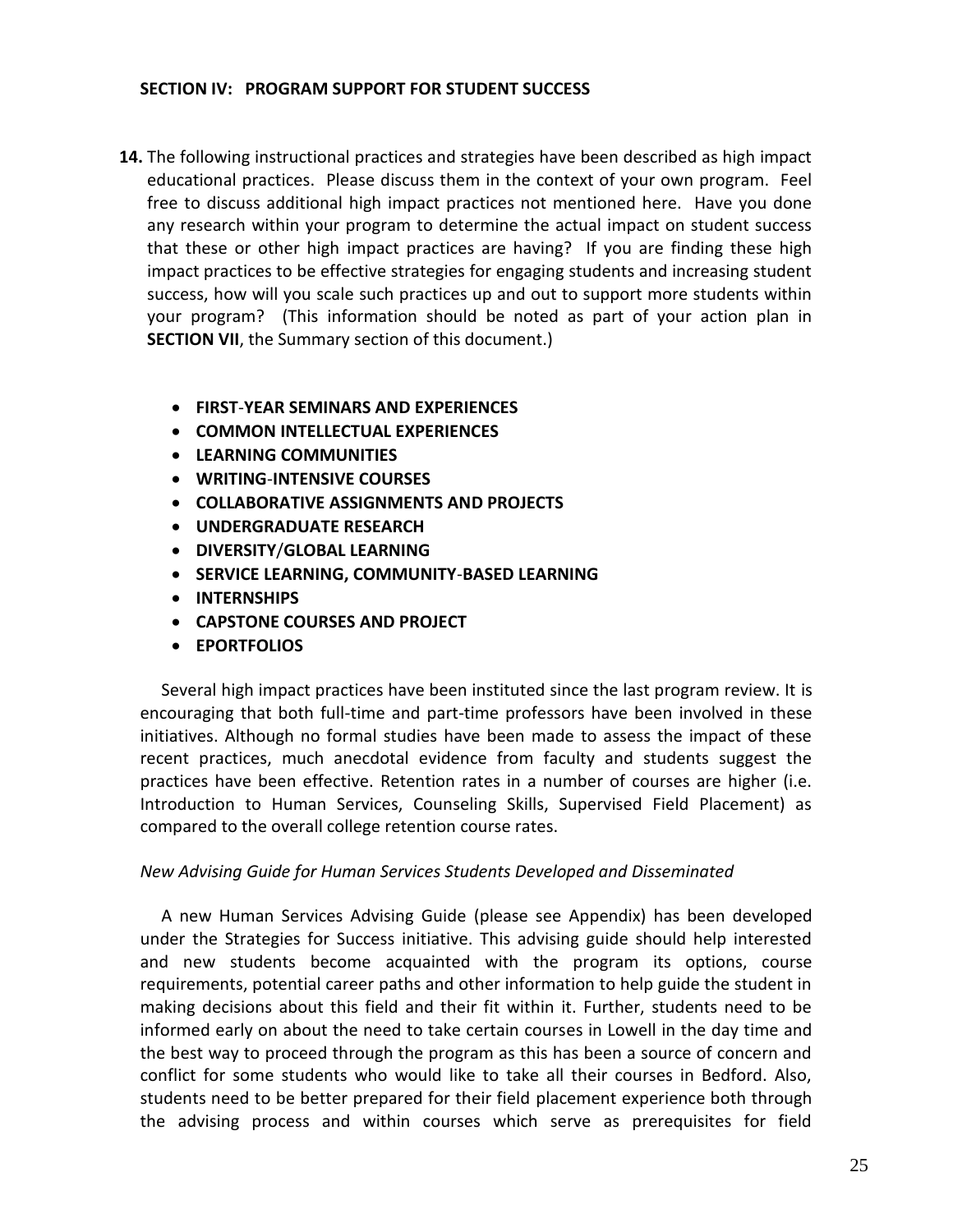placement, especially the Counseling Skills course. A module needs to be developed, along with at least one individual meeting with their advisor, to explore possible interests and potential human service agency matches.

# *New Strategies for Success Course Guide Developed and Integrated into Introduction to Human Services Course*

 As a means of improving achievement, persistence, retention and engagement, two faculty members have undergone training since the last program review using the Introduction to Human Services course to develop a Course Guide (see Appendix). This intensive training came under the Strategies for Success Title III grant. The course was redesigned to incorporate Core Student Success Skills such as critical thinking, communication, collaboration, organization and self-assessment. Although only a few courses can be studied since the training, retention rates in these sections, both in class and online have improved.

#### *Experiential Learning and Capstone Course as Keys to Program*

 One other area that deserves attention is that of hands-on, skill-building experiences in the field for our students. In the past, students had both two semesters of field placement experience and sites that were reliable and consistent. In the past several years, the program has both scaled down the requirement to one semester of field experience, primarily to strengthen the transfer program, and seen more difficulty securing solid field placement sites. This correlates with the difficulties seen generally in the human services field. Going forward, the program needs to be more vigilant and do more outreach in terms of finding solid field placement sites for our students. Also, it is become clear that greater exposure to the field is important for our students and the value of a service learning component is evident. The program therefore, working with the service learning office, will request that a service learning requirement be installed into the associate's degree. One other area which may be considered and needs more research is apprenticeships. This area has become available, and potentially a valued way of training future human service workers.

 A capstone course in the program is the Supervised Field Placement and Seminar. Students not only get real-world experience in the field working at a human services agency, they also give back something valuable to the community. Further, students must document their work and receive intensive value credit for the writing they do. Also, they are able to master several essential areas found in the National Community Support Skills Standards such as counseling, case management, documentation, advocacy, and crisis intervention skills. They are able to become clearer about career goals working in the 'real world'. Many are offered paid staff positions upon completion of their field placement. Finally, students complete a portfolio as a part of the Supervised Field Placement which documents knowledge and competency in the 12 National Community Support Skill Standards (see Appendix for sample portfolios).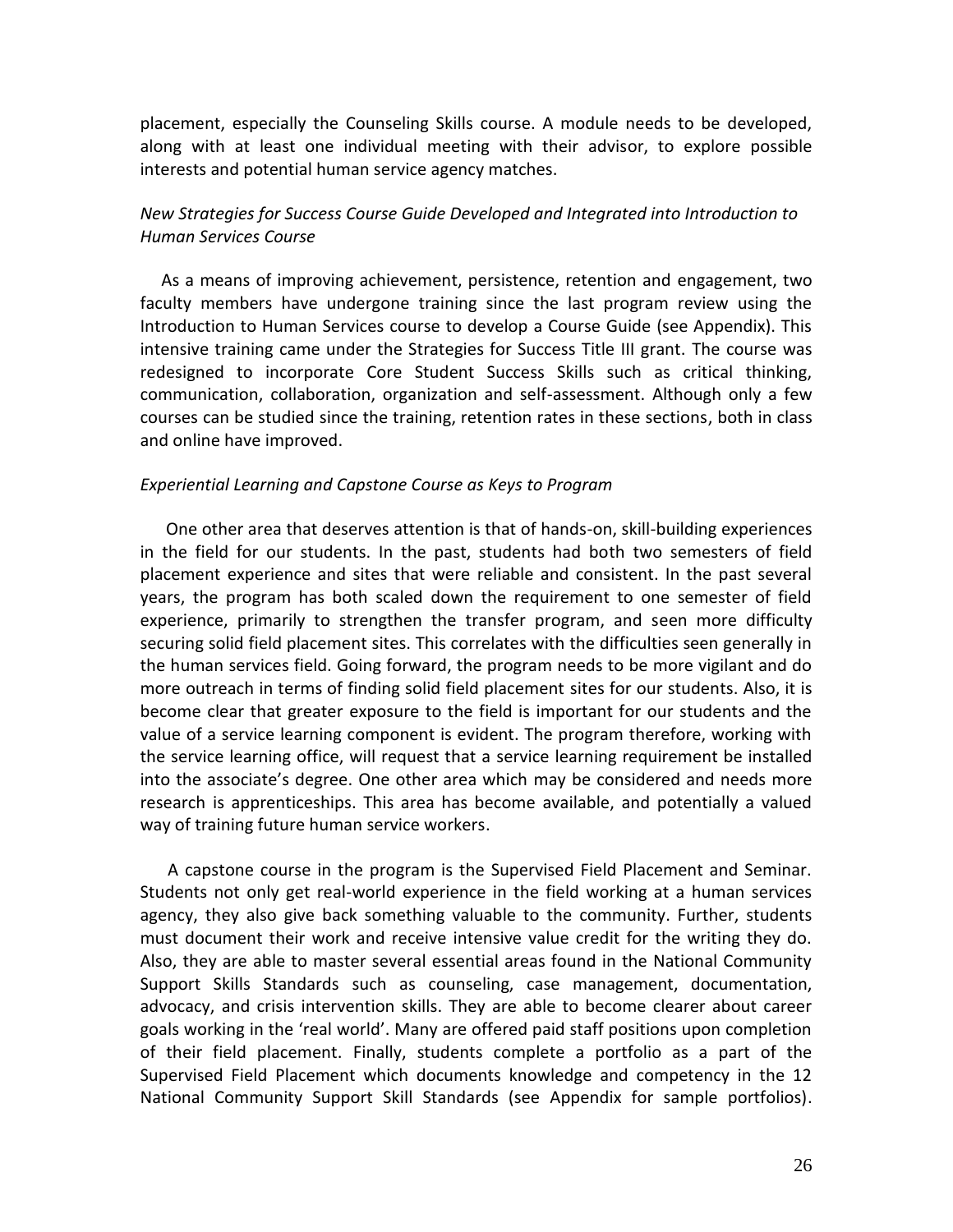#### *Research and Writing Components*

 To follow-up on the writing component, our Current Issues course is a high impact course when seen from a number of angles. First, it was one of the first non-Humanities courses to receive writing intensive value credit. Second, different human services professionals make presentations each week, giving students both a variety of perspectives, populations serves in human services and career possibilities as they listen to social workers, supervisors, administrators, counselors, advocates and others. Finally, students are required to search out and write each week on a piece of research which corresponds to that week's presentation, building both on students' research and writing skills.

### *Diversity within the Program*

 Diversity is one of the great strengths in the program, both in terms of having one of the most diverse group of students when looking at age and ethnic backgrounds, but also in terms of coverage of this issue in a number of courses (i.e. Introduction to Human Services, Community Psychology, Dynamics of Interpersonal Relations, Counseling Skills). One substantial difference in diversity between our majors and the college enrollment in total is the percentage of individuals designated as Hispanic, up to 28% for HUS majors vs. 16% for MCC overall. The program's diverse background not only provides a dynamic and challenging learning environment but also help to prepare students to enter the human services field. Finally, students are exposed to a diverse group when they do their field placement and these issues are discussed in the seminar portion of the capstone course.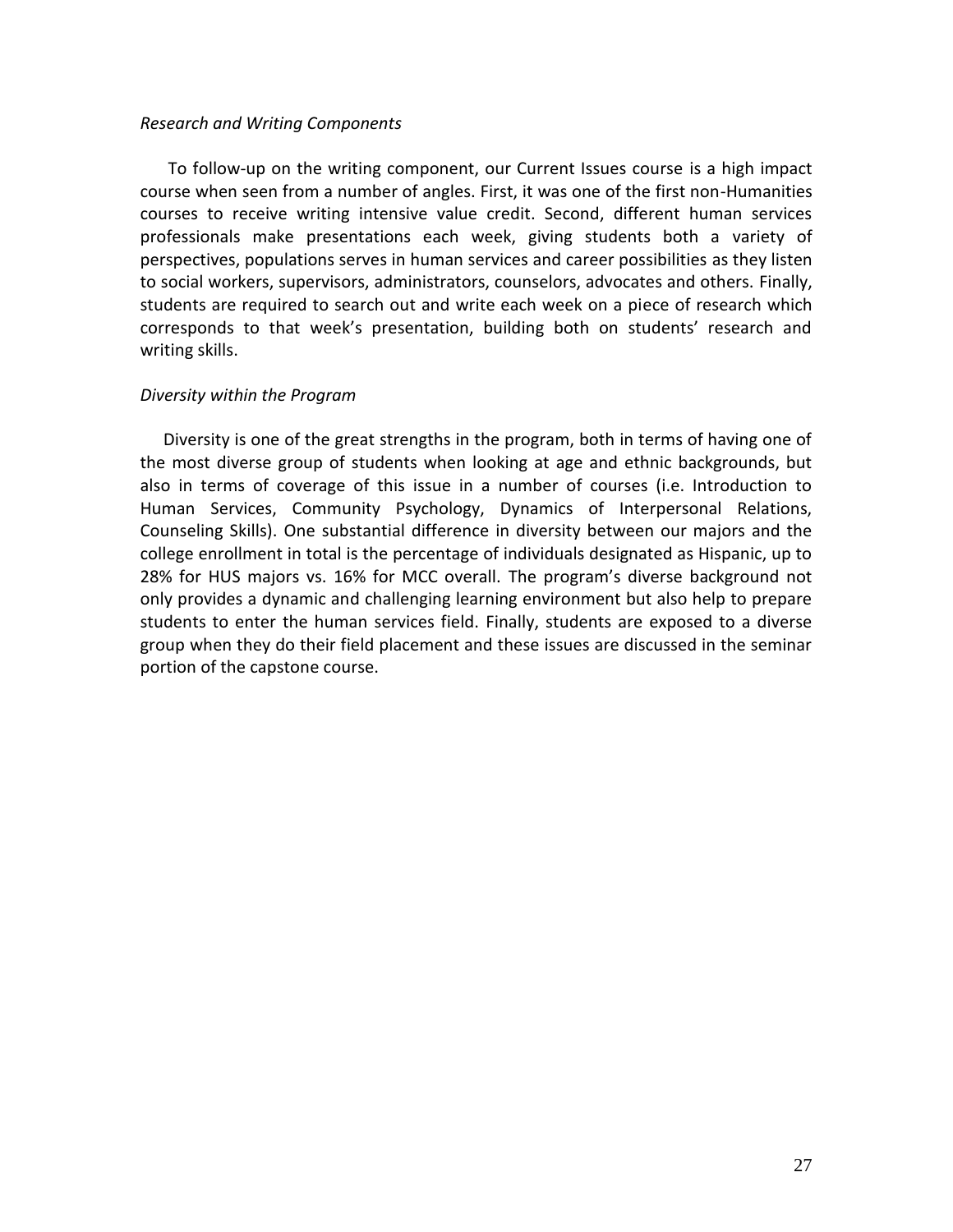**15.** Have any of the courses in this program been designated as Gen Ed courses as a result of MCC's revision of General Education? If so, please discuss any program impact of this work. How are part-time faculty incorporated into the discussion of course strategies to support and assess ISLO development? Are there teaching and learning strategies that have been found to be particularly effective? Have co-curricular activities been embedded in course content that have had an impact on student learning?

 No new courses have been designated as General Education courses since the last review.

**16.** Do all students in your program, regardless of campus, day/evening, and/or modality of instruction, have equal access to the high impact practices and student success strategies that your program offers to at least some of its students? If not, discuss how you can increase **equity** for all students in your program. (Include in your action plan as appropriate.)

 All students are required to take the core HUS courses (i.e. Counseling Skills, Supervised Field Placement, Current Issues in Human Services) in the daytime in Lowell. This is both a strength and challenge in the program as some students leave the program (those in the Bedford area) while others gain tremendously from leaving suburban areas to experience the diversity and complete the capstone course. Some sections of Introduction to Human Services are just beginning to use the newly designed Course Guide. This will need to be further developed as adjuncts teach the course in the coming year. Due to a number of requests and many students working in the daytime, particularly those in the human services field, it is a worthwhile experiment to offer an extra section on alternating semesters in Bedford in the evening for HUS courses presently only offered in Bedford in the day.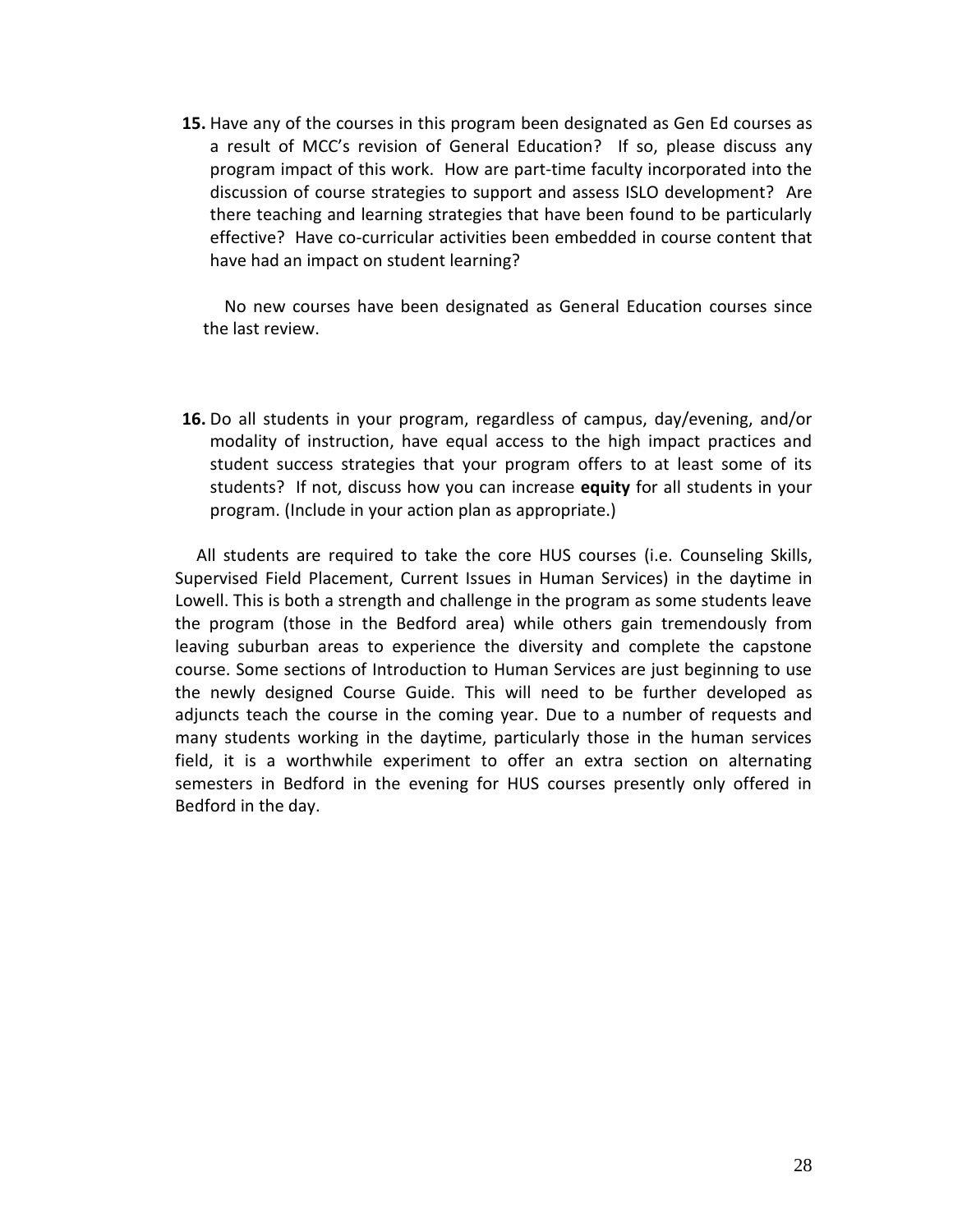#### **SECTION V: INSTITUTIONAL DATA**

 The Institutional Research Office provides programs with a standard data packet, but is happy to generate additional data as needed. Please use the provided data packet to respond to the following questions:

**17.** Is enrollment in your program steady, increasing, or declining? Discuss as necessary.

 In a word, enrollments have been increasing dramatically over the past few years (the most recent enrollment data for Fall 2013 which just arrived showed a substantial increase of Human Services majors over last year, 194 total majors, surpassing the targeted goal, and more majors in several years). This is in stark contrast from the data last seen in the previous program review when enrollments were at one of its lowest points, at times far less than half of today's totals. Further, when one looks at the enrollment pattern over the past 20 years, there is a very uneven stream of students in the Human Services program, and correlative uneven graduation rates. What is especially confounding is the difficulty in trying to assess and understand the unevenness of enrollees in the program over this period of time.

 When analyzing the institutional data from fall 2007 through fall 2011 for the Human Services majors what is most striking is the phenomenal growth in student numbers over this period of time. Even though the human services career program and human services transfer program experienced two years of reduction in eventual enrollment, the combined growth over this period of time compared to the last program review demonstrates an overall 100% increase in total student headcount. When looking at the application trends over the last five years, we see only one year where there is a decrease in applications (Fall 2010), but the remaining years we see a significant increase in applications ranging from 5% to 40% over this period of time.

 Entering Human Services students come to the college needing more developmental courses than the college at large in Math, Reading and Writing. Whereas between 54-59% 50% of entering students college-wide need a developmental Math course, between 70-80% of Human Services students place into such a course. The number of students needing a developmental reading course (an average of 22% over the last four years compared to an average of 17.5% overall) is not that much different than the number we see for all other entering students, and in fact, fewer human service students take reading courses upon entering into the college. In terms of writing, Human Services students are very close to the norm of all other students entering the college where almost 50% take English Composition as their first English course compared to between 54-59% college-wide.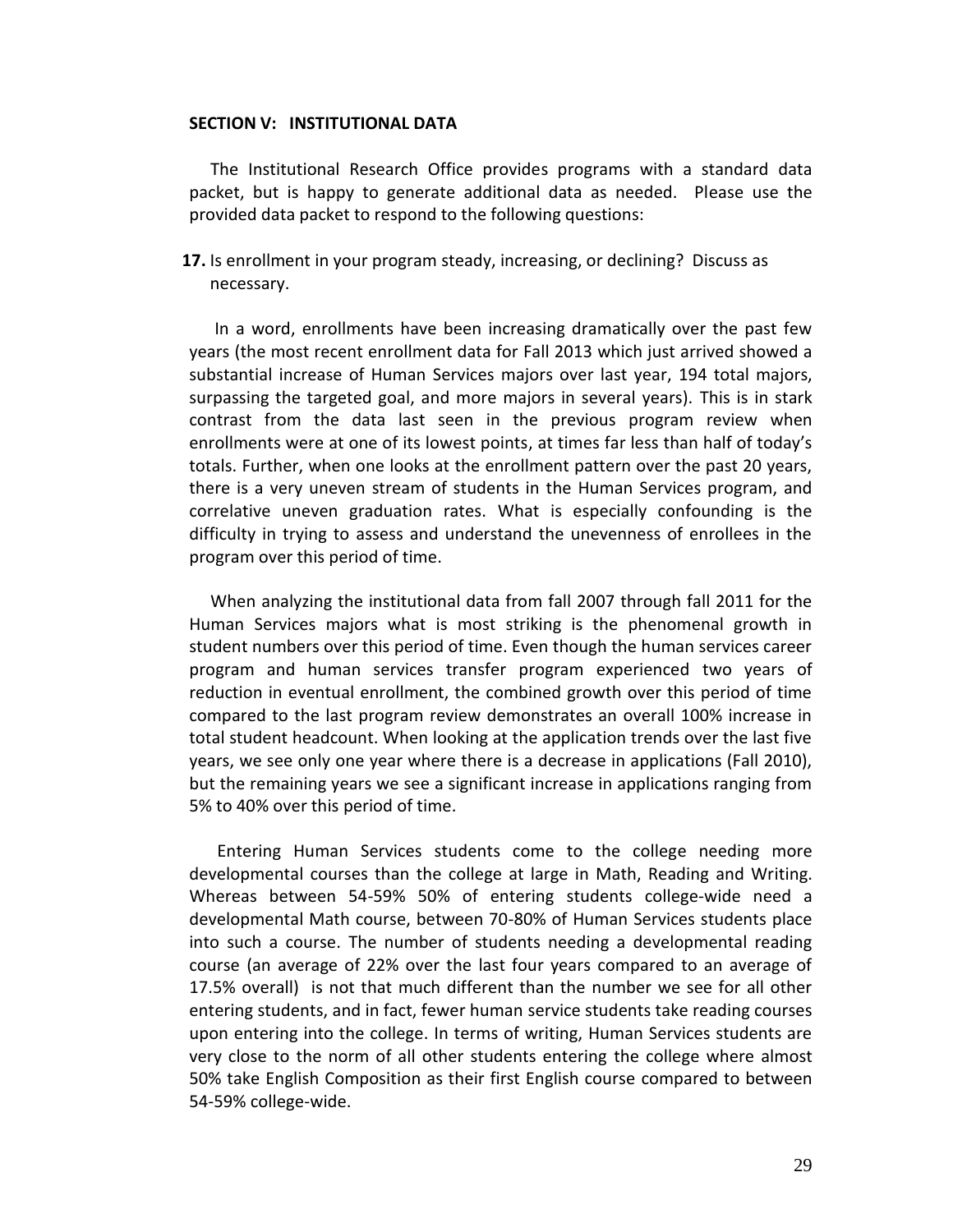For the Fall 2011 semester over 175 students were enrolled in the combined programs including the direct support certificate program. When considering the last five years of data accumulated, a few trends can be noted: application rate, enrollment, and student headcount while uneven, demonstrate an extraordinary growth over this period of time. Parenthetically, it must be noted that this growth is uneven, and historically has also shown itself to be unpredictable. To think that in 2006 the total enrollment in Human Services was approximately 75 students and today we are closer to 200 students suggests a greater interest in pursuing human services and social work as a career. These increased numbers can be seen both in terms of additional sections of human service courses offered, larger numbers in courses, and increased advising loads of our two full-time faculty members, averaging over 80 students per semester for each advisor.

 In looking at the numbers more specifically, one can see dramatic growth demographically as well. The Human Services program now has approximately 50% of its students as non-Caucasian. Over the past few years the largest growth group can be seen in the Hispanic population reaching approximately 25% of HUS majors. Also, more students are nontraditional when looking at those coming right from high school. So over this time, the program has grown not only in numbers but also in terms of diversity. This diversity both in terms of a variety of ages and ethnic background may be seen as one of its great strengths. What continues to be seen in terms of enrollment is the extraordinary ratio of women to men, demonstrating a 4:1 margin. This figure correlates roughly with what we see in the workforce in the human services field. Finally, it is interesting to note the number of credit hours students are attempting over the past few years back that type of data clearly a trend has emerged where well over 50% of our students are taking less than 12 credits. (Later on we may deduce or wonder about the significance of this trend in terms of graduation rate.) However, course completion rates do not seem to suffer from this trend as most human service courses have an 80 to 90% successful course completion rate, not counting the Introduction to Human Services course which includes nine human service majors. It is interesting to note that this course has the lowest successful course completion rate ranging anywhere from 32% to 82% over the last five years and must be remembered that non-human services majors may now take this course.

 Over the past five years these two degree programs (HS Career and Transfer) have increased or decreased significantly with no real pattern or explanation for these variations. For some years, the career program and transfer program would increase substantially such as Fall 2009, where in 2011 the transfer program group by over 40% while the career program lost approximately 20% of its headcount. Still, cumulatively the numbers in both programs are roughly equivalent after having periods of time where the career program might dominate in terms of numbers by 20 or 30%. That is no longer the case. To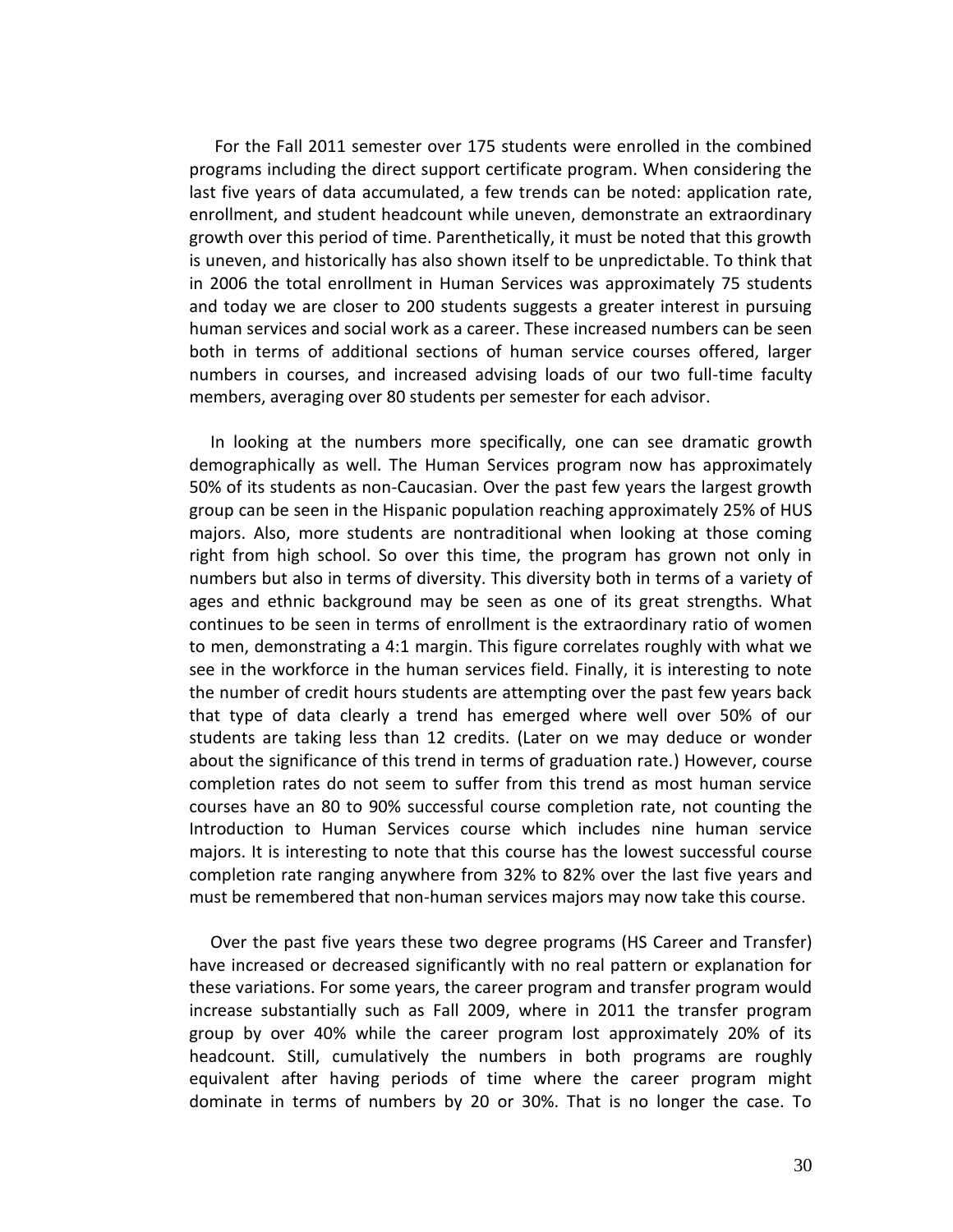extrapolate a bit more there is one noticeable trend if we use the Head Count Full-time Equivalent conversion rate trend where we see more students in the human services transfer program than in the career program. For example, in the Fall 2011 the human services transfer program HC/FTE was 46, as compared to the career programs 39. This represented a gain of seven students from Fall 2010 for the transfer program and a loss of 11 students from the career program since fall 2010. So although it may be difficult to project too much into the future, it does appear that the transfer program is generating more HC FTE students.

**18.** Does your program enrollment demographic data mirror the overall MCC student demographics? Discuss as necessary.

 Please see narrative above. In looking at application and enrollment data of the Human Service program compared to the college over the years 2008-2011, there is a substantial disparity between the college's FTE Enrollment Count and that for HUS majors (especially in the transfer program). For example, in Fall 2009, the college had a 3.0% increase while the program had a 43% increase. In Fall 2010, the numbers were reversed dramatically as the college had a drop of 3.3% and the program a drop of 45%. Finally, the most recent figures show an astounding increase of majors at nearly 33% while the college dropped 1%. If one were to look back to the last program review figures, one would see consecutive years of dropping enrollments for HUS majors, reaching all-time lows. So, it is encouraging to note that the data, except for one year (2010), shows comparatively greater increases for HUS majors as compared to the college as a whole.

**19.** Are there courses in your program with lower than desired completion rates? Discuss as necessary.

 There is not a noticeable difference in completion rates in terms of comparing courses to other courses in the college except when considering entry-level students vs. more advanced majors. Overall, the college has a 75% course completion rate while human service majors complete their major courses between 74-100%. It is especially interesting to note the high completion rate of the upper-level HUS courses, namely Current Issues in Human Services, Supervised Field Placement and Counseling Skills where the completion rate is between 74- 100% compared to the Introduction to Human Services course which runs between 68-80%. In fact, a number of required HUS courses (i.e. Current Issues, Supervised Field Placement, Counseling Skills, Dynamics of Interpersonal Relations, to name a few) have higher completion rates than most other courses at the college. As stated before, attrition is more an issue between semesters not within the semester. Overall, it can be said that the course completion rates are quite satisfactory when compared to the college and community college students in general.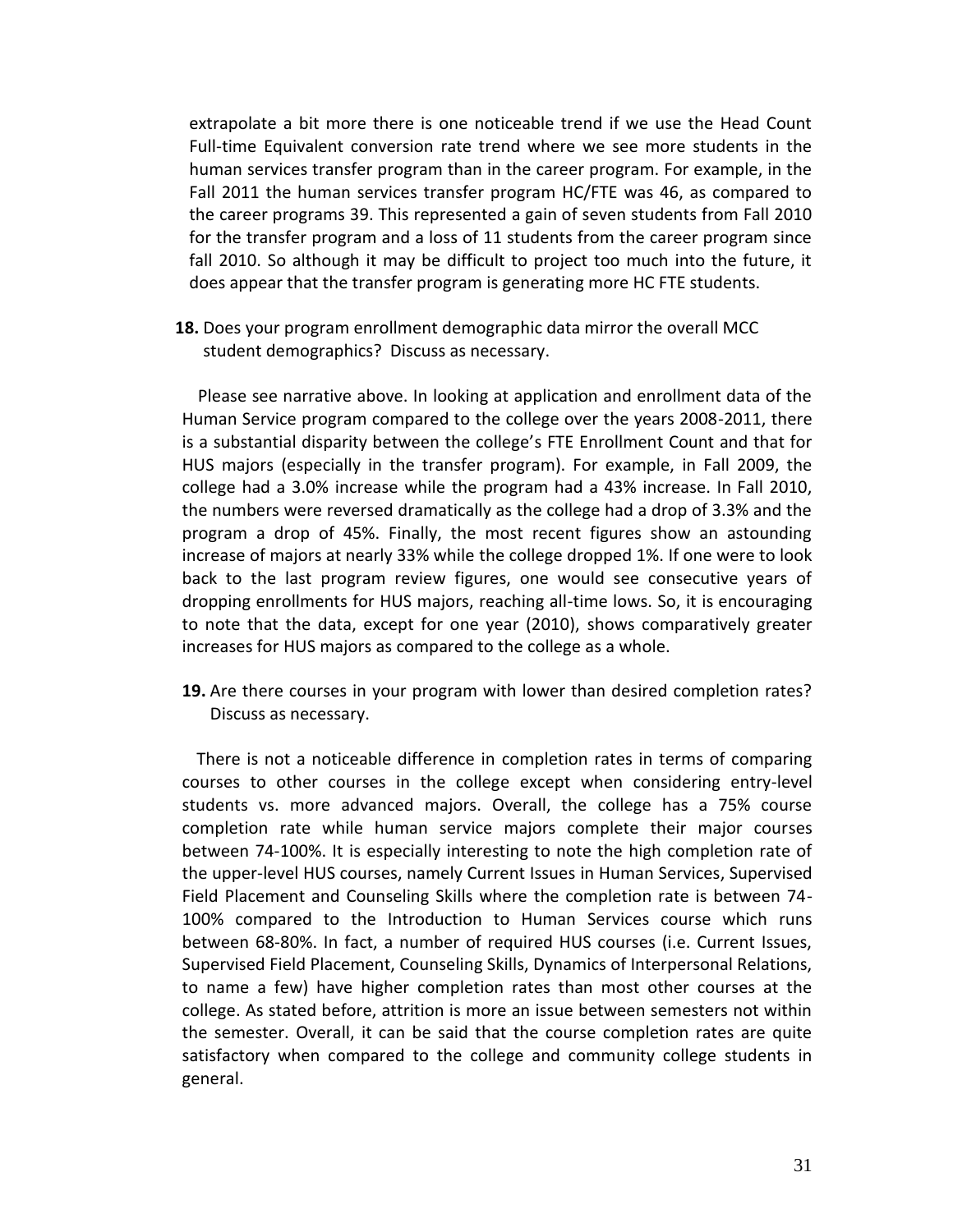**20.** How do your graduation/transfer rates compare to the overall MCC graduation/transfer rates? Are you satisfied with your program completion/attrition rates? Discuss as necessary.

 Attrition and retention issues need to be analyzed here. It is clear from the Institutional Research data that relatively few Human Services students who initially claim this major actually complete the program. Since the last program review, one can see an average of 12-15 graduates per year even though the program may have had anywhere between 75-175 students at any one point in the combined Career and Transfer Option (over the past five years). As stated before, some years had a much more robust enrollment while a few years back HUS declared majors were leaner. In any case, the number of graduates can be seen to be substantially lower than the total number of declared majors. Explanations for such high attrition have been mentioned before but need to be stated again, along with others as well:

- Many students declare Human Services as a major early on (upon entering the college) with a generalized sense of wanting to be a helper but with little or no knowledge of the field, including requirements, roles and wages for entry level positions;
- The more knowledge some students gain about the field and the low wages present in many positions (some which may be gotten without a degree), the greater the chances they will switch majors (i.e. to Psychology, Allied Health, Liberal Arts);
- Some students will leave the program and enter the field without a degree, since the human services field has few requirements upon entry as a direct care worker or residential counselor;
- Many students are natural helpers and have been the identified caretaker in their family. When a family crisis arises, they are expected to drop their academic plans and take on full time care-taking duties in their nuclear or extended family.
- More and more of our students are coming directly from agencies and programs as former clients or consumers, bringing with them a number of challenging personal issues, along with less than adequate support systems/coping skills, which may interfere with their academic progress. The stress of college life on top of outside pressures and un-reconciled issues become overwhelming for some students, necessitating withdrawal.
- Some students change majors when they fully realize that they must come to the Lowell campus to take some of the required courses and/or have difficulty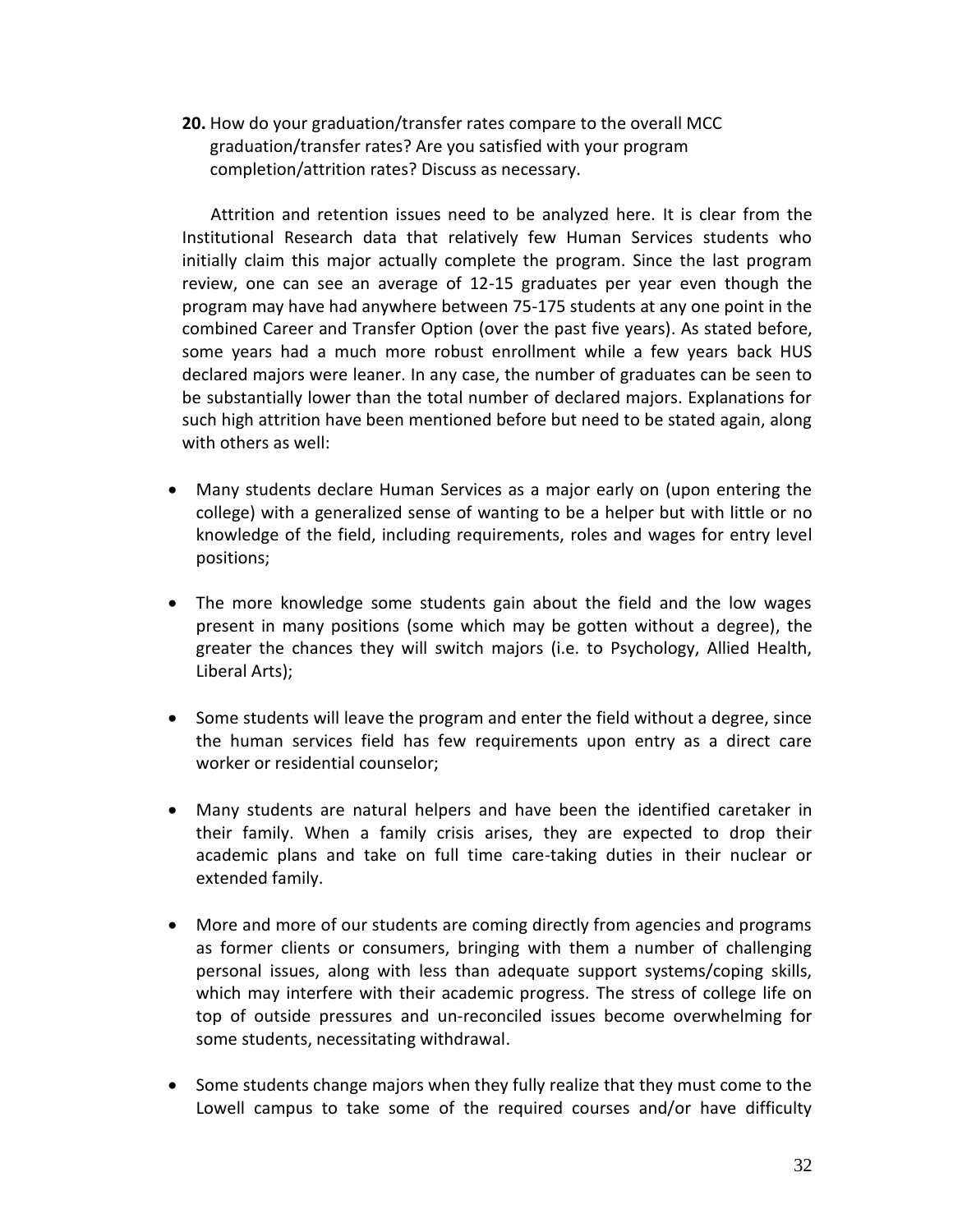managing their workload, family responsibilities and a field placement (12 hours per week for one semester). Alongside that is some misinformation about the possibility of taking courses at night (one can see some students listed as 'evening students') to complete the program, confusing the AACC program offerings with the day HUS Associate courses.

- The program deliberately attempts to challenge students in the classroom with high academic standards, along with experiential learning opportunities. Some students who may do well in the field given their strong social/emotional intelligence and interpersonal skills, may struggle with traditional academic courses, especially, but not exclusively, the all-college math requirement.
- Some students begin to see later on that this field is not for them via the Counseling Skills course or the Supervised field Placement.
- Some students have a variety of challenges, be they personal, financial, familial, situational, when in combination, take them away from the college.

Faculty in the program has grappled with the issue of attrition and relatively low rates of graduation for some time now. Our hypothesis was that much of the attrition came about as students learned more about the field and challenges attendant to low wage positions. In an attempt to learn more about the new Human Services mindset, namely their knowledge of human services as a field and the level of career development brought forward, a list of questions was distributed to Introduction to Human Services students (3 sections with over 50 responses) in the Fall 2012 semester. The following is a summary of the responses collected:

 Students come to the human services program from a variety of places but with similar motivations and sense of self. Some come directly out of high school, but many are returning adult students, having been away from high school anywhere from a few to several years. Students express a few significant motivations for declaring human services as their major, namely having had personal experience with human service agencies, wanting to be a helper, and either they or family members having had some experience either directly or indirectly with human service agencies. Some of our students come directly from working in the human services field, having been hired without a degree but now seeing that they need further education and training to further their career. Many of our students see themselves either as past caretakers or hoping to be helpers in the field. The phrase 'I want to help others' or 'I have always been a helper' , 'I see myself as a helper' or "I have always been the caretaker in my family or friends always come to me for advice' comes up again and again in narratives collected in our Introduction to Human Services course offered the Fall of 2012.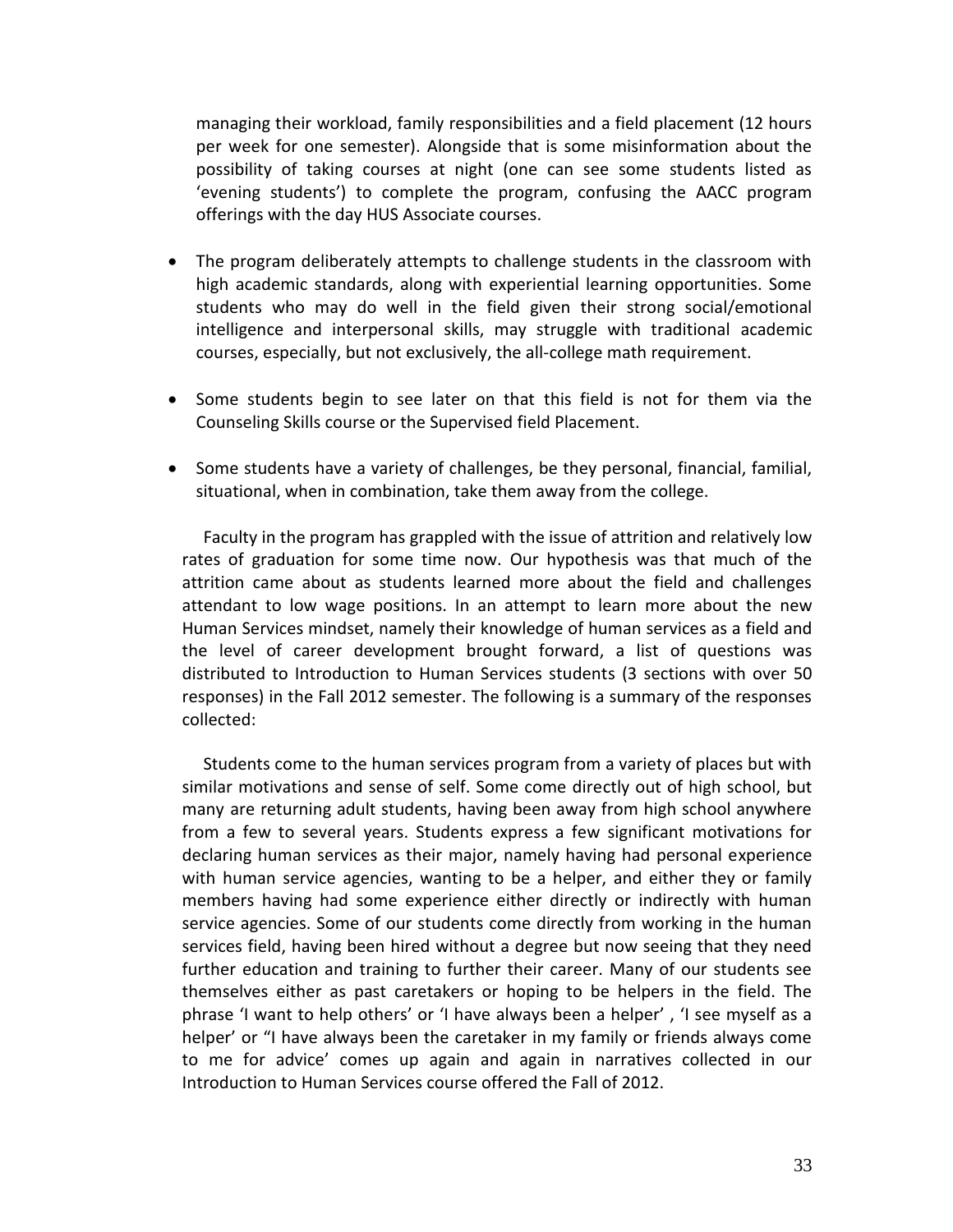Although students quickly and almost uniformly express a desire to be a helper, they have a very vague sense of what type of career and what the human services field offers. Although a number of them may have been consumers by way of getting assistance from a variety of human service agencies including shelters, substance abuse facilities, adolescent treatment programs, federal assistance programs, or watching their elders in nursing homes they still are uncertain as to where they may want to work or what kind of career may be possible for them as they enter the program. Many express a hope in clarifying their career goals and the opportunities in the human services field by way of taking courses in human services, especially the introductory course. Those who already work in the field see this program as a way of advancing their career and are already clear about the population they would like to work with and the agencies they would like to work for in the future.

 From our student narratives, a number of variables become clear in terms of trying to understand the motivations, backgrounds and hopes of our students. Most have some experience with human service agencies. Some are already working in the field and others are certain they would like to work in the human services field. Also, what comes up again and again is the desire to transfer to bachelor degree programs, most notably in social work, followed by human services as a major. In fact approximately 50% of the students report a desire to be a social worker and well over 50% reported a desire to get at least a Bachelor's degree if not a Master's degree in the field. The students report a desire to work with a variety of populations, most notably adolescents, the elderly, substance abusers and those who have been abused in some way. It is also noteworthy to see a new group of students expressing an interest in working with veterans, having been a veteran and or having volunteered in a veteran center or knowing of veterans who need assistance.

 The responses to this questionnaire confirm a few important issues in trying to understand our students and this program. First, most of our students see themselves as helpers or wanting to be helpers, yet have little sense beyond what that may mean in terms of her career. Second, many of them have experience in human services, having been a consumer, knowing someone who is received services, or presently working in the field. Also, this program and specifically this introductory course, provides an important learning experience in terms of clarifying career goals, the history and present landscape in human services, opportunities in the field, further education and training that is needed and where they may fit in the future. The opportunity for self-reflection and gaining knowledge helps the student to see whether this program and field will be a good fit for them or not. This has implications in terms of completion and attrition, given that a number of students will opt out of the program the more they learn about it (i.e. salaries, roles, agency challenges, etc.) and about themselves (i.e. necessary skills, original assumptions and experiences which led them to a program like this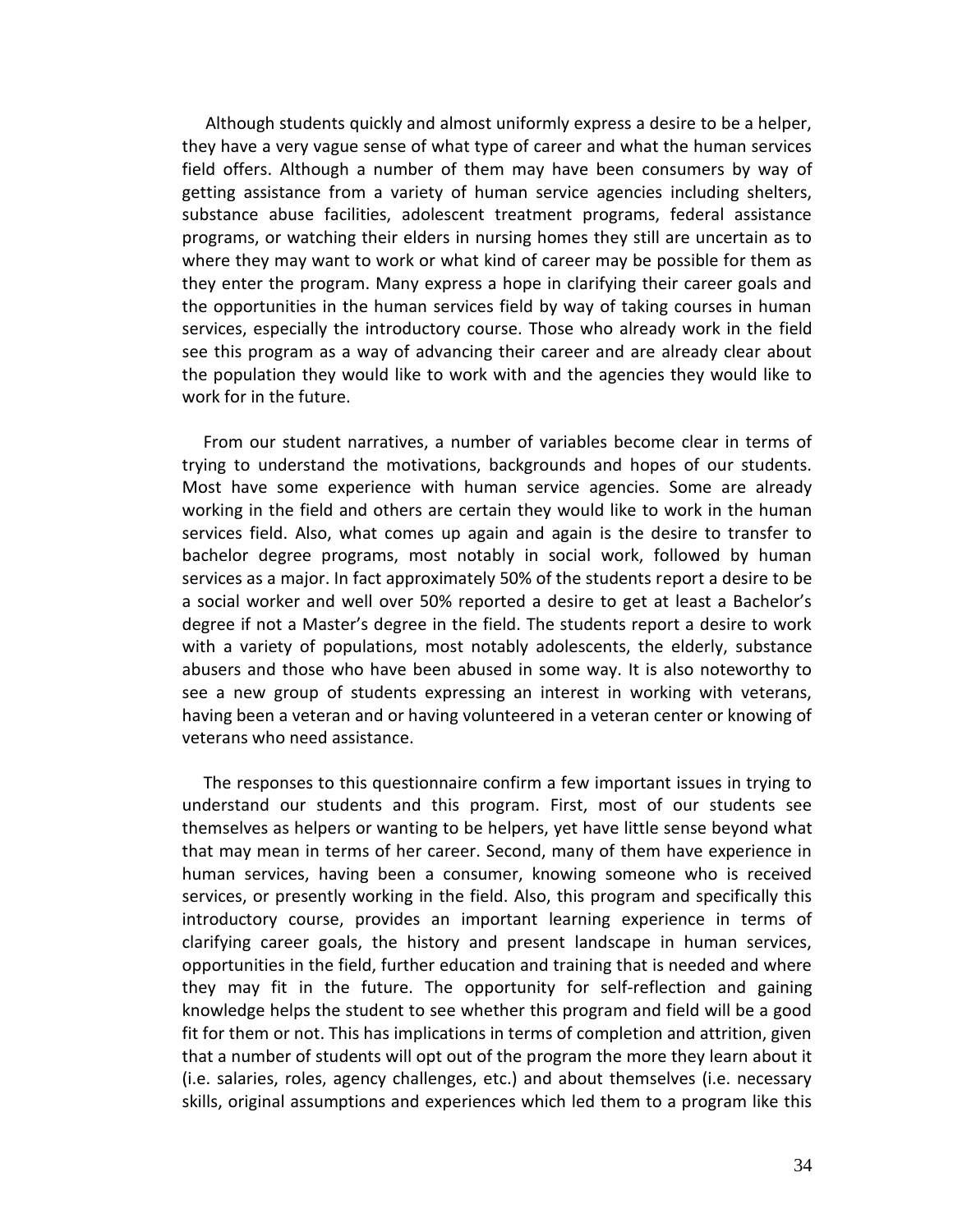but now seeing other areas of interest where helping may be involved such as allied health programs which have higher salaries).

 One variable which is hard to sort out from the numbers but which is known to faculty members via advising and student self-reports are the varied and challenging backgrounds are students come from, some of which have a strong bearing on attrition. Many students enter the program with very little knowledge of the field but a strong desire to help others. Many students have directly or indirectly received support from human service or social service programs. Some are very early on in their own recovery from personal or family challenges. At times, this is a positive and motivating factor while others are not ready for the overall demands college life and the program necessitates.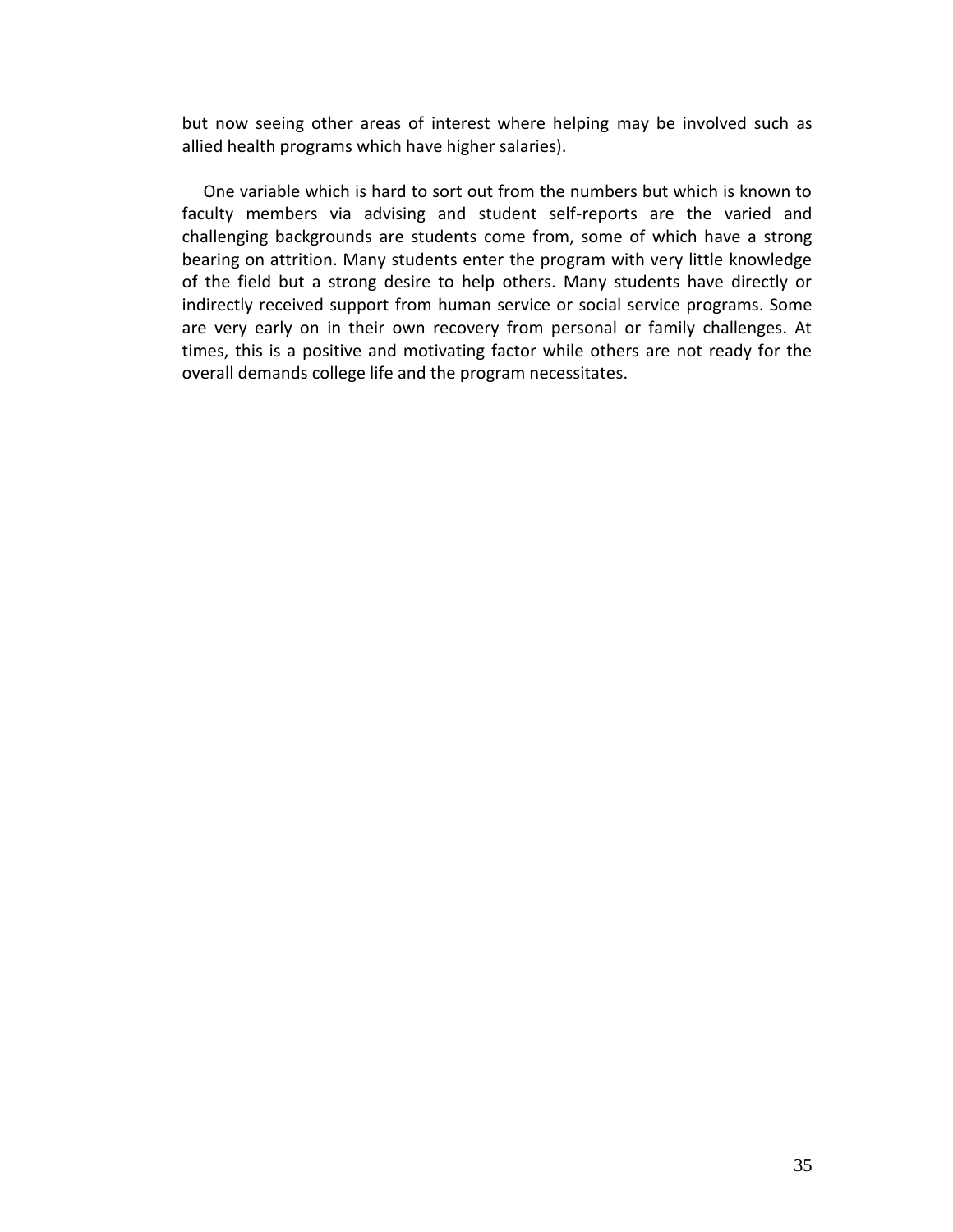#### **SECTION VI: EXTERNAL PERSPECTIVES**

**21.** NATIONAL BEST PRACTICE: It is as important for us to look beyond our walls as within our walls for new ideas.

 Ever since we began our curriculum planning for the Certificate Program for Direct Support Workers over 15 years ago, initially with Lifelinks, Inc. and then adopted as a model for a state-wide initiative funded by the then Department of Mental Retardation, there has been one set of standards we have relied on and woven through our program of courses. Twelve essential competencies comprise the National Community Support Skill Standards. This national best practice which has been operational for approximately two decades now and originating out of the University of Minnesota (now called the College of Direct Support) and the Human Services Research Institute is the Community Skill Standards, found here: <http://www.collegeofdirectsupport.com/CDS50/content/CDSContent/csss.htm> and in the Appendix. These skill standards are essential for human service workers, have been recommended by the National Organization of Human Services, adopted by many colleges and human service agencies, and are demonstrated in our students' portfolios upon completion of their capstone course, Supervised Field Placement and Seminar. The program will continue to highlight these skill standards within the HUS designated courses, and require students to demonstrate and document their master via the portfolio process.

 Further, it is interesting to compare a number of Human Service programs in the area in terms of curriculum. Looking at Bunker Hill Community College, North Shore Community College, Northern Essex Community College, and Mount Wachusett Community College one can see a tremendous variety of curriculums in their associate degrees. Each program does have in common an Introductory course, a Counseling or Helping skills or Treatment course, however most other courses are quite varied in terms of human service curricula electives and required courses.

 Some programs have more specific human service courses while others have far fewer. Some programs have one field placement or practicum while others have two field placements. Some programs require a number of lifespan psychology courses (childhood, adolescent and/or gerontology) while others do not. Some programs require a group dynamics course while others do not. Some programs have a capstone course and/or seminar while others do not. What is most interesting are the number of specifically human service designated courses that are offered from college to college ranging anywhere from a handful to eight or nine courses. Therefore it is easy to deduce that some associate degrees are more geared towards practitioner rather than transfer goals.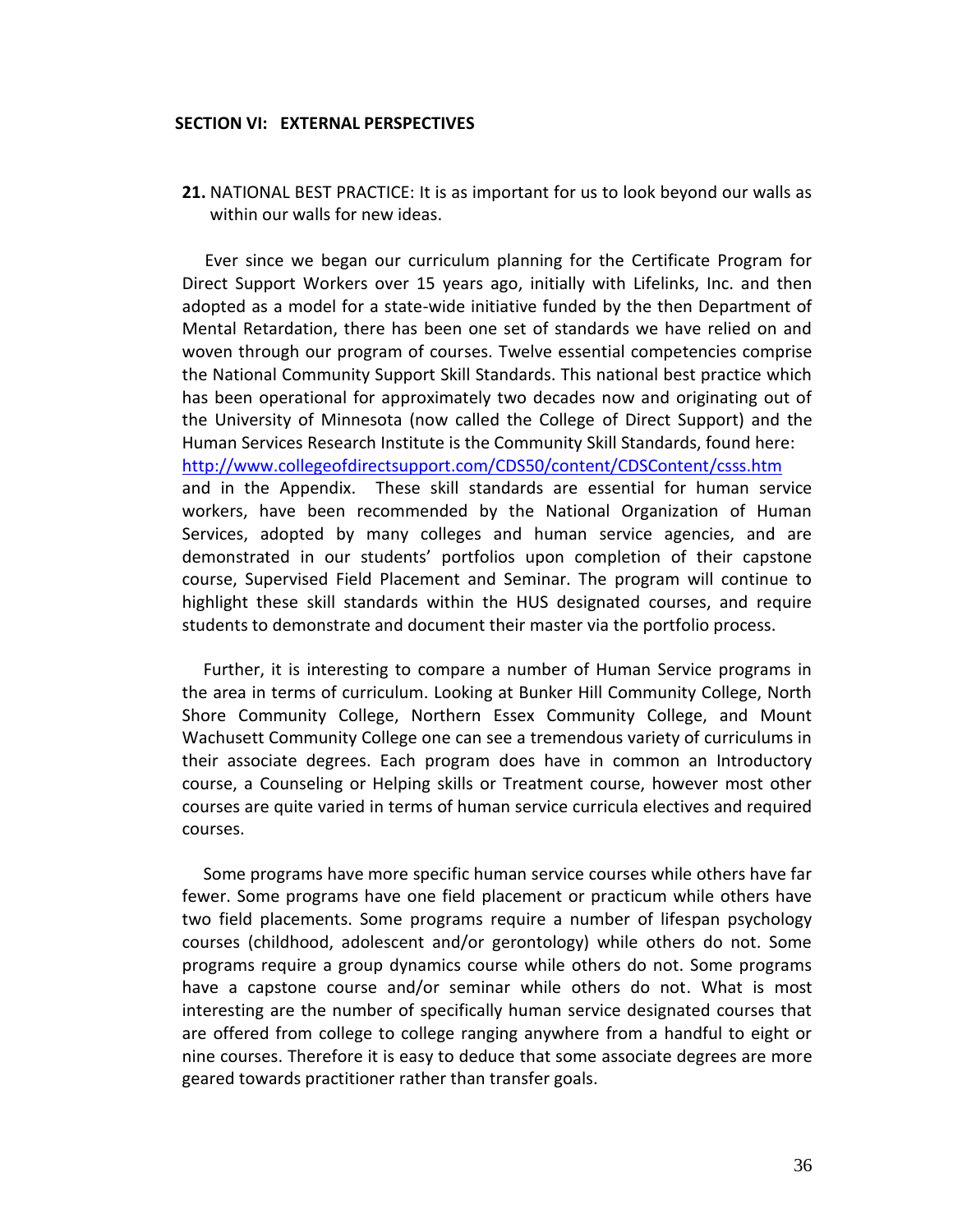The range and variety of offerings seem to indicate little or no general consensus as to what constitutes a Human Services Associates Degree. This may be due to the mission of each program or college aiming to produce graduates who are immediately entering the human services field as practitioners, whereas others may be looking for graduates to transfer into bachelor degree programs. Further, given that there are no licensing or credentialing bodies in human services, and also the history and evolution in this field, it is easy to see why there are so many differences in curriculum offerings and requirements in attaining an Associate's degree in human services at nearby community colleges.

 The challenge is made even clearer here when considering neighboring community college human service programs in terms of whether to offer more or less human service courses, as opposed to offering a more liberal arts/transfer oriented program. Since the inception of the human services associate degree, much as changed. Originally, when this program and others were created around 40 years ago, the community mental health movement prompted a great need for direct care mental health workers in residential settings and community mental health centers. New forms of training were needed for a large group of patients being released from psychiatric institutions. As time has gone on, funding of such programs has diminished, salaries have stagnated, and a new pool of workers has largely been imported from other countries. Thus, more students are looking towards bachelor degree programs in human services, social work, and other applied psychology fields to secure a position as a social worker, case manager, counselor, intake worker or other roles which will provide a living wage. This external development over time challenges the community college to develop programs which will facilitate the associate degree graduate to transfer more easily. Otherwise, certificate programs, more focused on specific populations and roles with fewer required courses, have been and are being developed. A certificate programs in substance abuse counseling, developmental disabilities, childcare workers, gerontology workers, adolescent counselors have been and or are being operated at Middlesex and other neighboring community colleges. At MCC, we have developed and continue to offer two such certificate programs, one for substance abuse counseling and one directed towards direct care workers in the field of developmental disabilities.

**22.** Identify **labor/market trends** that may impact current and future graduates of this program, based on input from advisory boards, focus group meetings with recent graduates, and national and regional data. Discuss changes to the program that these market trends may suggest. Some possible sources for such data include:

 The outlook for jobs in the human services field is listed as bright and promising according to O-Net Online: [http://online.onetcenter.org.](http://online.onetcenter.org/) The following related positions were listed as having a bright outlook: social workers, school social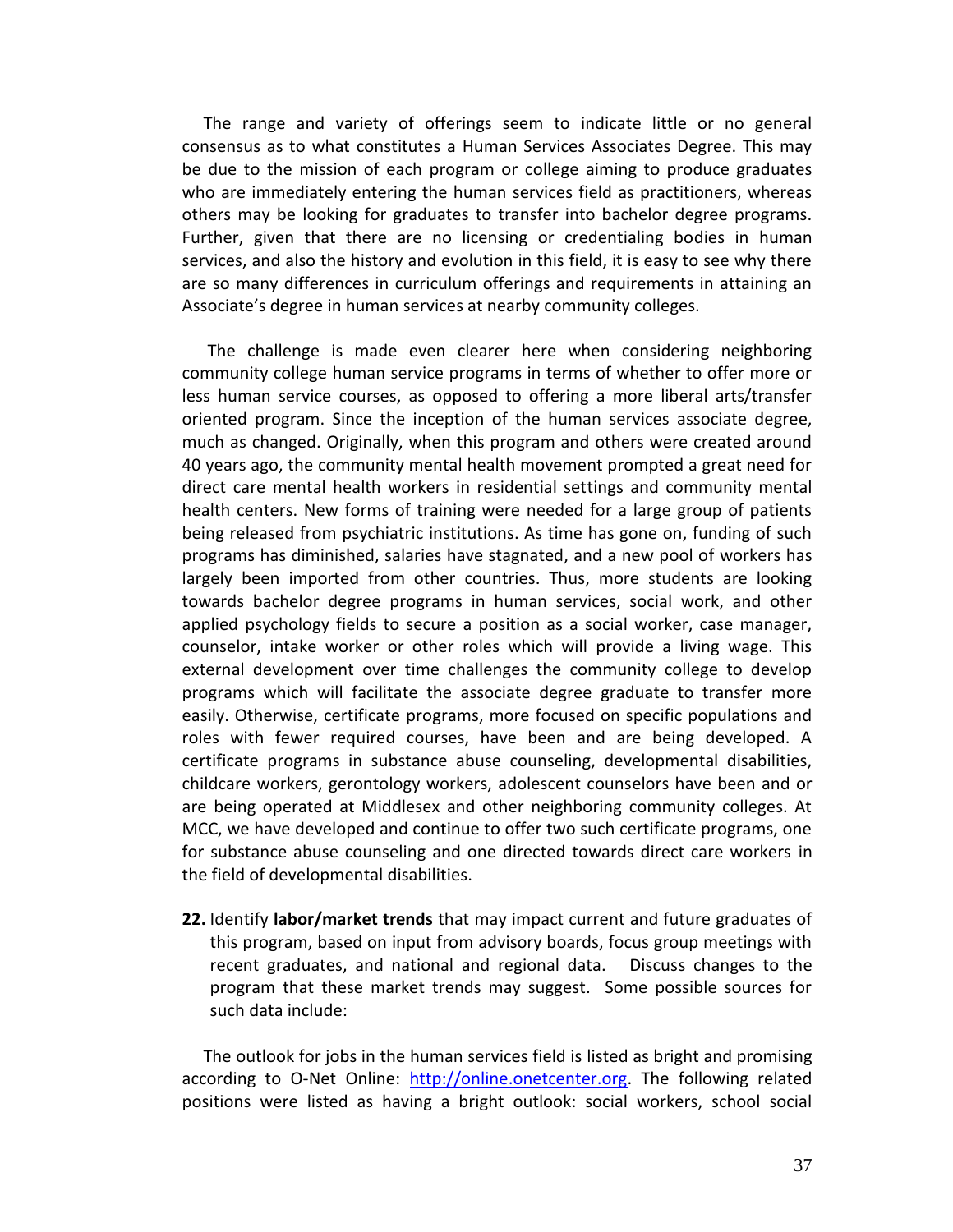workers, social and human services assistants, mental health counselors, counselors, substance abuse counselors, and health educators. As was stated before from the Advisory Board, high attrition rates allow for many openings but many of these entry level positions are low wage jobs. Many of our students are recognizing these trends and realizing they will need to transfer and get a bachelor's or graduate degree to make a livable wage. We see here the influences of social forces and public policy, necessitating such positions but funding them at very low rates. A graduate can easily obtain a position but would need to work overtime and/or move on to another degree to significantly advance their position and wages.

**23. ADVISORY BOARD:** Describe how you have incorporated your Advisory Board into this self study, and provide examples of some of their input that you have found most valuable.

 The program review has been the major focal point at both advisory board meetings during the 2012-13, Academic Year. The Chair has also sought out information from Board members who could not make meetings. The Board examined the curriculum in detail and agreed that it was consistent with the needs they see in the workforce. They affirmed the issues around the high rates of staff attrition (anywhere between 33-50+%), lack of agreed upon qualifications for entry level workers and dilemmas facing graduates. They supported the trend of students going on for their Bachelor's degree, and beyond, especially in social work. Funding and staffing continue to plague Board members and their peers at other human service agencies.

**24. EXTERNAL CONSULTANT** (if applicable): After you have completed the self study and received feedback from an external consultant, please summarize that feedback, in terms of program strengths, areas needing improvement, and useful recommendations. Include a copy of the external consultant's report in the Appendices for this program review, and incorporate relevant information into the Summary section on the next page.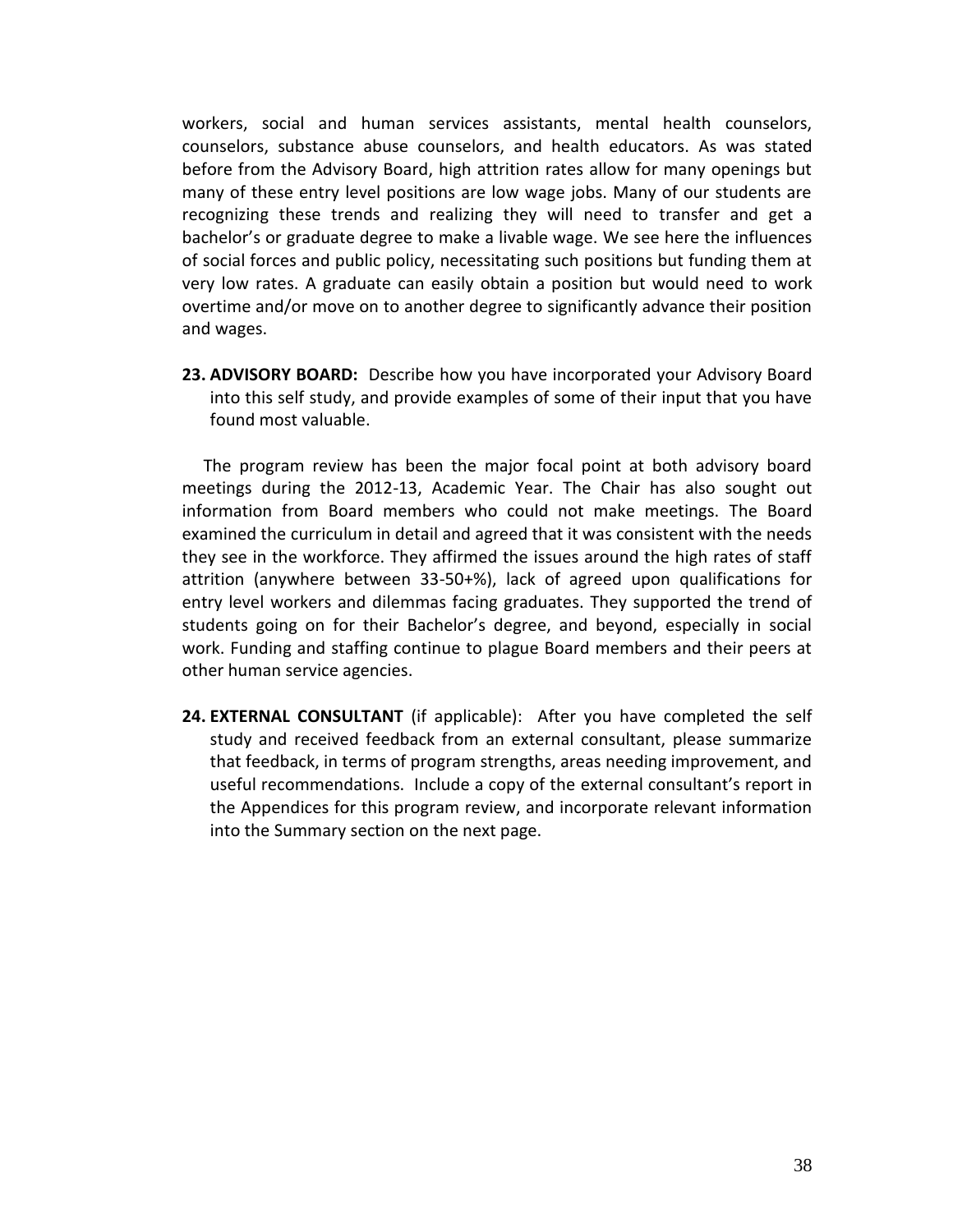# **SECTION VII: PROGRAM EVALUATION SUMMARY**

A. Program Strengths

(Bulleted List with reference to the question(s) numbers in the program review where this strength is explained.)

- A tremendously diverse group of students, across many ethnic origins and ages
- Several very skilled and dedicated full-time and adjunct faculty with many years of experience both in teaching at the community college level and working in the human services field. Professors have many years as practitioners in the human services field.
- Three faculty members trained to teach online courses with several HUS or PSY required courses being offered either in class or online (Introduction to Human Services, Introduction to Psychology, Abnormal Psychology, Community Psychology)
- A trend towards growing numbers indicating human services as a major
- A solid, proven curriculum over time which balances skill building courses with experiential
- learning, historical and theoretical knowledge of the field with accompanying liberal arts courses
- Full-time faculty who serve as academic advisors for all human service students
- A history of responding to agency needs by way of creating courses and certificate programs for specific populations and the present work being done to create a certificate program and/or training courses for a local agency (Eliot HS)
- A good balance of traditional, face-to-face courses and web-based courses.
- A revamped advisory board which better reflects solid local agencies and human services graduates.
- Two full-time faculty members who have also served as Human Services Department Chair, as well as teaching in and coordinating certificate programs.
- The development of modules and artifacts which demonstrate learning in standards which correspond to the Human Services National Skill Standards.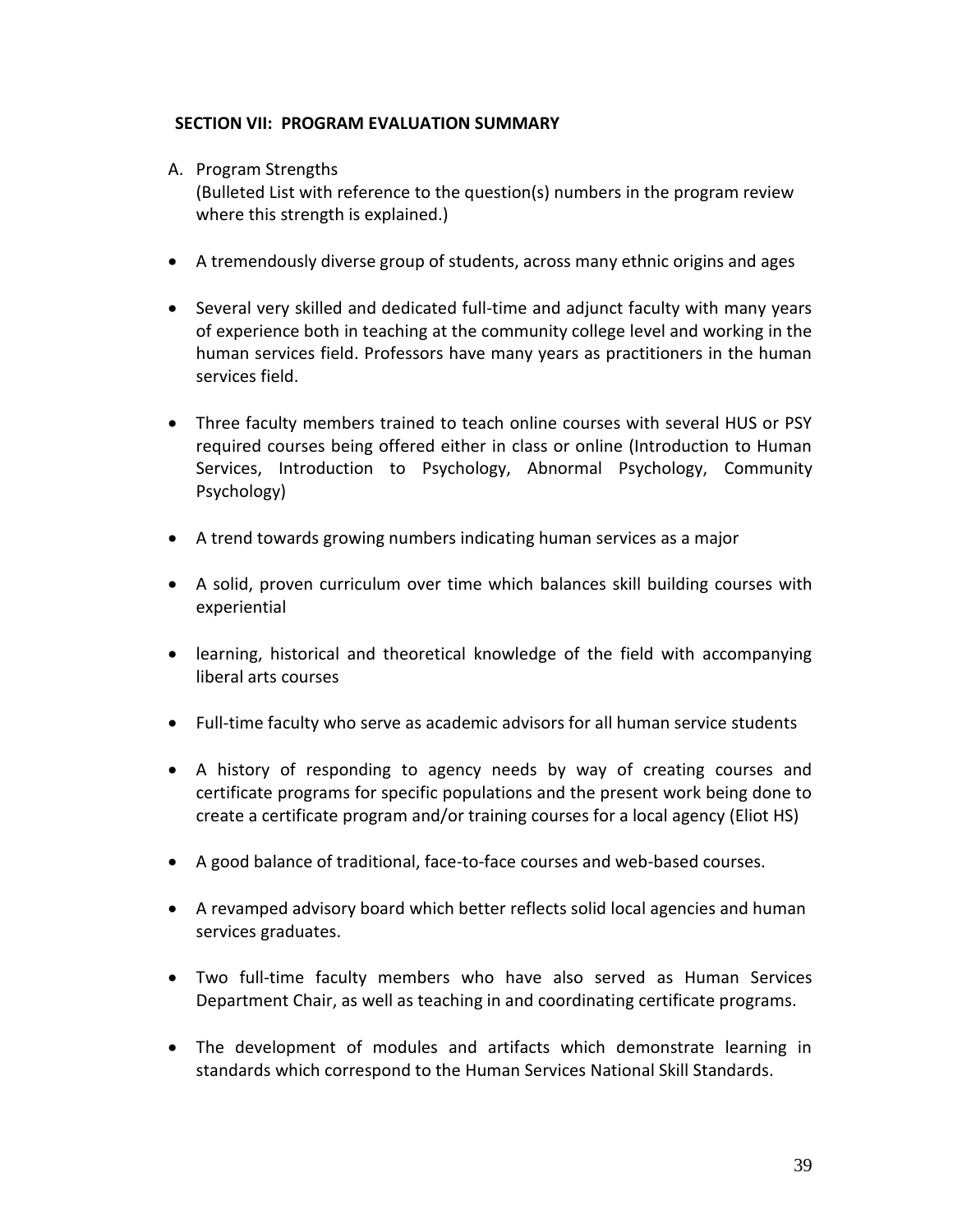- The existence of an approved transfer program, articulation agreements and the development of further articulation agreements with local baccalaureate programs to help students transfer more easily.
- The opening up of several HUS courses to non-majors, allowing other MCC students the opportunity to learn about the field, develop counseling skills and/or switch majors to Human Services.
- Effective and ongoing collaborations with Business and Industry division and human service agencies, allowing for new certificate opportunities, and field placement opportunities, and job prospects.
- The development of several outstanding adjunct instructors teaching core courses as evidenced by recent student evaluations, classroom observations and informal focus groups.
- A program which both strongly encourages (i.e. service learning) and requires (i.e. Supervised Field Placement and Seminar) students to learn and give back to those with a variety of needs within their community.
- The development of two new program resources, namely the new Course Guide in Introduction to Human Services course and the new Advising Guide.
- B. Program Action Plan for Improvements, Budgetary Implications, Timelines. Program Review is both evaluative and forward-thinking, offering the opportunity to set future directions for the program.

| <b>Action Items</b><br>(Reference the question in the<br>program review where this<br>need is explained.) | <b>Proposed Plans for</b><br>Improvement<br>(Bulleted list of suggestions.) | <b>Financial Needs</b><br>to Make<br><b>Improvements</b> | Proposed<br><b>Timelines for</b><br>Implementation |
|-----------------------------------------------------------------------------------------------------------|-----------------------------------------------------------------------------|----------------------------------------------------------|----------------------------------------------------|
| 13. Require one semester                                                                                  | Meet with Service                                                           | 0                                                        | 2013 Academic                                      |
| of service learning for all                                                                               | Learning Coordinator                                                        |                                                          | Year to apply                                      |
| Human Services students                                                                                   | Propose to Division Dean                                                    |                                                          | for students                                       |
|                                                                                                           | and appropriate                                                             |                                                          | entering Fall                                      |
|                                                                                                           | committee                                                                   |                                                          | 2014                                               |
| 17. Add one HUS course                                                                                    | Schedule one additional                                                     | $\Omega$                                                 | 2013-14                                            |
| per semester in the                                                                                       | HUS course in the                                                           |                                                          |                                                    |
| evening in Bedford to                                                                                     | evening in Bedford                                                          |                                                          |                                                    |
| allow greater access of                                                                                   |                                                                             |                                                          |                                                    |
| students                                                                                                  |                                                                             |                                                          |                                                    |
|                                                                                                           | Meet with Kim Burns and                                                     | $\Omega$                                                 | 2013-15                                            |
| 1. Finalize articulation                                                                                  | draft final copy                                                            |                                                          |                                                    |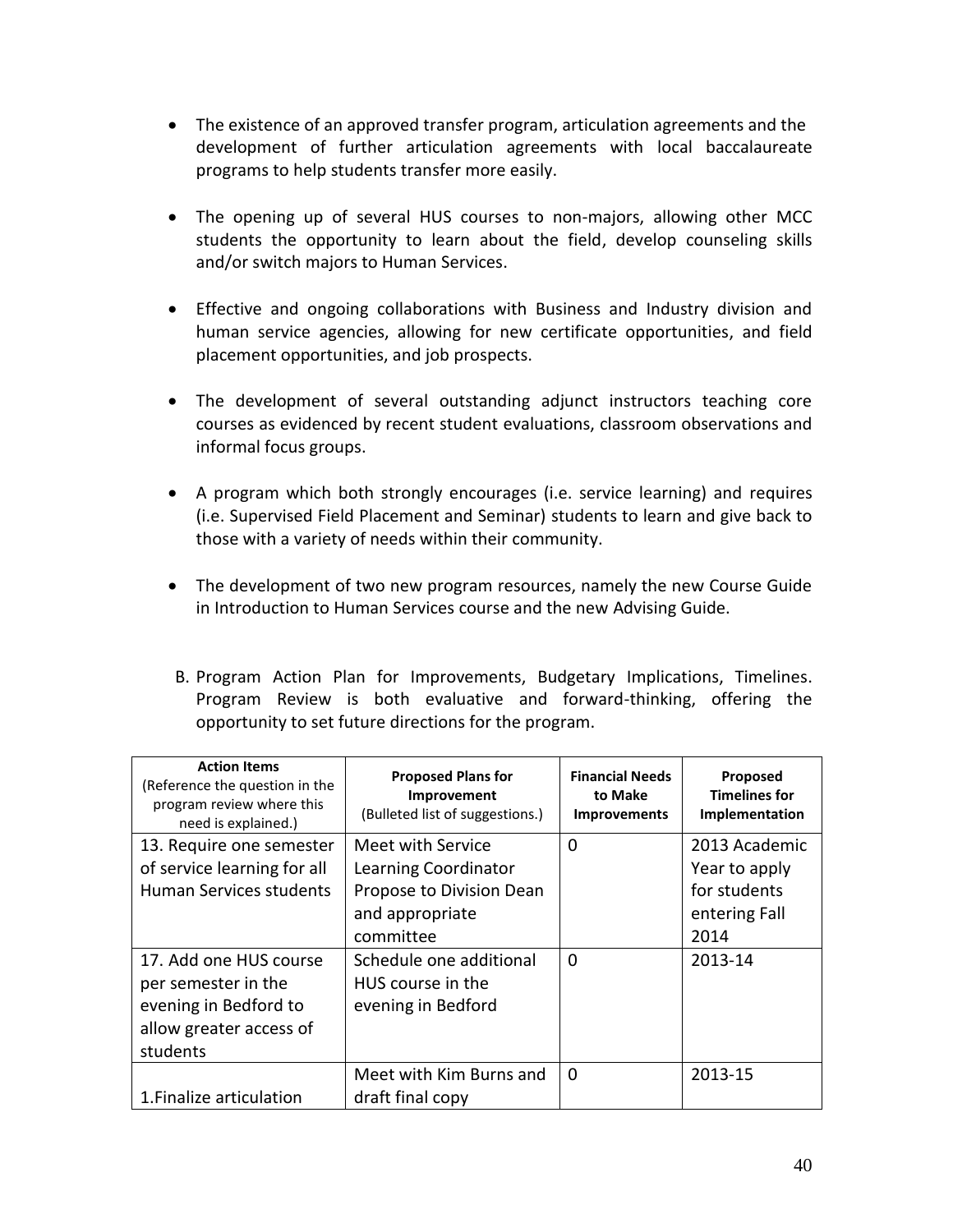| agreement with<br>UMASS/Lowell and add<br>one more articulation<br>agreement                                                                                                                                       | Present to UMASS/Lowell<br>Department Chair and<br>seek appropriate<br>signatures<br>Meet with staff at Salem<br><b>State</b>                |                |                                                 |
|--------------------------------------------------------------------------------------------------------------------------------------------------------------------------------------------------------------------|----------------------------------------------------------------------------------------------------------------------------------------------|----------------|-------------------------------------------------|
| 13. Pilot Strengths-Based<br>Inventory and advising<br>with HUS students                                                                                                                                           | Meet with Advising and<br><b>Enrollment Offices</b>                                                                                          | $\overline{0}$ | Plan 2013-14<br>Implementation<br>for 2014-2015 |
| Develop Field Placement<br>list and guidelines and<br>introduce to students in<br>Counseling Skills or<br><b>Community Psychology</b>                                                                              | Meet with faculty and<br>Advisory Board to<br>develop list and<br>guidelines                                                                 | $\overline{0}$ | 2013-14                                         |
| 22. Conduct exit<br>interviews and outreach<br>efforts to students who<br>leave program to better<br>understand attrition<br>issues                                                                                | Meet with academic<br>advisors and faculty to<br>coordinate protocol and<br>collection/analysis of<br>information                            | $\overline{0}$ | 2014-15                                         |
| 15. Form Committee and<br>utilize an objective<br>assessment methodology<br>for future assessment<br>work.                                                                                                         | Meet with faculty and<br>Dean of Assessment to<br>develop objective<br>assessment<br>methodology.                                            | $\mathbf 0$    | 2014-15                                         |
| 19. Develop a number of<br>mechanisms to provide<br>interested Human<br>Services applicants<br>information about the<br>field and career options<br>to help develop accurate<br>picture of career<br>possibilities | Meet with the Enrollment<br>Center, Advising Center<br>and Publications to insure<br>accurate career<br>information is<br>disseminated early | $\mathbf 0$    | 2013-15                                         |